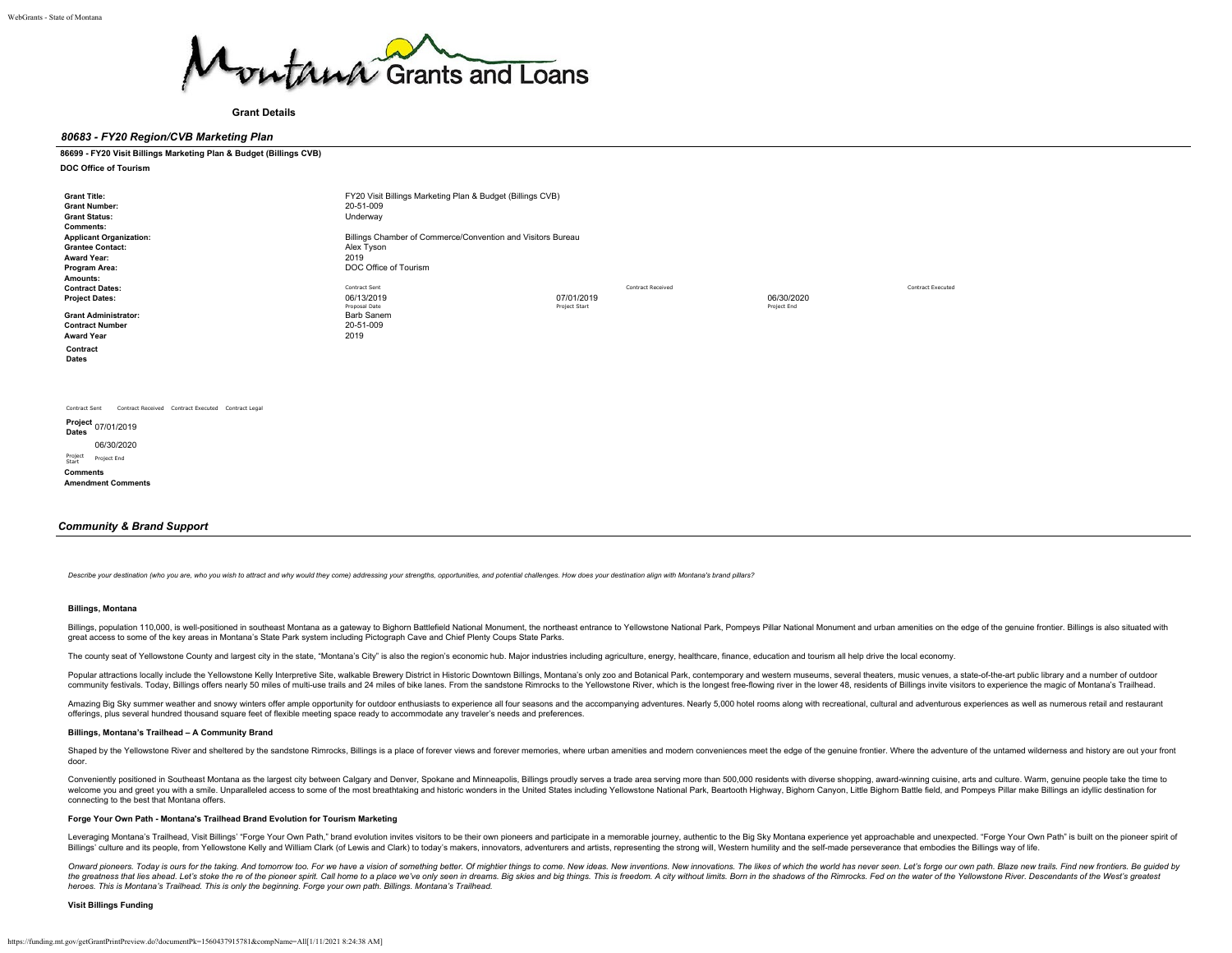Visit Billings is funded primarily through the Billings Tourism Business Improvement District (BTBID) and through a portion of the State Lodging Facility Use Tax. The BTBID assesses \$2.00 per occupied room night on all hot BTBID funds stay local for promotion of tourism in and around Billings to support and grow business opportunities for the destination and its stakeholders. Additionally, there are two Montana taxes imposed on users of an o quest ranch), which are collected by the facility and remitted to the Montana Department of Revenue. These two taxes are a 4% Lodging Facility Use and a 3% Lodging Facility Sales, for a combined 7% lodging tax. The Lodging Lodging Facility Use Tax (4%) is allocated to the Department of Commerce for tourism promotion on the state and local levels including Montana's Tourism Regions and Convention and Visitors Bureaus (CVBs), like the Billings

# **Visit Billings – The Organization & Mission**

Visit Billings is a leading brand comprised of the Billings Tourism Business Improvement District and the Billings Convention and Visitors Bureau and is managed by the Billings Chamber of Commerce. Together with the Billin Billings Tourism Business Improvement District (BTBID) Boards, the Visit Billings team is committed to growing visitation at Montana's Trailhead. The staff is an extension of its stakeholders (lodging partners) working to

As a destination marketing organization or DMO, Visit Billings is an organization charged with representing Billings as a destination, helping with the development of the tourism industry and community through travel and t

*The mission of Visit Billings is to generate room nights for lodging facilities in the city of Billings by effectively marketing the region as a preferred travel destination.*

#### **Current Destination Highlights**

# TRAVEL BLOG EXCHANGE NORTH AMERICA 2019

In the fall of 2018, the Visit Billings team contracted to host the 2019 Travel Blog Exchange or TBEX. TBEX is the largest conference and networking event for travel bloggers, online journalists, content creators, travel b on Billings in September. During their stay, they will experience the historic, cultural, natural, and recreational amenities offered in Billings, southeast Montana, and the state as a whole.

Aside from the exposure a convention of this magnitude offers the destination, partnerships between MOTBD. Tourism Regions, other CVBs, and tourism partners across the state have been strengthened.

#### BILLINGS TRAIL GUIDES

The visitor experience is the most important part of growing visitation at a destination. Making sure travelers feel welcomed and enjoy their stay at Montana's Trailhead is a major priority for Visit Billings. Launching th significant strategy in FY20. Shining a light on the importance of visitor orientation and facilitation by developing ways for the hospitality industry, business community, and area residents to get involved as tourism amb

# NON-STOP FLIGHTS AT BIL

FY19 showed continued success with direct, year-round, daily service from Dallas/Fort Worth. Focused marketing efforts in the Dallas market by Visit Billings as well as promotion to Billings, southeast Montana and northern promote the direct service. Low-fare carrier Frontier Airlines will offer new seasonal, non-stop service from Denver beginning May 2019. Visit Billings supports Billings Logan Airport officials in their efforts to grow cap

### RECORD ATTENDANCE AT 2019 NAIA WDI CHAMPIONSHIP

In the third of a four year hosting contract, Billings experienced record attendance at the NAIA Women's Division I National Basketball Championship. 19,408 people attended the six day, 31 game tournament at MetraPark. In

The community support for this event is rewarding, but the impact the event has on Visit Billings stakeholders as well as the community's economy as a whole, shows the importance of sports tourism and citywide events at th

#### **Current Press/Media Accolades**

2019 TOP 100 PLACES TO LIVE - LIVABILITY

2019 - BEST PLACE TO LIVE IN THE STATE OF MONTANA - MONEY MAGAZINE

2019 PLATINUM CHOICE AWARD AS A MEETING AND CONVENTION DESTINATION – SMART MEETINGS

2018 READER'S CHOICE AWARD – SPORTSEVENTS MAGAZINE

2018 MONTANA TOURISM MARKETING CAMPAIGN OF THE YEAR - MONTANA OFFICE OF TOURISM AND BUSINESS DEVELOPMENT

TOP 7 UNEXPECTED PLACES WITH GREAT COMEDY SCENES - LIVABILITY

TOP 10 CITIES FOR WORKTIREMENT - SMARTASSET

# **Destination Strengths**

# Accessibilty to Unspoiled Nature

The most scenic entrance to Yellowstone National Park is via the Beartooth Highway which is a National Scenic Byway and All-American Road, 65 miles from Billings

Red Lodge – 60 miles

Absaroka-Beartooth Wilderness Mountains – 60 miles

Yellowstone National Park NE entrance at Cooke-City/Silver Gate (summer access via vehicle; winter access via snowmobile) – 140 miles

Physical evidence from the Lewis and Clark Expedition located at Pompeys Pillar National Monument, - 19 miles

#### Billings Area Native American Culture

Little Bighorn Battlefield National Monument – 60 miles

Bighorn Canyon National Recreation Area – 85 miles

Crow Fair at Crow Agency (August) – 80 miles

Chief Plenty Coups State Park – 35 miles

Billings scenic and outdoor attractions with accessible walking, hiking and biking trails

Rare, sandstone Rimrocks define the city and offer an unexpected backdrop and vantage points of the horizon

The longest free flowing river in the lower 48, Yellowstone River, runs just south of town

Four Dances Recreation Area (BLM access) offers excellent trails and scenic views

Pictograph Cave State Park is an amazing place to wander and explore

#### Vibrant Downtown

Community Appeal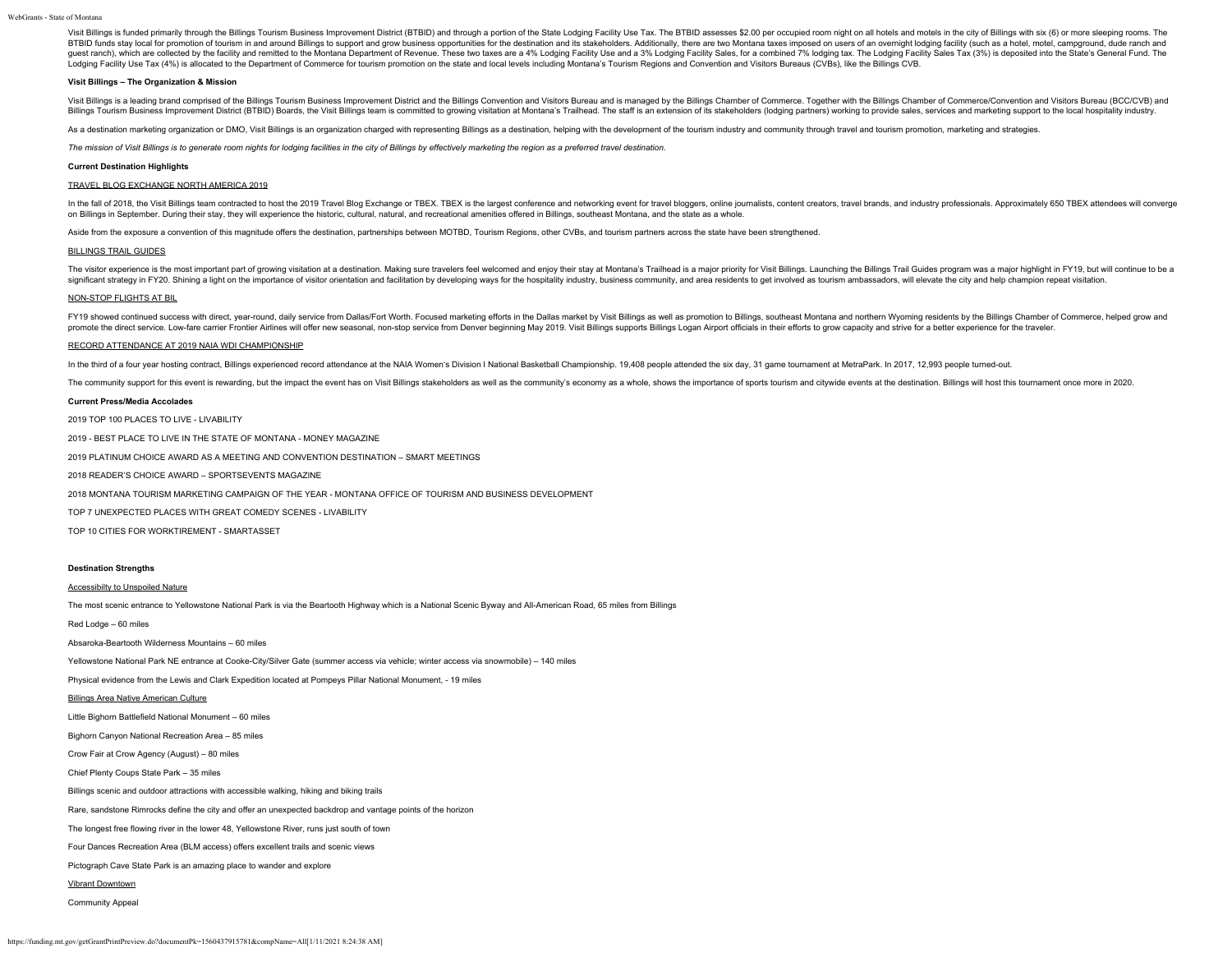# Arts & Culture

Historic Downtown Billings and Montana's only Walkable Brewery District, which includes six breweries, two distilleries and one Cider House

State-of-the-art-library and museums serving contemporary to western tastes

Yellowstone Art Museum, Western Heritage Center, Yellowstone County Museum

Beautiful galleries showcasing world-renowned artists from the area

Unique food culture with a variety of flavors and farm-to-table table offerings

Lively music, theater and nightlife scene - The Pub Station, Magic City Blues events, Alberta Bair Theatre (being renovated), Rimrock Auto Arena and the Babcock Theatre, Art House Cinema

Specialty boutiques and major brand shopping available

# Accommodations & Facilities

Nearly 4,900 hotel rooms in 55 different hotels ranging from brand name chains to local historic properties Great spaces to meet and gather including convention hotels and MetraPark offering 360,000 square feet of flexible Billings Depot, Henry's Garage, and Camelot Ranch

# Billings Logan Airport (BIL)

Billing Logan Airport serves ten (10) cities directly with major airlines: Frontier, Delta, United, American Airlines, Alaska and Allegiant

Regional offerings - Cape Air serves northeast Montana with several daily intrastate flights

Airport located conveniently close to downtown

Non-stop flights are offered daily, weekly and seasonally

#### **Destination Weaknesses**

#### Meeting and Convention Facilities

Without a large-capacity convention center located in Billings, existing meeting facilities are spread throughout the city and present challenges in quality of product and proximity to restaurants, entertainment and points

With Meeting and Convention business representing about 20% of Billings' tourism industry, a new convention center in any Montana city could impact market share from Billings.

#### Civic Pride

Billings' locals often direct visitors outward, whether to nearby Bozeman, Red Lodge or surrounding regional attractions, giving the perception that there isn't anything worthwhile to do in Billings. Community pride is a m The Visit Billings Trail Guides Program focuses on strengthening this weakness.

#### Urban Community

Billings is a vibrant community and the largest in the state; however, it is not small and charming per the Montana Office of Tourism and Business Development's brand pillars. Gaining Montana Tourism brand support is impor ways to foster continued tourism growth in eastern Montana. The Eastern Montana Tourism Initiative is important to the region, and Billings, as well.

# Arrival Experience

Entering Billings via Interstate 90 is especially dreary at nearly half of the city's exits - with sprayling and visible refineries and industrial activities. The exits need improvement in some cases, like berms, wayfindin contemplating a stopover.

# Homeless Population

Billings has many important programs and services for the homeless community through the Montana Rescue Mission, Women's and Family Shelter, among other organizations; however, the existence of these programs impacts a not Billings for these services. The visible presence of homelessness can impact a visitor's impression and is a topic that exists in travel reviews and online forums.

# **Montana's Brand Pillars**

# Eastern Montana Tourism Initiative

During FY20 eastern Montana tourism organizations will work closely with MOTBD as the Eastern Montana Tourism Initiative evolves. This marketing effort led by MOTBD targets geographical zones prompting robust conversations section of Montana.

MOTBD is investing resources targeted on improving the visitor economy in eastern Montana. Together with tourism partner input and data from Destination Analysts, VisaVue, and Arrivalist, leaders will quide decisions ident statewide.

#### **Pillar Strategy Alignment**

# STRATEGY 1

COMMUNICATE AND DELIVER MONTANA'S SPECTACULAR UNSPOILED NATURE IN A WAY THAT MAKES IT REAL, TANGIBLE AND ACCESSIBLE TO THE VISITOR.

The Montana "Big Sky" experience ranks high as a wish list destination, but a significant gap exists among those who desire to visit and those who actually travel to Montana, likely due to perceived challenges with accessi intimidating. People seek adventure and unspoiled nature, but a majority of travelers also prefer to have the creature comforts of civilization and hospitality. Visit Billings' creative messaging will focus on Billings' pr travelers appreciate. Positioned as Montana's Trailhead, drive less than an hour in any direction from Billings and you're offered access to iconic attractions like Pompeys Pillar, Bighorn Canyon, Little Bighorn Battlefiel Big Horn, Bull, Crazy and Absaroka-Beartooth. Billings pairs these recognized "Big Sky" attractions with modern hotel amenities, great brunch spots, the Billings Brew Trail, attractions and dozens of multi-use trails and b River.

# STRATEGY<sub>2</sub>

HIGHLIGHT AND HELP DEVELOP VIBRANT AND CHARMING SMALL TOWNS THROUGHOUT MONTANA.

Billings may boast big city amenities, but it does offer a truly small town feel. Billings offers travelers a destination for shopping, nightlife, dining, accommodations and culture - on the edge of the genuine frontier an Spokane and Minneapolis, Billings is a vibrant community with access to small towns via Visit Southeast Montana and Yellowstone Country. Equally as important to the visitor, the frontier character of its warm and hardworki marketing initiatives employ Billings' locals as its Trail Guides, inviting visitors to participate in the culture and spirit of the destination and its people, whether connecting with local artists and artistans, discover "locals' favorite" trails and burger spots.

#### STRATEGY 3

INTEGRATE NATURE AND TOWNS TO OFFER AND DELIVER A BALANCE OF "BREATHTAKING EXPERIENCES" AND "RELAXING HOSPITALITY."

Whether visitors seek adrenaline pumping adventure or easy paced experiences, Billings is the perfect place to set up home base. With nearly 5,000 hotel rooms, a wide variety of local attractions, and access to breathtakin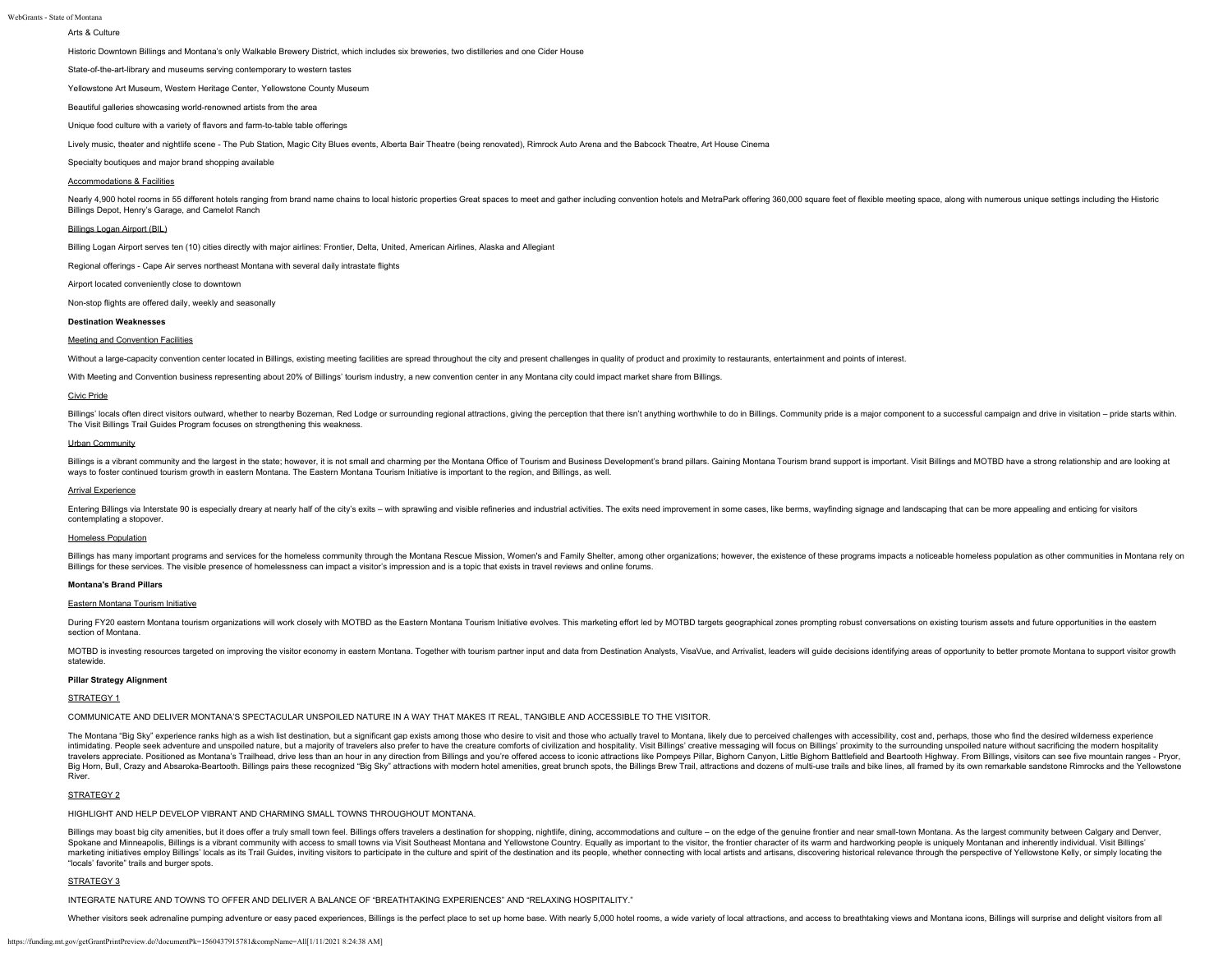# walks of life.

# **Describe your destination.**

# **The Travel Decision Process**

# THREE PHASES: INSPIRE, ORIENT, FACILITATE

According to the current Montana Tourism and Recreation Strategic Plan, the best way to consider how the potential traveler considers and contemplates trip planning and execution of an itinerary is as follows:

THE PROCESS IS DEFINED BY USE OF THE FOLLOWING TERMINOLOGY AND CORRESPONDING DEFINITIONS:

INSPIRATION - The process of being mentally stimulated to do or feel something, especially to do something creative.

ORIENTATION - The relative physical position or direction of something.

FACILITATION - The action of facilitating something to make it easy or easier.

THE INSPIRATION PHASE is where the traveler is made aware of the general product and develops a desire to visit the destination. The Montana Office of Tourism and Business Development (MOTBD) is responsible for the foundat strategic plan. MOTBD markets Montana's key tourism pillars to inspire potential visitors to the state with inspirational imagery and copy. MOTBD focuses strategies on Yellowstone and Glacier National Parks as well as moun to position our destination as a viable city to include on one's itinerary. Efforts by MOTBD to elevate eastern Montana will assist with this phase for the region. Visit Billings appreciates planning surrounding the Easter

. Billings is well situated between the historic landmarks of southeast Montana and the awe-inspiring landscapes of Yellowstone Country. Working to compliment MOTBD efforts, Visit Billings will continue to leverage stunnin materials.

. Billings boasts access to the Beartooth Highway which Charles Kuralt called "the most beautiful drive in America." As a destination. Billings offers stunning vistas via the sandstone Rimrocks and access to the Yellowston Wyoming's state tourism office strategizes to keep the drive market in Wyoming by enticing travelers making 'on the road decisions' to access Yellowstone National Park via Cody. Visit Billings hopes to work closely with MO Montana part of their travels for incredible adventures and ease of access to landmarks and experiences beyond the MOTBD brand pillars.

· Regionally, Billings itself offers a vacation destination to many neighboring communities. Ongoing "weekender" campaigns will inspire and invite the driving audience to explore and enjoy all Billings has to offer in ente

THE ORIENTATION PHASE is where the traveler begins researching the details of his or her trip. This phase focuses on the route the traveler will take to arrive at the chosen destination and the mode of transportation used to consider within the state and bordering states. Regions and CVBs provide tools to help the visitor plan a route and encourage a longer stay.

#### VisitBillings.com

Visit Billings will be launching its newly re-designed VisitBillings.com website May 2019. The site will bring the destination's "Forge Your Own Path" brand to life while addressing critical site design and functionality u harder to engage the consumer. The DMO's traditional role as an information provider, or gatekeeper, has shifted with the overabundance of information available at a consumer's fingertips. While travelers filter through us blogs, a destination website should be positioned as a trusted resource for travel inspiration and planning. Content needs to be relevant to the individual needs of a potential traveler. New persona-driven web content was Shopaholics and Arts & Culture Aficionados to Billings.

# Visit Billings Visitor Guide

The Visit Billings Visitor Guide is available digitally via the website and is mailed at no-charge upon request. The Billings guide focuses on the "Forge Your Own Path" branding and encourages travelers to seek adventure a listing, and more. Visit Billings' focus is to provide accessible and authentic information; therefore, no advertising is included in Visit Billings publications.

# Billings Logan Airport (BIL)

Visit Billings continues to highlight direct flights with United and Delta as well as the successful American Airlines' addition into the Billings' market with a daily, direct flights between Dallas/Fort Worth (DFW) and Bi Billings via Frontier Airlines. Cape Air is an important partner in the regional leisure market serving smaller eastern Montana communities where residents may choose to fly to Billings in order to shop, schedule use of se

**THE FACILITATION PHASE** is where the traveler seeks experiences en route to a destination and during a stay.

• Tourism Regions, Convention and Visitors Bureaus (CVBs). TBIDs, communities and organizations must all work together to make visitors aware of the full array of experiences available to quests. We are all stronger togeth

. The Billings Visitor Information Center (VIC) is managed by Visit Billings and housed on the main floor of the Billings Chamber of Commerce office one mile from the Interstate 90 corridor. Nearly 30 part-time volunteers p.m., with expanded hours on some high-season weekends. The VIC is complete with brochures, maps, guides and retail offerings. The Visit Billings and Chamber teams are knowledgeable, welcoming and on-the-ready in order to Montana travels.

· The Visit Billings staff keeps an open dialogue of communication and information flow with tourism partners, area hotels, attractions, businesses, and the community in preparation to provide exceptional customer service Tourism Ambassador (TTA) Program. The TTA mission is to unite and motivate the Billings community in raising the bar and level of service. It provides frontline employees training and support regarding options for visitors

. In FY20, Visit Billings will be evolving the Trailhead Tourism Ambassador's Program into Billings Trail Guides. This program focuses on empowering local businesses, area residents, and key local influencers to be brand a

· Visit Billings continues to foster connectivity within different social media platforms by offering visitors current and relevant content via Facebook, Instagram, Pinterest, Twitter and YouTube. Visitors are invited to e

# **Optional: Include attachments here**

*a. Define your target markets (demographic, geopgraphic and psychographic).*

# **Summer Leisure Marketing Strategy**

For the summer pioneers, Billings not only rewards their journeys with easy access to the Yellowstone scenic route via Beartooth Highway, but also the inspiring Rimrocks, Pompey's Pillar, and vast, iconic surrounding areas

### Goals

1. Generate awareness of Billings as the Most Scenic Route into Yellowstone, and proximity to iconic attractions as part of a Great American Road Trip

2. Increase awareness of Billings, Montana as being the place to experience unspoiled adventure without sacrificing the comfort of hospitality

3. Leverage the "Forge Your Own Path" brand position as an invitation for prospective visitors Summer season marketing strategy will continue to establish ownership of the most scenic route to Yellowstone National Park via Park, among others. Yellowstone is a bucket list family attraction with nearly four million annual visitors. Branded as "Billings Yellowstone's Scenic Route," messaging will focus on Billings proximity to the surrounding u spots and walkable brewery trails, western heritage sites, and even guaranteed opportunities to see and appreciate native animals up close at Montana's only zoo.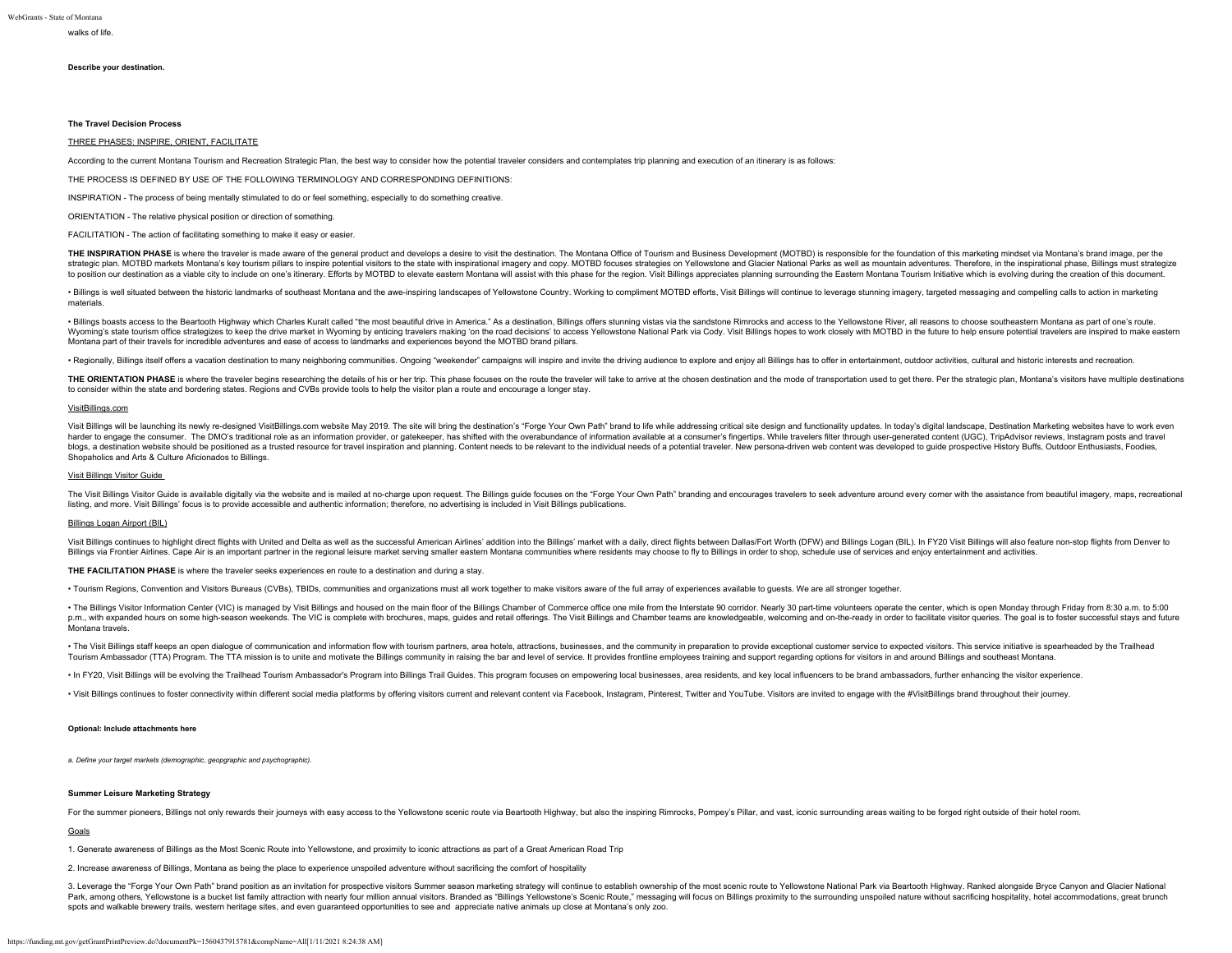# **Summer Target Audience (Leisure)**

Visit Billings will focus heavily on behavioral targeting around summer vacation planning and booking, with an interest in the outdoors, national parks and western heritage experiences. While family remains an important su current visitor profile indicates that a majority of visitors to Billings are traveling without children. Creative messaging and media targeting will balance growth of families traveling with children with an equally outsi audience includes Adults 25-65 with an annual household income of \$75,000 +. According to the Billings' visitor profile, current visitors have an average HHI of \$97k and average age is 50.

Primary: Summer vacationers from key feeder markets (Minneapolis, MN; Denver CO; Seattle, WA) with interest in travel to Montana and the western region of the U.S., including monuments, state and national parks and western

Secondary: Regional close drive markets, primarily in-state and Wyoming, traveling for events and things to do, Bozeman, MT; Minot-Bismarck-Dickinson, ND; Great Falls, MT; Rapid City, SD; Helena, MT; Missoula, MT; Casper, \$50k+

To maximize budget, national marketing initiatives will focus on 2-3 key geographic markets with the highest potential for ROI. Visit Billings and BCF conducted a thorough market analysis, including the most recent data av Billings' Visitor Profile, to determine the markets most effective for summer visitation growth, especially for new visitors.

# DENVER, CO DMA

With a population of over 1.6M ages 25-54. Denver ranks highest in travel behavior that aligns with Billings' destination experience. The "Mile High City" skews high for nature enthusiasts with an active, outdoor lifestyle flights (Frontier Airlines) and is within drive proximity at about an 8-hour trip. The market ranks as the primary feeder market in preliminary visitor profile data.

# MINNEAPOLIS-ST. PAUL, MN DMA

Another large feeder market with daily non-stop flights to Billings. Minneapolis is about 840 miles South/Southeast of Billings, about a 12-hour drive or short two-hour flight. This prime target market sits at an ideal loc and skews high for frequent travelers who participate in sightseeing while on domestic vacation. MOTBD has also added Minneapolis/St. Paul as a new test market for its 2019 warm-season campaign.

#### SEATTLE-TACOMA DMA

With daily non-stop flights into Billings, the Seattle-Tacoma-Bellevue DMA market boasts a population of over 2.2M between the ages of 20-59. Located 860 miles from Billings, visitation is flexible through convenient fligh reported the highest volume of spend in market behind Billings residents, with a growth of 3.9% YoY from Summer 2017 to Summer 2018. The market also ranks high in unique website visitation to VisitBillings.com.

# **Regional Year-Round Leisure Strategy**

The pioneer spirit of Billings is alive throughout the area, but it's not all big sky, dust and cowboy boots; it's rooted in a cultured, urban foundation unlike any other Montana destination. Regionally, we'll be sharing o still assets that evoke the true "Forge Your Own Path" spirit while offering us the ability to translate these stories across a variety of mediums.

#### Goals

1. Increase awareness of "things to do" in Billings for the regional audience

2. Establish a sense of urgency around seasonal events and attractions

3. Leverage the "Forge Your Own Path" brand position as an invitation for prospective visitors

Creative messaging will focus around "things to do," consistently providing potential visitors new reasons to travel to Billings and establishing a sense of urgency around booking for special seasonal features, such as ope digital targeting, these travel drivers will be communicated through the brand lens of "Forge Your Own Path." A content calendar will outline key travel-driving events, activities and attractions by season, and map out mar

#### **Regional Year-Round Target Audience**

Regional focus will remain on target markets with higher awareness and familiarity of Billings. These include markets within 350 miles, primarily in-state as well as Wyoming and South Dakota. For leisure travel, these clos activities and nearby skiing in the winter, and short getaways for shopping and dining in Montana's biggest city. In some cases, travel may align with extending a necessity visit (i.e. doctor's appointment) overnight to in

Billings' regional target audience includes Adults 25-65 with an annual household income of \$50,000 +. Regional markets include Bozeman, MT; Minot-Bismarck-Dickinson, ND; Great Falls, MT; Rapid City, SD; Helena, MT; Missou of Billings).

#### **Other Important Markets:**

#### **Motorcycle Enthusiasts (two-wheel market)**

Aligning with the destination's leisure strategy, building awareness of its proximity to the most scenic route into Yellowstone National Park, Visit Billings will also continue to leverage Beartooth Highway as a key draw f National Geographic describes the 68-mile stretch of U.S. Highway 212 as "the perfect definition of what a great bike ride should be."

Motorcyclists in Montana are drawn to Mountains with curvy roads. They enjoy touring vacations, driving long distances and experiencing the journey. National Parks are key drivers of visitation. In 2018, June through Sept. visitors to the state. The target audience is men and women motorcycle enthusiasts 35-64 on any model bike. Nonresident motorcyclists spent an average of 4.74 nights in a hotel. (Motorcycle Touring in Montana: A Market Ana

Visit Billings partnered with RoadRUNNER Motorcycle Touring & Travel January 2019 with a 12-page Shamrock Tour spread on Billings, MT. FY20 plans include additional sponsored content development and niche digital targeting surrounding Big Sky Country roads elevate its position with groups like BMW Motorcycle Owners of America, Gold Wing Road Riders Association, Harley Owners Group, and Yamaha Star Motorcycles. Record attendance and success f bookings in the two-wheel markets.

#### **Group and International**

Yellowstone National Park and Little Bighorn Battlefield, along with the Lewis and Clark Trail, are key attractions positioning Billings as a trailhead to access popular tourism sites from a reliable and group-friendly des in North America, and into the northeast entrance to Yellowstone National Park at CookeCity/Silver Gate is a major asset for Group and International markets.

Regional partnerships are critical to the continued growth of Group and International Tour visitation. Visit Billings is fortunate to have a good working relationship with Visit Southeast Montana and the Red Lodge business consider marketing opportunities through Brand USA and the MOTBD. Previously, Visit Billings has participated in the American Bus Association (ABA) Annual Marketplace as well as IPW, Go West Summit, and initiatives through market to travel agents and tour operators on the domestic and International fronts. Staff will continue to evaluate the ROI on these programs.

Canada remains a viable International market for Billings, particularly during the warm season when driving conditions permit safe, long distance travel. Creative aimed at capturing travelers en route to Yellowstone Nation closely correlated with the U.S./Canadian Dollar exchange rate. While the Canadian Dollar has strengthened since a significant decline in 2016, it is not yet back at parity. Recent research presented by the Institute for T Canadian travel habits may be limited to the central corridor of Montana. Visit Billings and BCF Agency will assess the data and make decisions in this market accordingly.

# **Meetings and Conventions**

Meeting planners often arrive in Billings with a misperception of Montana, drawn to the attraction of Big Sky Country without awareness of the wealth of amenities and resources available for meetings and conventions at the proximity to Billings Logan Airport with growing nonstop service, and surrounding regional attractions are strong value propositions for planners. Planners leave a site visit excited about the destination's potential for t

#### Goals

1. Build brand awareness of Billings as a meetings destination

2. Generate new leads and grow Visit Billings' database of qualified Meeting Planners

3. Service groups with high level of customer satisfaction and event execution

#### **Target Audience**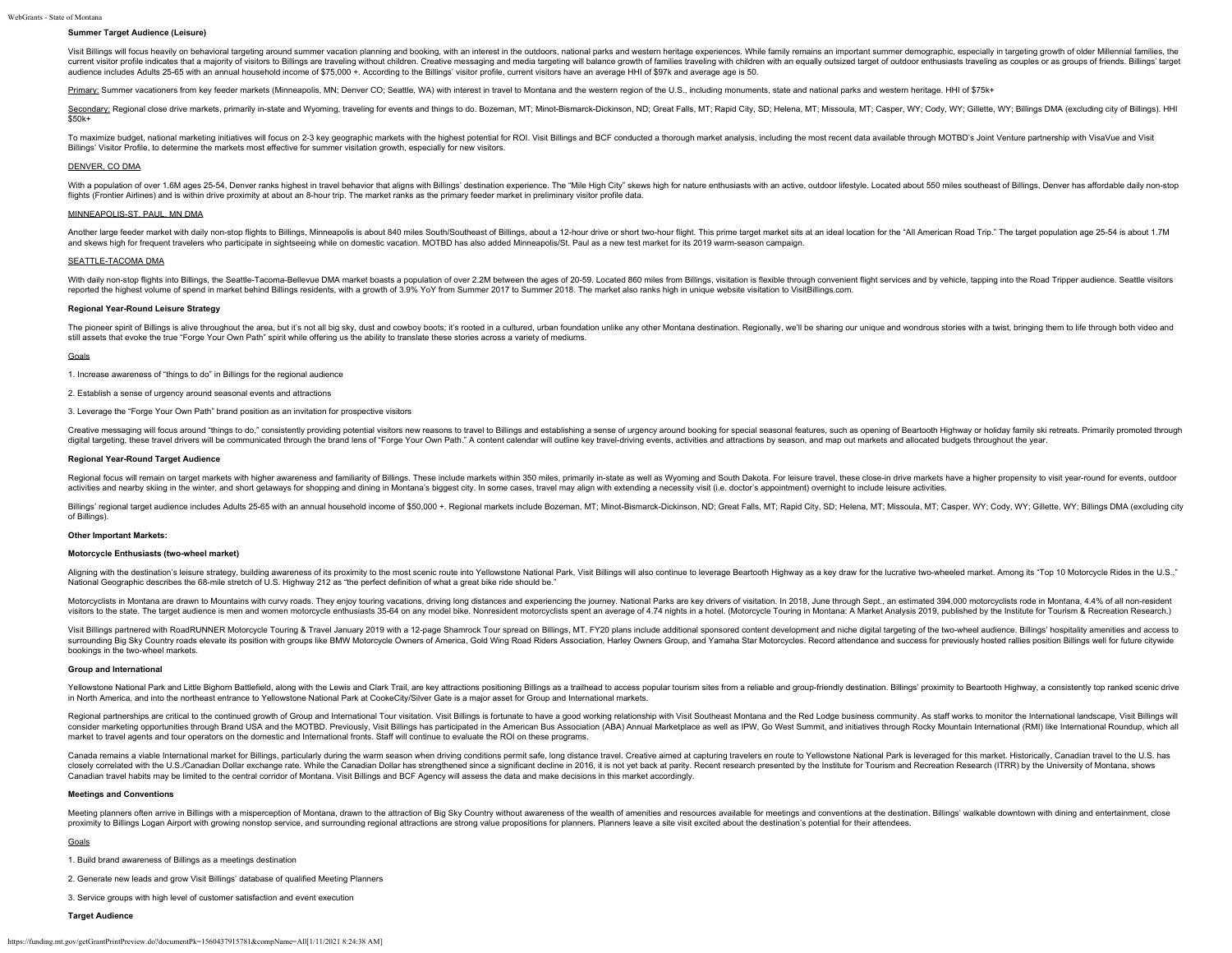A high priority for Visit Billings is booking citywide events as they tend to support all stakeholders. A citywide event is any booking requiring three or more hotels. Recent success with Travel Blog Exchange or TBEX, NAIA Riders Wind Ding. and BMW Motorcycle Owners of America showcase the destination's track record for larger opportunities. Such events are very important to meeting the mission of generating room nights for lodging facilitie include Military Reunions, Association, Corporate, Government, and niche opportunities like historic, cultural, motorcycle touring (2-wheel), and recreation-focused events.

Visit Billings' geographic focus includes the broader Mountain West, as well as Minneapolis, Seattle, and Dallas, due to proximity and a third-party presence. Visit Billings staff primarily target new bookings with 200-500 opportunities for group bookings.

#### **Sports**

Billings is a leader in Montana pertaining to sports tourism. Recruiting new, growing existing, and retaining current sporting events at the destination are major priorities in this market as they directly support the stak Billings staff work to support local colleges and universities in bid efforts for respective National Association of Intercollegiate Athletics (NAIA) and the National Collegiate Athletic Association (NCAA) events. Supporti divisional school tournaments is also a priority for Visit Billings.

Meantime, youth and amateur tournament directors working hard to execute baseball, softball, soccer, lacrosse, basketball and volleyball events, must have the resources to succeed and Visit Billings staff work closely with impact and drive room nights to stakeholders. Big Sky State Games, the YMCA, and other organizations are key partners in sports tourism as well.

#### Goals

1. Continue to elevate Billings and Yellowstone County as a strong sports destination in the region

- 2. Be a valuable resource to tournament directors and associations in efforts to host and grow competitions that draw athletes and fans from across the region generating room nights for lodging partners
- 3. Build off of successes with NAIA and NCAA (WDI Basketball and West Region DII Cross Country) to better position Billings in future bid efforts with Rocky Mountain College and Montana State University Billings

4. Monitor conversations surrounding additional sports facilities at the destination in order to prepare for future sports sales for the DMO

Supporting public partners like the City of Billings and MetraPark as well as private investors and sports supporters will be important to Visit Billings staff and the future of this tourism segment. Meanwhile, continuing Games, YMCA, and youth and amateur tournament directors will be a priority. Relationships are key to maintaining and growing success in this segment.

# *b. What are your emerging markets?*

#### **History and Western Heritage**

With historic figures, experiences, and destinations like Little Bighorn Battlefield National Monument, Pompeys Pillar National Monument, and the Yellowstone Kelly Interpretive Site, Billings is the centerpiece to a powerf develop these stories and attractions into a richer and more engaging tourism product. Once developed, this market could speak to the History Buff and Road Tripper.

### **Great American Road Trip**

Visit Billings is Montana's Trailhead to monumental, unexpected adventures. Located in Southeast Montana, Billings neighbors iconic American sites and attractions - from Yellowstone National Park to the Little Bighorn Batt the Great American Road Trip is revealed with an unprecedented bucket list of must-see national parks and monuments in one six-day vacation. Visit Billings is developing partnerships with frontier destinations and lifestyl this untold story.

The Great American Road Trip offers several opportunities to niche or emerging segments including:

- Arts & Culture Aficionado
- Foodie
- Outdoor Enthusiast
- Road Tripper

# **Rebranded: Billings Brew Trail**

Visit Billings rebranded its Billings Brew Trail in FY19, Montana's only walkable self-quided brewery tour. Although it continues to grow, the current list includes six breweries, two distilleries and a cider house. The cr Taproom Cards to earn stamps for prizes, yoga and movie events, and a Beer Run and post-race party.

# **Bite Sized Travel**

Travelers are forgoing big, extended vacations for more frequent mini-breaks in 2019 and seeking destinations where they can squeeze unique, curated travel experiences into three days. The dated "staycations" are being rep seeking unusual accommodations such as yurts, tree houses and Airstreams. Billings' seasonal attractions, food scene and amenities in proximity to Yellowstone, Little Bighorn Battlefield and Pictograph Cave State Park posi

### **Optional: Include attachments here.**

*c. What research supports your target marketing?*

#### **Research**

# Visitor Profile Research – Destination Analysts and BCF Agency

This past fiscal year, Visit Billings completed a comprehensive Visitor Profile research study conducted by Destination Analysts, Inc. Top line survey data collected from in-person intercept surveys of Billings area visito detailed trip characteristics. The top visitor markets represented in the survey sample were Denver-Boulder (6.7%) and Minneapolis-St. Paul (4.9%). Just under half of those surveyed traveled to Billings primarily for leisu event or festival, shopping, a good deal on airfare, and nearby friends or family.

A strong indicator of visitor satisfaction, 95.6% of those surveyed reported high likelihood to return to Billings and nearly all (96.3%) were willing to recommend Billings to other travelers. An online survey was also con traveler, as well as those residing outside of a 500-mile radius from billings. Billings performed well for outdoor recreation, shopping, craft breweries and nightlife; however, the biggest opportunity for growth is in per attractions. The "Forge Your Own Path" campaign messaging strategically focuses on these opportunity attributes, which are seen as the most important attributes for selecting leisure destinations in the West.

### VisaVue Reporting

Through the Montana Office of Tourism and Business Development's Joint Venture program, Visit Billings is able to purchase VisaVue traveler spending data at a reduced rate. The past two years of data have been used to info are in the top three originating MSAs by cardholder account over Q3, both showing over 5% growth in spend amount Y/Y.

# Top MSAs of Residence

Denver-Boulder, CO

Minneapolis-St. Paul, MN-WI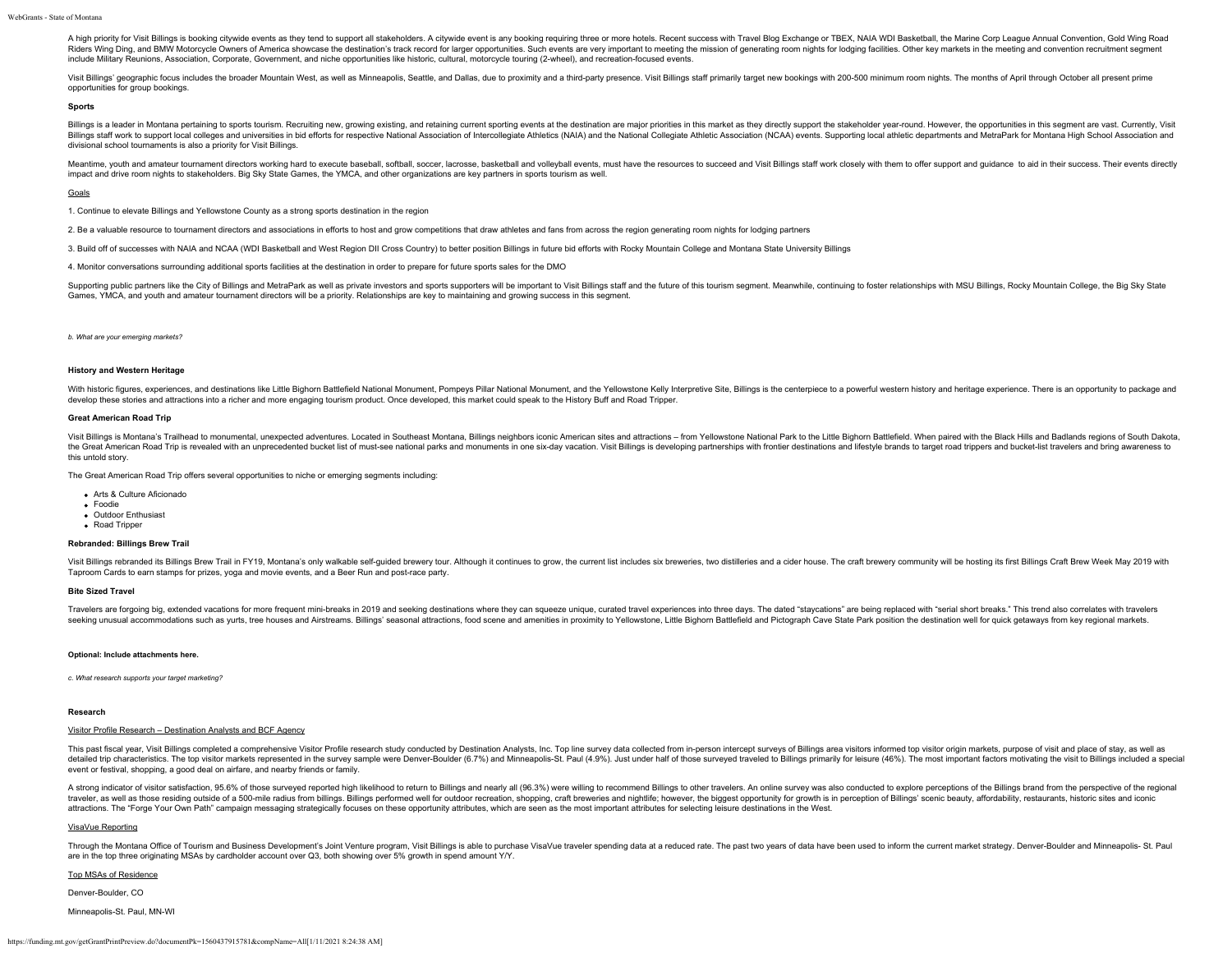- Phoenix-Mesa, AZ
- Seattle-Everett, WA
- Portland, OR-WA
- Missoula, MT
- Atlanta, GA
- Billings, MT
- Great Falls, MT

Riverside-San Bernadino-Ontario, CA

Houston, TX

# San Francisco-Oakland, CA

Other research important to Visit Billings includes annual reporting by the Institute for Tourism & Recreation Research or ITRR. Research subecifically published by ITRR in 2019 was also referred to under summer planning i

#### **FY20 Strategic Goals**

# FOSTER VISITOR GROWTH

Tourism is a leading industry in Billings, generating economic impact that is crucial to local businesses. Tourism growth sparks investment in hospitality infrastructure and attractions, supports thousands of iobs within Y

Visit Billings staff work to fulfill the mission to inspire and facilitate travelers and planners in order to grow visitation to the destination. The team is committed to promoting, marketing, and selling the city as a pre orientation and facilitation services that enhance the visitor experience, build brand allegiance to the community, and encourage repeat visitation.

In FY20, Visit Billings staff, together with the Chamber/CVB and BTBID Boards of Directors, Visit Southeast Montana officials, area tourism partners, and the Montana Office of Tourism and Business Development (MOTBD), will stakeholders. If Visit Billings stakeholders (area lodging partners) are successful, the staff is fulfilling the organization's mission. Strong occupancy and room demand reports for the lodging community equate to full res the local economy thrives. Partnerships are key to success beyond the mission. The United States Travel Association (USTA) offers great insight regarding the importance of collaboration for both residents and visitors of a Travel's Essential Roles report that investing in the improvement of a destination makesit more attractive to visitors, but also to talent. What may begin as an effort to bolster the livability of a place, can turn into an

One recent example of this in Billings is the Yellowstone Kelly Interpretive Site (YKIS). This private-public partnership project improved an area of the community that has now become a historic attraction for visitors as community partners and elected officials, Visit Billings can play a role in helping create a place where people want to spend their time—whether it be for a weekend, a semester or a lifetime. Meaningful economic developmen partnerships with all stakeholders in an area: lawmakers, public officials, city planners; the business community; the Billings Chamber of Commerce; and other destination or regional marketing organizations (USTA 2019).

# THE VISITOR EXPERIENCE: THE TRAIL GUIDE: FOSTERING

# A SENSE OF PRIDE AND PLACE

In Billings, research over the past decade obtained by Randall Travel Marketing and BCF, consistently reflects that there is a civic pride weakness among Billings' area residents. As tourism demand continues to increase in responsibility of engaging with and creating advocates with local residents. This is a maior priority for Visit Billings leadership and staff. Residents can be champions of a destination, but they can also be detractors if positive experience. It's important, yet can be difficult for residents to understand the positive impact visitation has on a community.

For instance, on a busy weekend in Billings with a sporting event, it may be frustrating to residents who must deal with added traffic congestion and perhaps wait times at restaurants. However, visitors are traveling betwe community which directly supports the economy and local iobs. This positive impact message can be difficult to convey. Thus, it's important for Visit Billings to have strong relationships with media partners, local civic g visitors having a positive experience in Billings and Yellowstone County.

A positive visitor experience is a significant piece of a successful tourism economy. Residents have the capacity to elevate Billings which can significantly impact visitor growth and the visitor experience. In FY20, the V will play a significant role in the future of visitor growth at Montana's Trailhead. From launching the Trail Guides program and shining a light on visitor orientation and facilitation best practices to developing ways for to become champions of theplace they call home.

# INCREASE LEISURE VISITATION

Visit Billings positions Billings and the surrounding area as a preferred destination for leisure visitation. Investing in leisure tourism marketing strategies is the highest priority for the organization as it supports al driving room nights to area properties by campaigning to regional, national, and in some cases, international travelers. From the regional resident to the international visitor, Billings is an attractive destination. Local historic, cultural, and natural attractions - help strengthen the destination's brand. Park offering urban amenities on bucket list road trips. These attractions draw and boost visitation to the destination and the region. between Yellowstone National Park and Badlands National Park offering urban amenities on bucket list road trips.

The overall leisure marketing strategy is to increase year-round visitation targeting regional, national and international and international travelers. During FY20, Visit Billings will continue to build off of successes re and room demand. In FY17, following BTBID Board driven direction, the Visit Billings staff began the process of assessing and diversifying the organization's leisure marketing after weaknesses in the leisure segment were e staff will forge ahead to grow leisure visitation. Hosting social media influencers, travel writers and bloggers as well as attending tradeshows focused on leisure travel offerings, are also important component to increasi

# MEETING/CONVENTION SALES AND SERVICING

The meeting and convention recruitment segment accounts for nearly 20% of annual visitation to Billings. Visit Billings, together with BCF Agency, uses direct sales and marketing efforts such as face to face appointment-ba bookings that grow visitation in this segment at the destination. With six convention hotel properties, additional new, state of the art meeting space projected to be on-line by January of 2020 with Marriott,

MetraPark, and numerous other venues that compliment convention space in the community, meeting and convention sales is a prime focus in FY20.

Billings is a desirable meetings destination, for either small or city-wide events. By marketing, promoting, and selling Billings as a meetings destination, Visit Billings can generate room nights and revenue for stakehold and measurable objectives, this segment can continue to have a strong economic impact on the community. Meanwhile, the Visit Billings Visitor Services staff can help facilitate this segment by providing planners with assis for suggestions on how to increase attendance and help ensure a strong welcome for guests. Therefore, from the initial sales process to the actual execution of the meeting or convention, customer service is a top priority

Servicing staff can help engage the local business community in planning and servicing efforts, assist with site inspections, planning and attendance building for a group, and guarantee proper pre and post meeting tour opt important to sales and servicing in this segment.

### BILLINGS: SPORTS TOURISM

Strong gains in sports tourism continue to position Billings as a sports events destination. Positioning Billings as a sports events destination will remain a priority for Visit Billings in FY20. In FY19, Visit Billings st Association, Montana State University Billings, Rocky Mountain College, area school districts as well as the City of Billings and Yellowstone County. Meanwhile, continuing to build relationships with the National Associati (NCAA) is a major priority. Staff also support officials with the Big Sky State Games, YMCA, and several local tournaments. Hosting club and travel sporting events like youth and amateur basketball, volleyball, softball, a staff will continue to support community efforts to enhance facility options for the city and will assess needs for a sports sales and events manager.

# SUPPORT AIRPORT PROGRESSION: BIL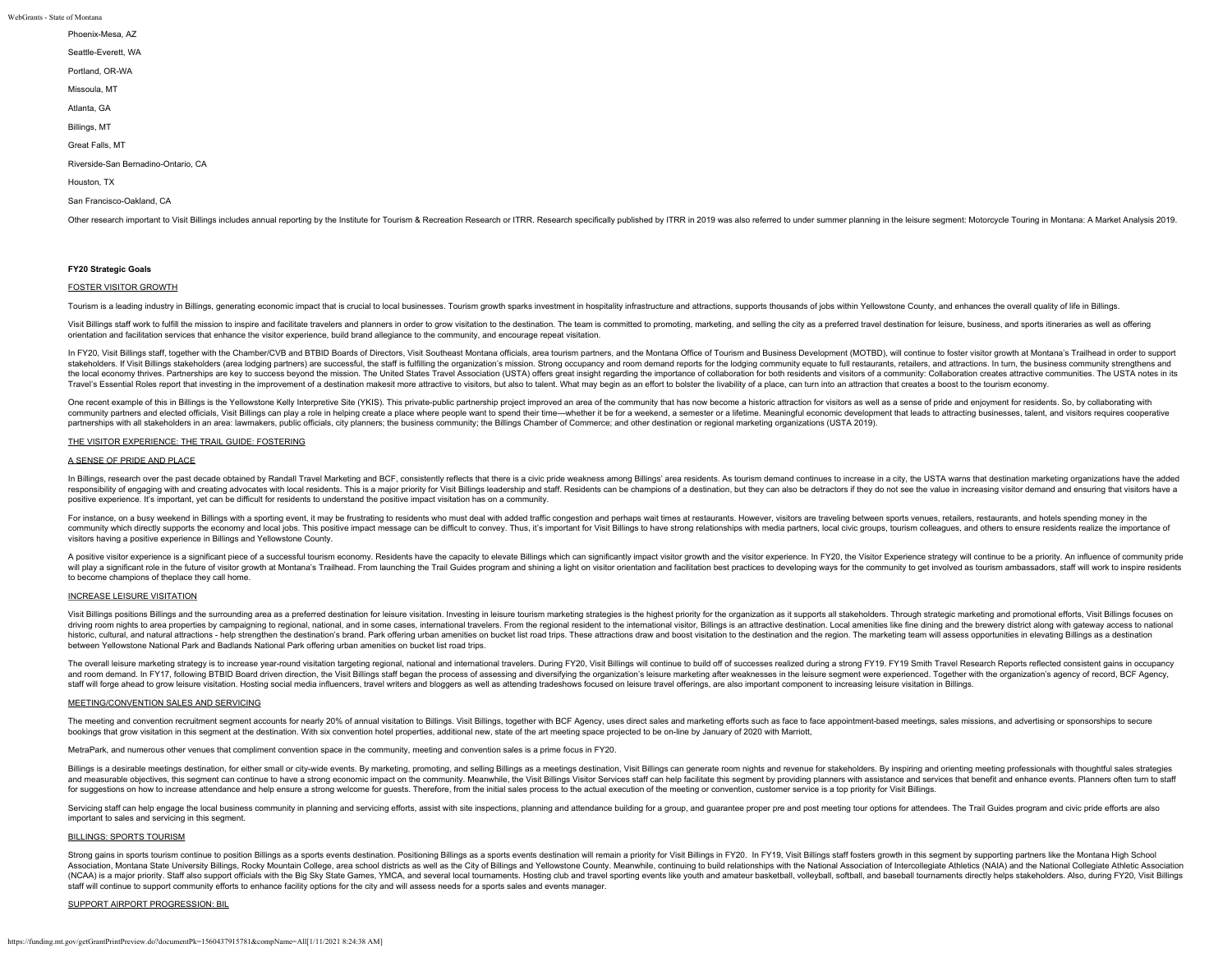Air service is a direct route to tourism success for Billings. A lack of consistent service, higher fares, or limited airline options can constrict tourism growth. Quality air service and pleasant arrival and departure exp and its Aviation and Transit Department work to move the community forward by enhancing the traveler's experience at Logan Airport, the BTBID Board will provide leadership as necessary to support the City's \$47M airport ex puzzle in Billings and southeast Montana. Ahead in FY20, Visit Billings will also continue to assist community partners in fostering relationships with air carriers serving the city including Frontier, United, Delta, Ameri Service Committee, Visit Billings staff, Big Sky Economic Development, and the TBID Board of Directors will monitor growth and expansion opportunities for air service into BIL and will foster relationships with air carrier

# THE INTERNATIONAL MARKETPLACE

Visit Billings has a strong relationship with MOTBD, particularly with efforts to grow international travel to the western United States. In recent years, overseas visitors have ranked sightseeing, fine dining, and nationa United States. These items speak directly to what Billings offers. Therefore, Visit Billings will continue to work with MOTBD and partners like Visit Southeast Montana and Rocky Mountain International to better position ea remain a priority to help staff and stakeholders build relationships with international tour operators. Staff will also attend International Roundup and IPW in 2020 to grow future travel to Billings in the international ma tourism partners and stakeholders to elevate this tourism segment at the destination.

*a. In what types of co-ops with MTOT would you like to participate?*

#### **Cooperative Opportunities and Joint Ventures**

# Montana Office of Tourism and Business Development Partnership and Joint Ventures

Visit Billings will continue partnering with the Montana Office of Tourism and Business Development (MOTBD) in marketing and advertising opportunities including print, digital, OOH, and trade shows. There is value in not o association and tie to MOTBD messaging and brand pillars. Digital opportunities that hyper target a qualified audience of travelers have been heavy-lifters for Billings. Accordingly, staff will look first to those opportun opportunities including Parents Magazine, Sojern and TripAdvisor. Similar placements will be considered in FY20.

Visit Billings will partner with MOTBD, Montana's tourism regions, and CVBs on relevant consumer trade shows when appropriate. Billings has and will continue to partner with MOTBD and Visit Southeast Montana at the Rocky M the GoWest Summit. These partnerships have proven successful in the pastand are expected to be in the future.

**Optional: Include attachment here.** [DA- Billings Visitor Profile Study.pdf](https://funding.mt.gov/fileDownload.jsp?filename=1556900123625_DA-+Billings+Visitor+Profile+Study.pdf)

*b. In what other types of co-ops would you like to participate? (Regions/CVBs, etc.)*

Local and Regional Partnerships

Visit Billings would like to participate in the following cooperative opportunities with neighboring regions:

In the coming year, Visit Billings has plans to partner with Visit Southeast Montana to draw visitors to the area. It's important for the Visit Billings team to maintain a strong alliance with this valued partner.

Yellowstone Country travel region, particularly the Red Lodge area, is another important region where Visit Billings will continue building relationships. Many wins have been realized through team efforts between Billings America, BMW MOA Rally and GWRRA Wing Ding 38. Billings is a gateway to the Beartooth Highway (considered part of Yellowstone Country) and Yellowstone National Park via Red Lodge. Billings is also a welcome destination for amenities. Visit Billings believes there is value in strengthening the benefits each city offers the other.

Also, falling in line with MOTBD's strategic goals. Billings will partner with the City of Billings. Chamber of Commerce, Yellowstone County. Downtown Billings Alliance and local leaders to preserve the assets and quality improve Billings area tour products to grow Billings as a year-round destination. The Yellowstone Kelly Interpretive Site renovation at Swords Rimrock Park is a perfect example of community partnership that impacts quality

Finally, Montana State Parks are very important to Billings visitation. The organization looks for strategic ways to support and elevate Montana State Parks.

*c. What types of co-ops have you done in the past? Were they successful - why or why not?*

Visit Billings is a proud proponent of Joint Ventures and Cooperative opportunities. Visit Billings leisure marketing staff and creative representatives with BCF Agency have partnered with many opportunities presented incl partnerships, to name few.

All options presented by MOTBD and Hoffman-York are contemplated and considered. However, winter options that focus on skiing and other cold season travel product are less attractive for investment as Billings has limited

Visit Billings is also is a proud partner of the VisaVue program. Visit Billings also appreciates opportunities offered by MOTBD in partnership with Rocky Mountain International.

**Optional: Include attachments here.**

# **Optional: Include attachments here.**

**Optional: Include attachment here:**

# *Marketing Segment, Method & Budget*

| <b>Marketing</b><br>Segment | <b>Marketing</b><br>Method | Describe your<br>method.                                                                                                                                                      | Provide<br>supporting<br>research/statistics. | How do you<br>success? | Provide a brief<br>  plan to measure   rationale for this   budget for<br>method. | Estimated<br>method. | <b>Marketing Method Evaluation</b> | <b>Add'l Attchmnt</b> |
|-----------------------------|----------------------------|-------------------------------------------------------------------------------------------------------------------------------------------------------------------------------|-----------------------------------------------|------------------------|-----------------------------------------------------------------------------------|----------------------|------------------------------------|-----------------------|
|                             |                            | Visit Billings will work to<br>elevate and promote social<br>Imedia channels<br>particularly with the hosting<br>of Travel Blog Exchange<br>llate summer of 2019.<br>Facebook |                                               |                        |                                                                                   |                      |                                    |                       |
|                             |                            | The Facebook channel                                                                                                                                                          |                                               |                        | Robust social<br>networking sites allow                                           |                      |                                    |                       |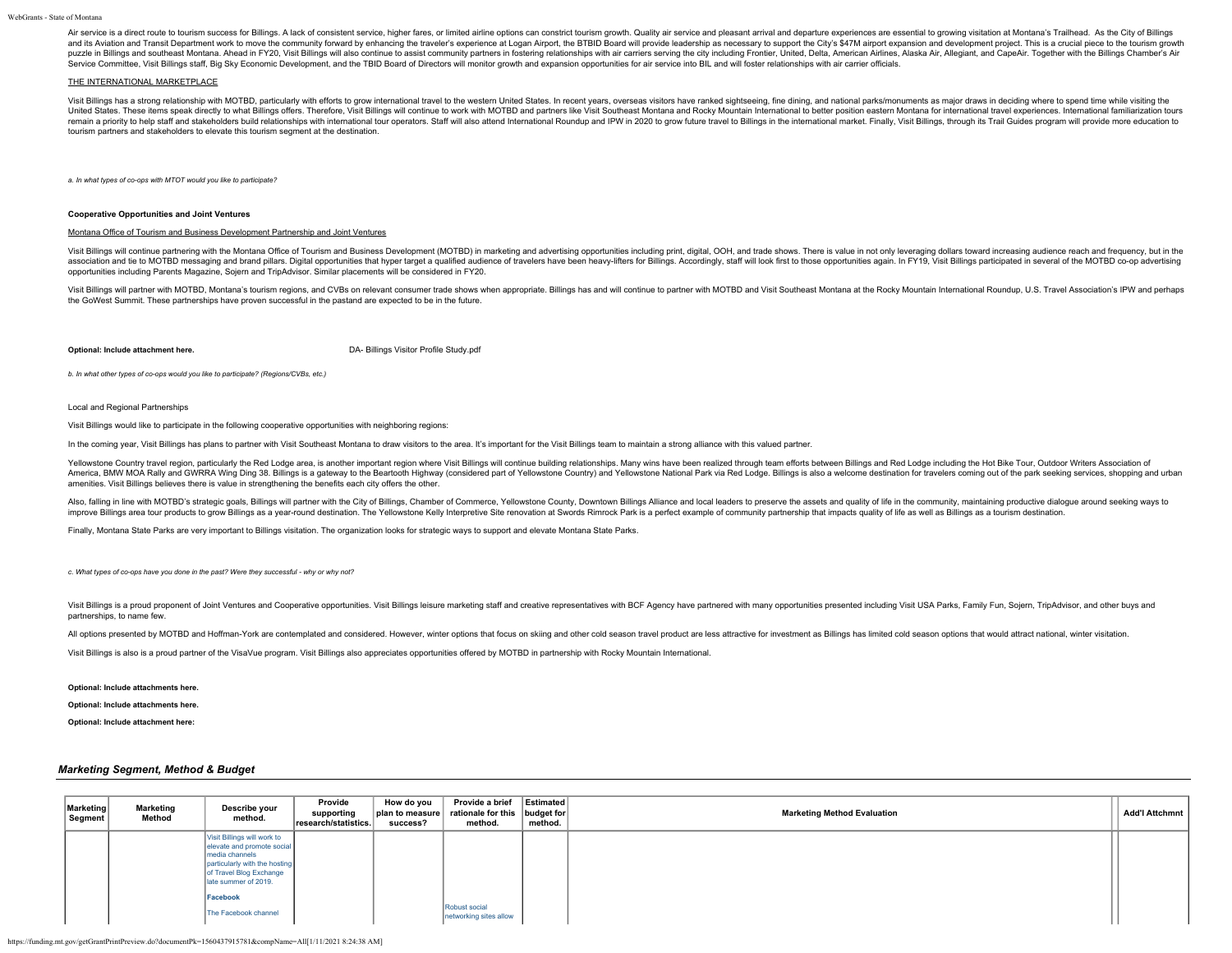| Consumer | Social Media | will:<br>Engage and respond to<br>followers' questions and<br>comments on a daily basis<br>Encourage dialogue by<br>asking followers questions<br>Include links within posts,<br>when relevant, to help<br>drive traffic to the Billings<br>blog and newly designed<br>website<br>Tag relevant hospitality<br>partners, attractions,<br>events and visitors in<br>posts, when applicable, to<br>maximize visibility and<br>reach<br>Incorporate paid<br>campaigns aimed at<br>attracting new followers<br>from key markets<br>Instagram<br>The Instagram channel<br>will:<br>Curate and utilize<br>consumer-generated<br>photography and video<br>Create editorial photos and<br>video aimed at highlighting<br>destination experiences<br>and offerings in a visually<br>compelling way<br>Leverage the existing<br>#VisitBillings hashtag while<br>encouraging visitors and<br>stakeholders to do the<br>same<br>Engage with traditional<br>media through the use of<br>designated hashtags<br>generated by publications<br>like RoadRUNNER,<br><b>National Geographic</b><br><b>Traveler and Sunset to</b><br>aggregate related content<br>and join in on relevant and<br>timely social media<br>conversations<br>Pinterest<br>The Pinterest channel will:<br>Re-pin content from<br>popular travel bloggers,<br>travelplanning sites and<br>other brands to help to<br>establish Visit Billings'<br>Pinterest page | Social media channels<br>offer strong targeting<br>and positioning<br>capabilities that speak<br>to demographics noted<br>n Destination Analysts<br><b>Visitor Profile</b><br>information and<br>reporting.                                                                                                                                                | Goals include:<br>Generate awareness<br>of Billings, Montana<br>as the Most<br>Scenic Route into<br>Yellowstone.<br>Increase awareness<br>of Billings, Montana<br>as being the place<br>to experience<br>unspoiled adventure<br>without sacrificing<br>the comfort<br>of hospitality.<br>Leverage the Forge<br>Your Own Path<br>brand position as an<br>invitation for<br>prospective visitors.<br>Measures with STR<br>and VisaVue<br>Reporting:<br>· Partner referrals-<br>50%<br>· Travel guide views<br>and requests- 30%<br>+3+ min on site-<br>10%<br>· Email sign-ups-<br>10% | users to create profiles,<br>follow people of<br>nterest, post items of<br>nterest, exchange<br>nessages, and connect<br>with like-minded user<br>groups. Promoting a<br>campaign and creative<br>on such channels can<br>directly impact an active<br>planner make<br>decisions.<br>Facebook serves as a<br><b>Billings Trail Guide,</b><br>posting daily and<br>consistent updates and<br>addressing followers'<br>nquiries in a timely<br>manner. Type of<br>content will include<br>nformation on events,<br>photography/video,<br>details on attractions,<br>closings/openings,<br>what's new, user-<br>generated content,<br>third-party endorsement<br>through press<br>coverage, etc.<br>Instagram is the<br>nspiration channel for<br>Visit Billings, guiding<br>followers on their<br>dreaming, and<br>ultimately, planning,<br>travel phases through<br>compelling imagery and<br>videos, both branded<br>and consumer-<br>generated.<br>Nearly a quarter of<br>online travel planners<br>use Pinterest as a<br>resource. With its use<br>as a visual search<br>engine, Visit Billings will<br>be evaluating organic<br>Pinterest content to test<br>this channel in the paid<br>space in FY20.<br>The above social media<br>applications will be the<br>focus of social media<br>marketing in some<br>cases. | \$5,000.00 | No funds were spent in FY20. Typically, the Visit Billings/Billings CVB staff would execute social media projects preparing for warm season campaigns. Due to COVID-19,<br>the funds budgeted for social media for FY20, were not spent in order to prepare for worst case scenarios for the organization and the destination.<br>Billings' citywide occupancy in the third quarter of FY20 fell from 70% to 4-6%, devastating the hospitality industry and tourism partners (Smith Travel Research).<br>In order to prepare for such financial turmoil to the organization and in order to protect the mission, staff haulted expenditures in March 2020. Therefore, the funds allotted to<br>this method were carried into FY21 in order to better market the destination and support tourism in the region in a post-COVID-19 recovery.<br>This method has proved successful in previous fiscal years and may be continued as the post-COVID-19 market recovers and funds are available. However, funds were not<br>allocated for this budget line or method in FY21 due to budget concerns and needing to place more funds into othermethods for marketing. |  |
|----------|--------------|------------------------------------------------------------------------------------------------------------------------------------------------------------------------------------------------------------------------------------------------------------------------------------------------------------------------------------------------------------------------------------------------------------------------------------------------------------------------------------------------------------------------------------------------------------------------------------------------------------------------------------------------------------------------------------------------------------------------------------------------------------------------------------------------------------------------------------------------------------------------------------------------------------------------------------------------------------------------------------------------------------------------------------------------------------------------------------------------------------------------------------------------------------------------------------------------------------------------------------------------------------------------------------------------------------------------------------------------------------------------------------------------------------------------|------------------------------------------------------------------------------------------------------------------------------------------------------------------------------------------------------------------------------------------------------------------------------------------------------------------------------------------------------------|--------------------------------------------------------------------------------------------------------------------------------------------------------------------------------------------------------------------------------------------------------------------------------------------------------------------------------------------------------------------------------------------------------------------------------------------------------------------------------------------------------------------------------------------------------------------------------------|--------------------------------------------------------------------------------------------------------------------------------------------------------------------------------------------------------------------------------------------------------------------------------------------------------------------------------------------------------------------------------------------------------------------------------------------------------------------------------------------------------------------------------------------------------------------------------------------------------------------------------------------------------------------------------------------------------------------------------------------------------------------------------------------------------------------------------------------------------------------------------------------------------------------------------------------------------------------------------------------------------------------------------------------------------------------------------------------------------------------------------------------------------------------------------------------------------------------------------------------------------------------------------------------------------------------------|------------|-----------------------------------------------------------------------------------------------------------------------------------------------------------------------------------------------------------------------------------------------------------------------------------------------------------------------------------------------------------------------------------------------------------------------------------------------------------------------------------------------------------------------------------------------------------------------------------------------------------------------------------------------------------------------------------------------------------------------------------------------------------------------------------------------------------------------------------------------------------------------------------------------------------------------------------------------------------------------------------------------------------------------------------------------------------------------------------------------------------------------------------------------------------------|--|
|          |              |                                                                                                                                                                                                                                                                                                                                                                                                                                                                                                                                                                                                                                                                                                                                                                                                                                                                                                                                                                                                                                                                                                                                                                                                                                                                                                                                                                                                                        | <b>Visitor Profile</b><br>Research -<br><b>Destination Analysts</b><br>This past fiscal year,<br>Visit Billings completed<br>a comprehensive Visitor<br>Profile research study<br>conducted by<br><b>Destination Analysts,</b><br>Inc. Top line survey<br>data collected from in-<br>person intercept<br>surveys of Billings area<br>visitors informed top | Visit Billings staff,                                                                                                                                                                                                                                                                                                                                                                                                                                                                                                                                                                | <b>General Joint Venture</b><br><b>Opportunity Mindset:</b><br><b>Visit Billings will</b><br>continue partnering with<br>the Montana Office of<br><b>Tourism and Business</b><br>Development (MOTBD)<br>in marketing and<br>advertising<br>opportunities including<br>print, digital, OOH, and<br>trade shows. The<br>organization will also<br>partner with Regions<br>and other CVBs in<br>order to help market<br>Billings and elevate the<br>state as a whole when<br>applicable.<br>There is value in not<br>only leveraging dollars<br>toward<br>increasing audience<br>reach and frequency,<br>but in the<br>association and tie to<br>MOTBD messaging and<br>brand pillars.<br><b>Digital opportunities</b><br>that hyper target a                                                                                                                                                                                                                                                                                                                                                                                                                                                                                                                                                                               |            | <b>Joint Ventures</b><br>As noted in the Method, Visit Billings/Bilings CVB is always appreciative of co-op and Joint Venture opportunities with MOTBD and other partners including Regions and<br>other CVBs.<br>Such partnership(s) proved successful again in FY20, pre-COVID19, meeting objectives to leverage funds to have more opportunities at a lower cost or to be placed as a<br>larger Montana voice in marketing.<br>There is value in not only leveraging State Lodging Tax funds to increase audience reach and frequency, but in the association and tie to MOTBD messaging and brand<br>pillars. This helps elevate the state as a whole as well as Billings as a destination.                                                                                                                                                                                                                                                                                                                                                                                                                                                                 |  |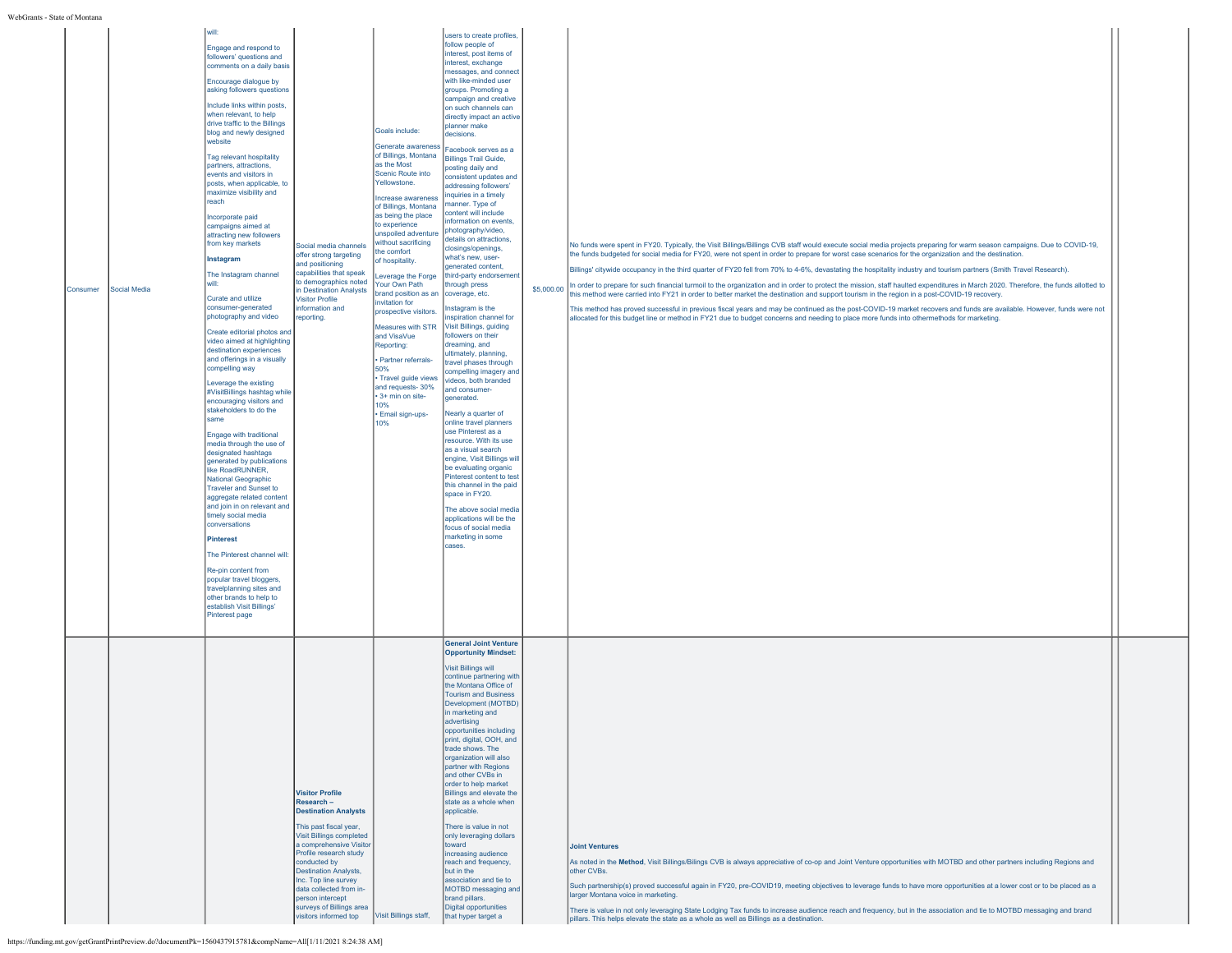| Consumer | Joint Ventures | Visit Billings will consider<br>joint venture and<br>cooperative opportunities<br>that offer value in targeting<br>a national audience that<br>aligns with Billings as a<br>tourism destination.<br>We will respond with<br>interest and consideration<br>together with our creative<br>partner, BCF Agency.<br>We appreciate<br>opportunities that invest in<br>elevating Billings to a<br>diverse and wide range of<br>print or digital offerings.                                                                                                                                                                                                                                                                                                                                                                                                                                                                          | purpose of visit and<br>place of stay, as well as BCF Agency will<br>detailed trip<br>characteristics. The top<br>visitor markets<br>represented in the<br>survey sample were<br>Denver-Boulder (6.7%)<br>and Minneapolis-St.<br>Paul (4.9%). Just under<br>half of those surveyed<br>traveled to Billings<br>primarily for leisure<br>(46%). The most<br>important factors<br>motivating the visit to<br><b>Billings included a</b><br>special event or festival,<br>shopping, a good deal<br>on airfare, and nearby<br>friends or family.<br><b>VisaVue Reporting</b><br>Through the Montana<br>Office of Tourism and<br><b>Business</b><br>Development's Joint<br>Venture program, Visit<br>Billings is able to<br>purchase VisaVue<br>traveler spending data<br>at a reduced rate. The<br>past two years of data<br>have been used to<br>inform the current<br>market strategy.<br>Denver-Boulder and<br>Minneapolis- St. Paul<br>are in the top three<br>originating MSAs by<br>cardholder account<br>over Q3, both showing<br>over 5% growth in<br>spend amount Y/Y. | agency of record,<br>continue to monitor<br>Smith Travel<br>Research (STR)<br>data throughout all<br>campaigns using<br>2018 as<br>a benchmark for<br>performance:<br>2018 Performance<br>Metrics:<br>• Average<br>Occupancy<br>70.6%<br>• Average<br>ADR<br>\$101.37<br>• RevPar<br>\$71.61<br>Success will also be<br>measured by<br>creating Visit Billings<br>ads and placement<br>in travel guides.<br>Increasing viewer<br>exposure. | travelers have been<br>heavy-lifters for<br><b>Billings. Accordingly,</b><br>staff will look first to<br>hose<br>opportunities again. In<br>FY19, Visit Billings<br>participated in several<br>of the MOTBD co-op<br>advertising<br>opportunities<br>ncluding Parents<br>Magazine, Sojern and<br>TripAdvisor.<br>Similar placements will<br>be considered in FY20.<br><b>Eastern Montana</b><br><b>Tourism Initiative:</b><br>Also important to note<br>when discussing<br>important partnerships<br>with MOTBD and other<br>partners, during FY20<br>the eastern Montana<br>tourism organizations<br>will work closely with<br><b>MOTBD</b> as the Eastern<br>Montana<br><b>Tourism Initiative</b><br>evolves. This will<br>include partnership with<br><b>Visit Southeast</b><br>Montana in order to<br>elevate the region<br>which includes Billings.<br>This marketing effort led<br>by MOTBD<br>targets geographical<br>zones prompting robust<br>conversations on<br>existing tourism assets<br>and future opportunities<br>in the eastern section<br>of Montana. MOTBD is<br>investing resources<br>targeted on improving<br>the visitor economy in<br>eastern Montana.<br><b>Together with</b><br>tourism partner input<br>and data from<br><b>Destination Analysts,</b><br>VisaVue, and Arrivalist<br>leaders will guide<br>decisions identifying<br>areas of opportunity to<br>better promote Montana<br>to support visitor growth<br>statewide. | In early FY20), Visit Billings/Billings CVB staff were able to increase the initial budget from \$30,000 to \$33,844.92 which helped add value to opportunities offered<br>Opportunities executed successfully in FY20 with such funding included:<br>-Creation of artwork and placement of Visit Billings creative in Glacier Country's Travel Guide<br>-Creation of artwork and placement of Visit Billings creative in Southeast Montana's 2020 Travel Guide<br>-Partnership with Visit Southeast Montana for placement in the 2020 Professional Bull Riders Eight Seconds Volume in an effort to elevate southeast Montana and Billings as<br>destinations in Montana<br>-Partnership with Visit Southeast Montana for placement in the Seattle Magazine consisting of a 2-page split spread<br>-Creation of artwork and placement of Visit Billings creative in the Red Lodge Travel Guide<br>-Warm season OOH in DFW with Hoffman York and MOTBD<br>\$30,000.00 -TripAdvisor Follow-up: including ad lift reporting from Billings' most recent campaign on Tripadvisor (attached) using the TA's new reporting platform. The report compares<br>users exposed to Billings' ads to users in the same audiences targeted who weren't exposed to your ads. Some bulletpointed highlights below:<br>Users exposed to Billings ads viewed:<br>. 20% more pages of Billings content<br>• 30% more points of interest in Billings (hotels/attractions/restaurants)<br>• 20% more page views of Billings hotels<br>• 50% more page views of Billings attractions<br>· 10% fewer page views of Billings restaurants contentThis method is considered successful based on exposure of placements (see TripAdvisor Report) as well as<br>Smith Travel Research reporting for Billings as a destination. Unfortunately, with COVID-19 impacts, Smith Travel Research was not the best gauge of success.<br>However, the partnerships noted above have a proven track record of elevating Billings as travel destination. Therefore, such partnerships, made available in a post-COVID-<br>19 marketing scenario, will be considered again.<br>Visit Billings typically measures success for such investments using Smith Travel Research or STR reporting. However, due to COVID-19 impacts, the STR reporting is not<br>being used to measure true success of the investments since reporting from hotels and motels to STR were scewed as a result of COVID-19 directives and guidlines for<br>travel. However, for records, please note:<br>2020 STR - Billings citywide:<br>Occupancy for Billings: 45%<br>Average Daily Rate or ADR: \$87.43<br>Room Demand: -31% | TripAdvisor<br>Reporting -<br>Billings.MT.pdf |
|----------|----------------|-------------------------------------------------------------------------------------------------------------------------------------------------------------------------------------------------------------------------------------------------------------------------------------------------------------------------------------------------------------------------------------------------------------------------------------------------------------------------------------------------------------------------------------------------------------------------------------------------------------------------------------------------------------------------------------------------------------------------------------------------------------------------------------------------------------------------------------------------------------------------------------------------------------------------------|----------------------------------------------------------------------------------------------------------------------------------------------------------------------------------------------------------------------------------------------------------------------------------------------------------------------------------------------------------------------------------------------------------------------------------------------------------------------------------------------------------------------------------------------------------------------------------------------------------------------------------------------------------------------------------------------------------------------------------------------------------------------------------------------------------------------------------------------------------------------------------------------------------------------------------------------------------------------------------------------------------------------------------------------------------------------------|--------------------------------------------------------------------------------------------------------------------------------------------------------------------------------------------------------------------------------------------------------------------------------------------------------------------------------------------------------------------------------------------------------------------------------------------|------------------------------------------------------------------------------------------------------------------------------------------------------------------------------------------------------------------------------------------------------------------------------------------------------------------------------------------------------------------------------------------------------------------------------------------------------------------------------------------------------------------------------------------------------------------------------------------------------------------------------------------------------------------------------------------------------------------------------------------------------------------------------------------------------------------------------------------------------------------------------------------------------------------------------------------------------------------------------------------------------------------------------------------------------------------------------------------------------------------------------------------------------------------------------------------------------------------------------------------------------------------------------------------------------------------------------------------------------------------------------------------------------------------------------------------------------------|------------------------------------------------------------------------------------------------------------------------------------------------------------------------------------------------------------------------------------------------------------------------------------------------------------------------------------------------------------------------------------------------------------------------------------------------------------------------------------------------------------------------------------------------------------------------------------------------------------------------------------------------------------------------------------------------------------------------------------------------------------------------------------------------------------------------------------------------------------------------------------------------------------------------------------------------------------------------------------------------------------------------------------------------------------------------------------------------------------------------------------------------------------------------------------------------------------------------------------------------------------------------------------------------------------------------------------------------------------------------------------------------------------------------------------------------------------------------------------------------------------------------------------------------------------------------------------------------------------------------------------------------------------------------------------------------------------------------------------------------------------------------------------------------------------------------------------------------------------------------------------------------------------------------------------------------------------------------------------------------------------------------------------------------------------------------------------------------------------------------------------------------------------------------------------------------------------------------------------------------------------------------------------------------------------------------------------------------------------------------------------------------------------------------------------------------------------------------------------------------------------------------------------------------------------------------------------------------------------------------------------------------------------------|-----------------------------------------------|
|          |                | <b>Online and Digital</b><br>Marketing:<br><b>Visit Billings will focus</b><br>heavily on behavioral<br>strategies targeting<br>summer vacation planning<br>and booking, with an<br>interest in the outdoors,<br>national parks, and<br>western heritage<br>experiences.<br>To maximize budget<br>national leisure marketing<br>initiatives will focus on 2-3<br>key geographic markets<br>with the highest potential<br>for ROI. Visit Billings and<br>BCF Agency conducted a<br>thorough market analysis,<br>including the most recent<br>data available through<br>MOTBD's Joint<br>Venture partnership with<br>VisaVue and Visit Billings'<br><b>Visitor Profile (Destination</b><br>Analysts), to determine the<br>markets most effective for<br>summer visitation growth,<br>especially for new visitors.<br>Please see previous<br>marketing copy submitted<br>in this program pertaining<br>to strategies, goals, and |                                                                                                                                                                                                                                                                                                                                                                                                                                                                                                                                                                                                                                                                                                                                                                                                                                                                                                                                                                                                                                                                            |                                                                                                                                                                                                                                                                                                                                                                                                                                            |                                                                                                                                                                                                                                                                                                                                                                                                                                                                                                                                                                                                                                                                                                                                                                                                                                                                                                                                                                                                                                                                                                                                                                                                                                                                                                                                                                                                                                                            |                                                                                                                                                                                                                                                                                                                                                                                                                                                                                                                                                                                                                                                                                                                                                                                                                                                                                                                                                                                                                                                                                                                                                                                                                                                                                                                                                                                                                                                                                                                                                                                                                                                                                                                                                                                                                                                                                                                                                                                                                                                                                                                                                                                                                                                                                                                                                                                                                                                                                                                                                                                                                                                                  |                                               |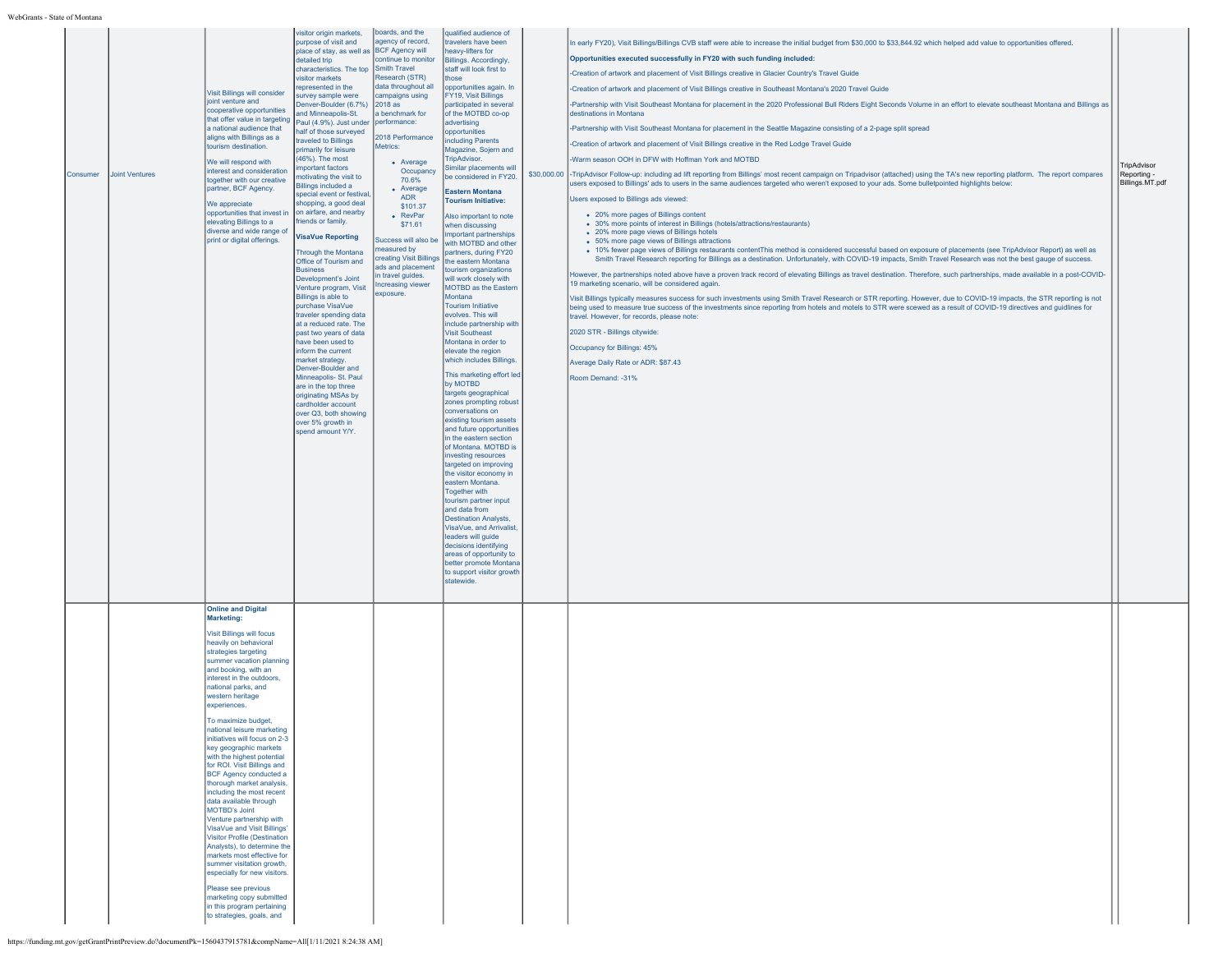| Consumer | <b>Online/Digital Advertising</b> | target markets for more<br>details.<br>The Media Mix Breakdown<br>is antipated to be similar<br>to, but is subject to be<br>adjusted:<br>Digital - 40%<br><b>Content Partnerships -</b><br>14%<br>Social - 36%<br>Search - 10%<br><b>Visit Billings' Summer</b><br>Media Plan(s) focus<br>on programmatic pre- mid-<br>and post-roll video with<br>online display retargeting.<br>Through a Demand Side<br>Platform (DSP) partner,<br>the plan showcases new<br>video assets for the<br>destination.<br>Video continues to lead the<br>storytelling space and is<br>the most powerful way to<br>connect emotionally with<br>an audience.<br>A new content partnership<br>with RoadTrippers.com, a<br>web and mobile travel-<br>planning platform, will<br>provide custom trip guides<br>with display, email and<br>social promotion<br><b>TripAdvisor:</b><br><b>TripAdvisor is a leading</b><br>consumer facing website.<br>By investing in TripAdvisor.<br>Visit Billings can better<br>position the destination for<br>visitor growth and repeat<br>visitation by combining<br>trusted user reviews, travel<br>guide content, and a<br>booking engine to inspire,<br>prient, and facilitate<br>travelers planning trips.<br>Visit Billings invests in<br>TripAdvisor annually.<br>Previously, part of the<br>investment has benn a<br>oint-venture opportunity<br>with MOTBD. Such<br>offerings are considered<br>and appreciated.<br><b>Meantime, Visit Billings</b><br>and BCF Agency will<br>execute a contract with<br><b>TripAdvisor with the</b><br>following tactics:<br>• Develop a multi<br>campaign<br>framework which<br>allows for<br>maximum<br>budget control,<br>while also<br>ensuring thematic<br>relevance of ad<br>groups to ensure<br>high CTR and<br>quality scores<br>• Provide ongoing<br>campaign<br>optimization<br>across campaigns<br>in order to<br>take advantage of<br>pockets of<br>opportunity to<br>maximum effect<br>• Ongoing bid<br>management to<br>ensure overall<br>KPIs are delivered<br>while<br>also ensuring<br>campaign<br>effectively scales<br>• Continual keyword<br>refinement and | Visitor Profile Research<br>- Destination Analysts<br>This past fiscal year,<br>Visit Billings completed<br>a comprehensive Visitor<br>Profile research study<br>conducted by<br><b>Destination Analysts,</b><br>Inc. Top line survey<br>data collected from in-<br>person intercept<br>surveys of Billings area<br>visitors informed top<br>visitor origin markets,<br>purpose of visit and<br>place of stay, as well as<br>detailed trip<br>characteristics. The top<br>visitor markets<br>represented in the<br>survey sample were<br>Denver-Boulder (6.7%)<br>and Minneapolis-St.<br>Paul (4.9%). Just under<br>half of those surveyed<br>traveled to Billings<br>primarily for leisure<br>(46%). The most<br>important factors<br>motivating the visit to<br><b>Billings included a</b><br>special event or festival<br>shopping, a good deal<br>on airfare, and nearby<br>friends or family.<br>VisaVue Reporting<br>Through the Montana<br>Office of Tourism and<br><b>Business</b><br>Development's Joint<br>Venture program, Visit<br>Billings is able to<br>purchase VisaVue<br>traveler spending data<br>at a reduced rate. The<br>past two years of data<br>have been used to<br>inform the current<br>market strategy.<br>Denver-Boulder and<br>Minneapolis- St. Paul<br>are in the top three<br>originating MSAs by<br>cardholder account<br>over Q3, both showing<br>over 5% growth in<br>spend amount Y/Y. | In instances where<br>social ad units direct<br>a user to stay within<br>the platform, social<br>engagement metrics<br>will be monitored<br>and optimized.<br>Visit Billings staff,<br>boards, and BCF<br>Agency will continu<br>to monitor Smith<br><b>Travel Research</b><br>(STR) data<br>throughout all<br>campaigns using<br>2018 as<br>a benchmark for<br>performance:<br>2018 Performance<br>Metrics:<br>• Average<br>Occupancy<br>70.6%<br>• Average<br><b>ADR</b><br>\$101.37<br>• RevPar<br>\$71.61<br><b>BCF</b> will track and<br>report the following<br>engagement metrics:<br>• Partner<br>Referrals<br>• View or<br>Request<br><b>Visitor Guide</b><br>$\bullet$ 3+ Minutes<br>on Site<br>• eNewsletter<br>Sign-ups<br>25% of view-through<br>conversions are<br>measured, 100% of<br>click-through<br>conversions are<br>measured. In<br>instances where<br>social ad units direct<br>a user to stav within<br>the platform, social<br>engagement metrics<br>will be monitored.<br>For video units, we<br>will track and report<br>on video completion<br>rate and cost per<br>completed view. | everaging Montana's<br>railhead, Visit Billings'<br>Forge Your Own Path,<br>brand invites visitors to<br>be their own pioneers<br>and participate in a<br>nemorable journey,<br>authentic to the Big Sky<br>Montana experience yet<br>approachable and<br>unexpected.<br>"Forge Your Own Path"<br>is built on the pioneer<br>spirit of Billings' culture<br>and its people, from<br>Yellowstone Kelly and<br>William Clark (of Lewis<br>and Clark) to today's<br>makers, innovators,<br>adventurers and artists,<br>representing the strong<br>will, Western humility<br>and the self-made<br>perseverance that<br>embodies the Billings<br>way of life.<br><b>Visit Billings positions</b><br><b>Billings and the</b><br>urrounding area as a<br>referred destination for<br>isure visitation.<br>nvesting in leisure<br>purism marketing<br>strategies is the highest<br>priority for the<br>rganization as it<br>upports all<br>stakeholders, Through<br>strategic marketing and<br>promotional efforts, Visit<br><b>Billings focuses on</b><br>driving room nights to<br>area properties by<br>campaigning to<br>egional, national, and<br>some cases<br>iternational travelers.<br>he overall leisure<br>narketing strategy is to<br>ncrease year-round<br>isitation. During FY20,<br>Visit Billings will<br>continue to build off of<br>uccesses realized<br>during a strong FY19. | \$85,409.00 | Typically, the Visit Billings/Billings CVB staff would expend all funds allocated in this budget item preparing for seasonal campaigns. Due to COVID-19, the funds budgeted<br>for this line item in FY20 were not all spent in order to prepare for worst case scenarios for the organization and the destination.<br>Billings' citywide occupancy in the third quarter of FY20 fell from 70% to 4-6%, devastating the hospitality industry and tourism partners (Smith Travel Research).<br>In order to prepare for such financial concerns to the organization and in order to protect the mission, staff haulted expenditures in March 2020. Therefore, any remaining<br>funds allocated to this method were carried into FY21 in order to better market the destination and support tourism in the region in a post-COVID-19 recovery.<br>However, prior to COVID-19, placements were made to execute mission and to orient and facilitate visitors to Billings.<br>Digital placements included:<br>-Visit USA Parks paid digital placements and targeted campaigns to promote Billings as a destination<br>-Visit USA Parks branded itinerary promotions<br>-Sturgis exposure targeting attendees to Sturgis, SD in August of 2019 in order to promote Billings as a destination to make part of itineraries to or from the event<br>-Sloth Marketing in addition to MOTBD Grants for ZooMontana to promote the Sloth coming to ZooMontana in late summer 2020<br>-Great American Road Trip campaign promoting Billings as a place to stay along the road trips spanning from the Badlands of South Dakota to Yellowstone National Park<br>and all monuments and Parks in between.<br>The placements noted above as well as the method as a whole we considered successful as the inspiration phase of marketing was and is so important during the pandemic.<br>Potential travelers are making plans as a vaccine becomes available and travel resumes. It's important that Visit Billings/Billings CVB brand is avialable for inspiration. Staff<br>need to be available to assist with orientation and facilitation - and they are.<br>Please see Billings Media Report (attached) for more KPIs regarding this method which was successful despite COVID-19 impacts. Also, there are examples of creative<br>attached in misc, attachments section of the grant.<br>This is a proven successful method which will continue in future fiscal year(s). The reporting is attached here with examples of creative under misc. attachments. | <b>Billings Media Report</b><br>8.7 - PW (2).pdf |  |
|----------|-----------------------------------|---------------------------------------------------------------------------------------------------------------------------------------------------------------------------------------------------------------------------------------------------------------------------------------------------------------------------------------------------------------------------------------------------------------------------------------------------------------------------------------------------------------------------------------------------------------------------------------------------------------------------------------------------------------------------------------------------------------------------------------------------------------------------------------------------------------------------------------------------------------------------------------------------------------------------------------------------------------------------------------------------------------------------------------------------------------------------------------------------------------------------------------------------------------------------------------------------------------------------------------------------------------------------------------------------------------------------------------------------------------------------------------------------------------------------------------------------------------------------------------------------------------------------------------------------------------------------------------------------------------------------------------------------------------------------------------------------------------------------------------------------------------------------------------------------------------------------------------------------------------------------------------------------------------------------------------------------------------------------------------------------------------------------------------------------------------------------------------------------------------------------------------|----------------------------------------------------------------------------------------------------------------------------------------------------------------------------------------------------------------------------------------------------------------------------------------------------------------------------------------------------------------------------------------------------------------------------------------------------------------------------------------------------------------------------------------------------------------------------------------------------------------------------------------------------------------------------------------------------------------------------------------------------------------------------------------------------------------------------------------------------------------------------------------------------------------------------------------------------------------------------------------------------------------------------------------------------------------------------------------------------------------------------------------------------------------------------------------------------------------------------------------------------------------------------------------------------------------------------------------------------------------------------------------------------------------------------|-----------------------------------------------------------------------------------------------------------------------------------------------------------------------------------------------------------------------------------------------------------------------------------------------------------------------------------------------------------------------------------------------------------------------------------------------------------------------------------------------------------------------------------------------------------------------------------------------------------------------------------------------------------------------------------------------------------------------------------------------------------------------------------------------------------------------------------------------------------------------------------------------------------------------------------------------------------------------------------------------------------------------------------------------------------------------------------------------------------------|------------------------------------------------------------------------------------------------------------------------------------------------------------------------------------------------------------------------------------------------------------------------------------------------------------------------------------------------------------------------------------------------------------------------------------------------------------------------------------------------------------------------------------------------------------------------------------------------------------------------------------------------------------------------------------------------------------------------------------------------------------------------------------------------------------------------------------------------------------------------------------------------------------------------------------------------------------------------------------------------------------------------------------------------------------------------------------------------------------------------------------------------------------------------------------------------------------------------------------------------------------------------------------------------------------------------------------------------------------------------------------------|-------------|--------------------------------------------------------------------------------------------------------------------------------------------------------------------------------------------------------------------------------------------------------------------------------------------------------------------------------------------------------------------------------------------------------------------------------------------------------------------------------------------------------------------------------------------------------------------------------------------------------------------------------------------------------------------------------------------------------------------------------------------------------------------------------------------------------------------------------------------------------------------------------------------------------------------------------------------------------------------------------------------------------------------------------------------------------------------------------------------------------------------------------------------------------------------------------------------------------------------------------------------------------------------------------------------------------------------------------------------------------------------------------------------------------------------------------------------------------------------------------------------------------------------------------------------------------------------------------------------------------------------------------------------------------------------------------------------------------------------------------------------------------------------------------------------------------------------------------------------------------------------------------------------------------------------------------------------------------------------------------------------------------------------------------------------------------------------------------------------------------------------------------------------------------------------------------------------------------------------------------------------------------------------------------------------------------------------------------------------------------------------------------------------------------------------------------------------------------------------------------------------------------------------------------------------------|--------------------------------------------------|--|
|          |                                   | expansion                                                                                                                                                                                                                                                                                                                                                                                                                                                                                                                                                                                                                                                                                                                                                                                                                                                                                                                                                                                                                                                                                                                                                                                                                                                                                                                                                                                                                                                                                                                                                                                                                                                                                                                                                                                                                                                                                                                                                                                                                                                                                                                             |                                                                                                                                                                                                                                                                                                                                                                                                                                                                                                                                                                                                                                                                                                                                                                                                                                                                                                                                                                                                                                                                                                                                                                                                                                                                                                                                                                                                                            |                                                                                                                                                                                                                                                                                                                                                                                                                                                                                                                                                                                                                                                                                                                                                                                                                                                                                                                                                                                                                                                                                                                 |                                                                                                                                                                                                                                                                                                                                                                                                                                                                                                                                                                                                                                                                                                                                                                                                                                                                                                                                                                                                                                                                                                                                                                                                                                                                                                                                                                                          |             |                                                                                                                                                                                                                                                                                                                                                                                                                                                                                                                                                                                                                                                                                                                                                                                                                                                                                                                                                                                                                                                                                                                                                                                                                                                                                                                                                                                                                                                                                                                                                                                                                                                                                                                                                                                                                                                                                                                                                                                                                                                                                                                                                                                                                                                                                                                                                                                                                                                                                                                                                  |                                                  |  |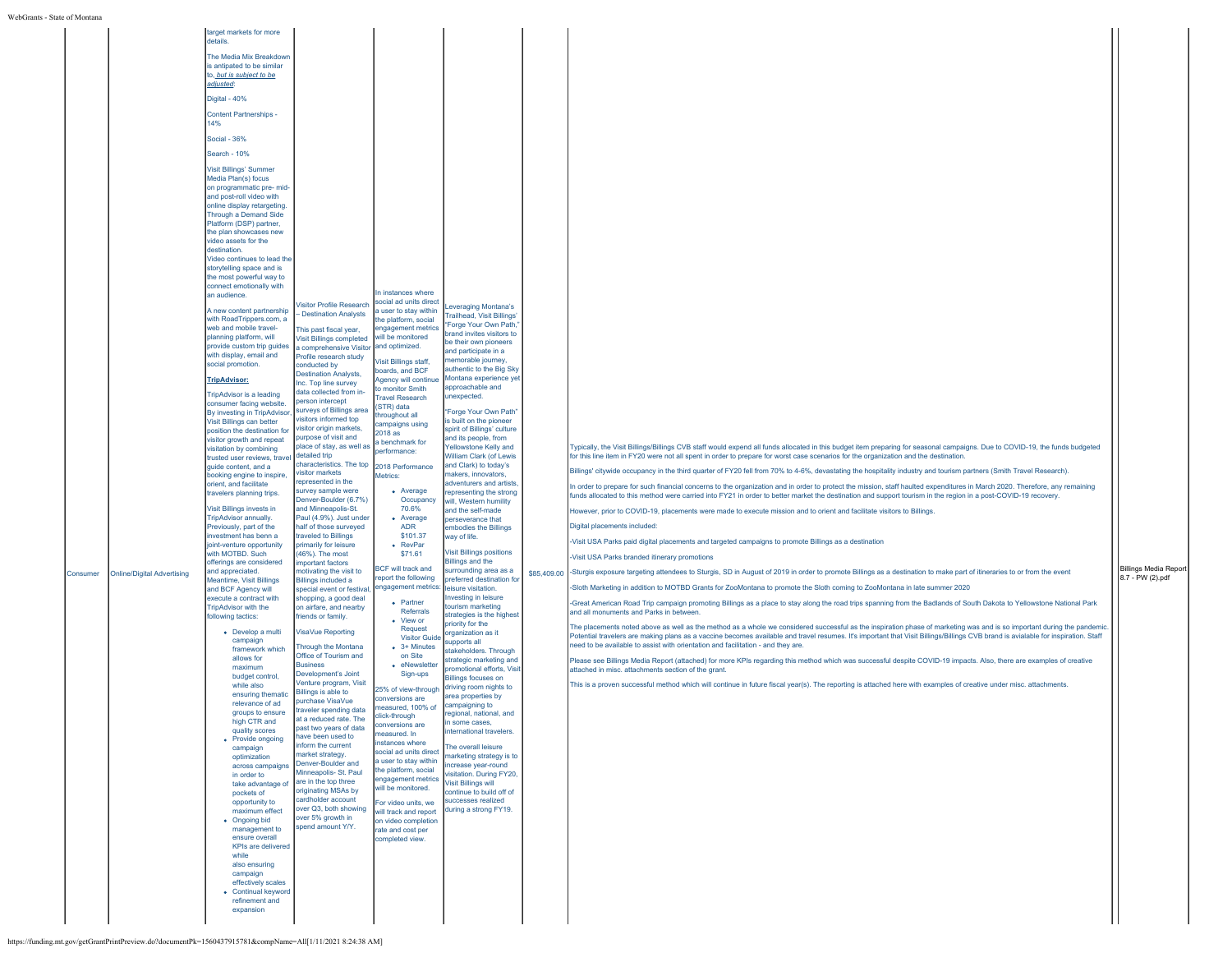|          |                    | <b>Destination partnerships</b><br>with TripAdvisor also allow<br>us to reach active travelers<br>as they research Montana<br>and Billings' competitive<br>set.<br><b>Division D</b><br>Division D creates brand<br>specific, data-driven<br>marketing solutions that<br>are corss-channel focused.<br>Division D is a partner of<br>Visit Billings marketing in<br>the leisure segment.<br><b>Division D is Demand Side</b><br>Platform: A demand-side<br>platform (DSP) is a system<br>that allows buyers of digital<br>advertising inventory to<br>manage multiple ad<br>exchange and data<br>exchange accounts<br>through one interface.<br>Many third parties are<br>integrating with DSPs to<br>provide better tracking.<br>• DD offers the<br>ability to create an<br>audience that acts<br>like previously<br>converted<br>audiences<br>• Premium and<br>reliable data<br>sourced from first<br>party data, third<br>party data and<br>verified offline data<br>• Local publisher<br>connections to<br>secure placement<br>on sites that<br>residents know<br>and trust<br>• Cost effectively<br>run display ad<br>units across all<br>devices |                                                                                                                                                                                                                                                                                                                                                                                                                                                                                                                                                                                                                                                                                                                                                                                                                                                                                                                                                  |                                                                                                                                                                                                                                                                                                                                                                                                                                                                                                                                                                                                                                                                                                                                  |                                                                                                                                                                                                                                                                                                                                                                                                                                                                                                                                                                                                                                                                                                                                                                                                                                                               |             |                                                                                                                                                                                                                                                                                                                                                                                                                                                                                                                                                                                                                                                                                                                                                                                                                                                                                                                                                                                                                                                                                                                                                                                                                                                                                                                                                                                                                                                                                                                                                                                                                                                                                                                                                                                                                                                                                                                                                                                                                                                                                                                                                                                                                                                                                                                                                                                                                                                                                                                                                                                                                                                                                                                                                                                                                                                                                                                       |                                       |
|----------|--------------------|--------------------------------------------------------------------------------------------------------------------------------------------------------------------------------------------------------------------------------------------------------------------------------------------------------------------------------------------------------------------------------------------------------------------------------------------------------------------------------------------------------------------------------------------------------------------------------------------------------------------------------------------------------------------------------------------------------------------------------------------------------------------------------------------------------------------------------------------------------------------------------------------------------------------------------------------------------------------------------------------------------------------------------------------------------------------------------------------------------------------------------------------------------|--------------------------------------------------------------------------------------------------------------------------------------------------------------------------------------------------------------------------------------------------------------------------------------------------------------------------------------------------------------------------------------------------------------------------------------------------------------------------------------------------------------------------------------------------------------------------------------------------------------------------------------------------------------------------------------------------------------------------------------------------------------------------------------------------------------------------------------------------------------------------------------------------------------------------------------------------|----------------------------------------------------------------------------------------------------------------------------------------------------------------------------------------------------------------------------------------------------------------------------------------------------------------------------------------------------------------------------------------------------------------------------------------------------------------------------------------------------------------------------------------------------------------------------------------------------------------------------------------------------------------------------------------------------------------------------------|---------------------------------------------------------------------------------------------------------------------------------------------------------------------------------------------------------------------------------------------------------------------------------------------------------------------------------------------------------------------------------------------------------------------------------------------------------------------------------------------------------------------------------------------------------------------------------------------------------------------------------------------------------------------------------------------------------------------------------------------------------------------------------------------------------------------------------------------------------------|-------------|-----------------------------------------------------------------------------------------------------------------------------------------------------------------------------------------------------------------------------------------------------------------------------------------------------------------------------------------------------------------------------------------------------------------------------------------------------------------------------------------------------------------------------------------------------------------------------------------------------------------------------------------------------------------------------------------------------------------------------------------------------------------------------------------------------------------------------------------------------------------------------------------------------------------------------------------------------------------------------------------------------------------------------------------------------------------------------------------------------------------------------------------------------------------------------------------------------------------------------------------------------------------------------------------------------------------------------------------------------------------------------------------------------------------------------------------------------------------------------------------------------------------------------------------------------------------------------------------------------------------------------------------------------------------------------------------------------------------------------------------------------------------------------------------------------------------------------------------------------------------------------------------------------------------------------------------------------------------------------------------------------------------------------------------------------------------------------------------------------------------------------------------------------------------------------------------------------------------------------------------------------------------------------------------------------------------------------------------------------------------------------------------------------------------------------------------------------------------------------------------------------------------------------------------------------------------------------------------------------------------------------------------------------------------------------------------------------------------------------------------------------------------------------------------------------------------------------------------------------------------------------------------------------------------------|---------------------------------------|
| Consumer | Ad Agency Services | Visit Billings contracts with<br><b>BCF Agency in a retainer</b><br>model in order to execute<br>the following timely and<br>efficiently:<br>• Marketing<br><b>Strategies</b><br>• Remain fluid with<br>placements and<br>campaign<br>execution in<br>proper DMAs<br>• Ongoing planning,<br>execution, and<br>assessment of<br>campaigns and<br><b>ROL</b><br>• Benchmarks and<br>regular reporting<br>for DOC/MOTBD<br>Rules and<br><b>Regulation needs</b><br>as well as reports<br>for staff and<br>boards<br>• Continuous<br>improvement of<br>campaign<br>performance<br>versus paying per<br>project                                                                                                                                                                                                                                                                                                                                                                                                                                                                                                                                             | The overall leisure<br>marketing strategy is to<br>increase year-round<br>visitation targeting<br>egional, national and<br>ternational travelers.<br>During FY20, Visit<br>Billings will continue to<br>build off of successes<br>realized during a strong as a preferred travel Billings.<br>FY19. FY19 Smith<br><b>Travel Research</b><br>Reports reflected<br>consistent gains in<br>occupancy and room<br>demand. In FY17,<br>following BTBID Board<br>driven direction, the<br>Visit Billings staff began<br>the process of<br>assessing and<br>diversifying the<br>organization's leisure<br>marketing after<br>weaknesses in the<br>leisure segment were<br>experienced. Together<br>with the organization's<br>agency of record, BCF<br>Agency, staff will forge<br>ahead to grow leisure<br>visitation. Hosting social<br>media influencers,<br>travel writers and<br>bloggers as well as<br>attending tradeshows<br>focused on leisure | The ultimate<br>The mission of Visit<br><b>Billings is to</b><br>generate room<br>nights for lodging<br>facilities in the city of is important to the<br>marketing the region process for Visit<br>destination. The<br><b>BCF Agency is a</b><br>partner in this<br>mission execution.<br>All efforts boil down<br>to generating room<br>nights; driving and<br>growing visitation<br>to/in Billings. While<br>assessing and<br>analyzing how<br>campaigns perform<br>and tracking ROI are<br>extremely important.<br>heads in beds is a<br>crucial measurement<br>of success for the<br>stakeholder.<br>2018 Performance<br><b>Metrics for Smith</b><br><b>Travel Research</b><br>Reporting:<br>• Average<br>Occupancy<br>70.6% | <b>Marketing efforts</b><br>influence perceptions of<br>a destination as well as<br>a city's tourism product.<br>Strategic partners in<br>neasure of success   marketing execution are<br>is mission fulfillment. key to motivating travel<br>and successful returns<br>on investment (ROI).<br>Contracting with a<br>proven creative agency<br>Billings by effectively destination marketing<br><b>Visit Billings contracts</b><br>with BCF Agency in a<br>retainer model in order<br>to execute the following<br>timely and efficiently:<br>• Marketing<br><b>Strategies</b><br>• Remain fluid<br>with<br>placements and<br>campaign<br>execution<br>• Ongoing<br>planning,<br>execution, and<br>assessment of<br>campaigns and<br><b>ROI</b><br>• Benchmarks<br>and regular<br>reporting for<br>Rules and<br>Regulation<br>needs as well<br>as reports for | \$36,000.00 | Contracting with a proven creative agency is important to the destination marketing process for Visit Billings as well as strategies.<br>As noted in the Method, inspiring, orienting, and facilitating are the priorities for Visit Billings in partnership with MOTBD and Montana's Regions and CVBs.<br>Marketing and strategizing are some of the most important pieces of destination marketing and managment. As a destination management and marketing organization, Visit<br>Billings/Bilings CVB staff need to be able to ensure investments in marketing are focused on a substantial return on the investment for stakeholders and that placements and<br>buys will prove successful for stakeholders.<br>Working with an agency is essential and helped lead to successful campaign execution pre-COVID-19 of FY20.<br>Visit Billings agency of record for FY20 was the BCF Agency. This partnership, which included a monthly retainer, was a shared expense between the Billings CVB and<br>private dollars. In FY20, funds assisted with:<br>• Annual planning and strategizing<br>• Opportunities<br>• Results and reporting<br>• Innovation<br>• Creativity, Artwork, Creative<br>• Buying power<br>• Social media consulting<br>• Assistance building and managing photo libraries<br>• Key to mobile-friendly websites and developments<br>• e-communications templates and systems<br>• Relevant landing pages<br>• Branding power and consistency<br>• Help with creation of booth strategies for consumers show<br>• Sales, orientation, and facilitation materials<br>• Presentations/ROI programming<br>The FY20 retainer fees and/or account management fees proved to be a successful investment and led to meaningful, inspiring, and successful campaigns along with strong<br>buying power and strategies that were key to the success of the organization as a whole regarding leisure, business, sports, and meeting recruitment marketing.<br>Visit Billings can't afford to hire a graphics artist, media buyer, interactive manager, IT experts, and communications professional. However, contracting with a full service<br>agency that works with staff makes for the win-win and solid investment.<br>This Method and strategy were successful. The objective was met and the method will continue. Please note the attached status reports which outline projects the agency<br>worked on in FY20 with Visit Billings staff.<br>Visit Billings typically measures success for such investments using Smith Travel Research or STR reporting (heads in beds). However, due to COVID-19 impacts, the STR<br>reporting is not being used to measure true success of the investments since reporting from hotels and motels to STR were scewed as a result of COVID-19 directives and<br>guidlines for travel. However, for records, please note:<br>2020 STR - Billings citywide: | <b>Combined Status</b><br>Reports.pdf |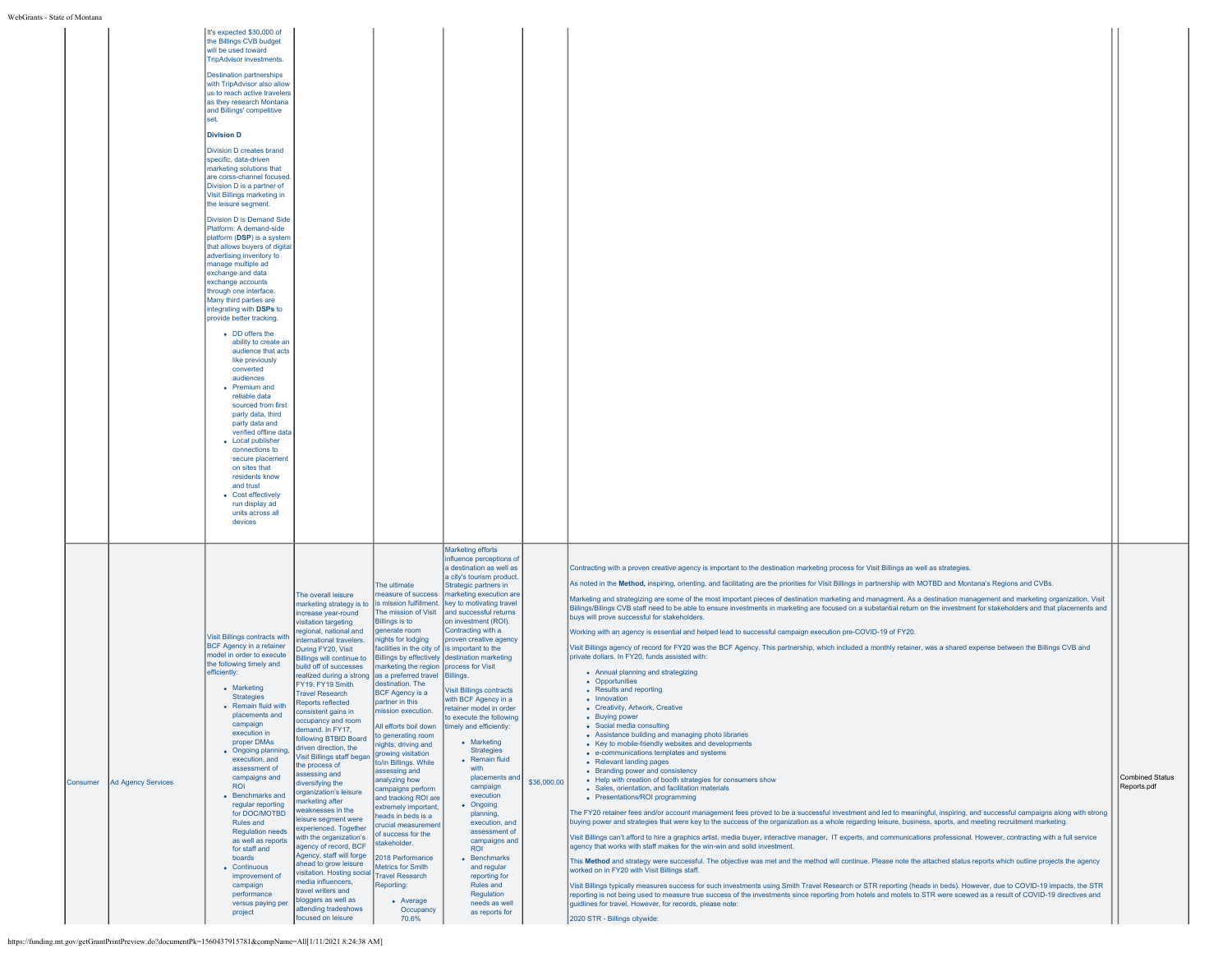|          |                              |                                                                                                                                                                                                                                                                                                                                                                                                                                                                                                                                                                                                                                                            | travel offerings, are also<br>mportant component to<br>increasing leisure<br>visitation in Billings                                                                                                                                 | • Average<br><b>ADR</b><br>\$101.37<br>• RevPar<br>\$71.61                                                            | staff and<br>boards<br>• Continuous<br>improvement of<br>campaign<br>performance<br>versus paying<br>per project                                                                                                                                                                                                                                                                                                                                                                                                                                                                                                                                                                                                                                                                                                                                                                                                                                                                                                                                                                                                                                                                                                                |            | Occupancy for Billings: 45%<br>Average Daily Rate or ADR: \$87.43<br>Room Demand: -31%                                                                                                                                                                                                                                                                                                                                                                                                                                                                                                                                                                                                                                                                                                                                                                                                                                                                                                                                                                                                                                                                                                                                                                                                                                                                                                                                                                                                                                                                                                                                                                                                                                                                                                                                                                                                                                                                                                                                                                                                                                                                                                                                                                                                                                                                                                                                                                                                                                                                                                                                                                                                                                                                                                                                                                                                                                                                                                                                                                                                                                                                                                                                                                                                                                                                                                                                                                                                                                                                                                                                                                                                                                                                                                                                                                                                                                                                                                                                                                                                                                                                                                                                                                                                                                                                                                                                                                                                                                                                                                                                                                                                                                                                                                                                                                                                                                                                                                                                                                                                                                                                                                                                        |                 |
|----------|------------------------------|------------------------------------------------------------------------------------------------------------------------------------------------------------------------------------------------------------------------------------------------------------------------------------------------------------------------------------------------------------------------------------------------------------------------------------------------------------------------------------------------------------------------------------------------------------------------------------------------------------------------------------------------------------|-------------------------------------------------------------------------------------------------------------------------------------------------------------------------------------------------------------------------------------|-----------------------------------------------------------------------------------------------------------------------|---------------------------------------------------------------------------------------------------------------------------------------------------------------------------------------------------------------------------------------------------------------------------------------------------------------------------------------------------------------------------------------------------------------------------------------------------------------------------------------------------------------------------------------------------------------------------------------------------------------------------------------------------------------------------------------------------------------------------------------------------------------------------------------------------------------------------------------------------------------------------------------------------------------------------------------------------------------------------------------------------------------------------------------------------------------------------------------------------------------------------------------------------------------------------------------------------------------------------------|------------|-------------------------------------------------------------------------------------------------------------------------------------------------------------------------------------------------------------------------------------------------------------------------------------------------------------------------------------------------------------------------------------------------------------------------------------------------------------------------------------------------------------------------------------------------------------------------------------------------------------------------------------------------------------------------------------------------------------------------------------------------------------------------------------------------------------------------------------------------------------------------------------------------------------------------------------------------------------------------------------------------------------------------------------------------------------------------------------------------------------------------------------------------------------------------------------------------------------------------------------------------------------------------------------------------------------------------------------------------------------------------------------------------------------------------------------------------------------------------------------------------------------------------------------------------------------------------------------------------------------------------------------------------------------------------------------------------------------------------------------------------------------------------------------------------------------------------------------------------------------------------------------------------------------------------------------------------------------------------------------------------------------------------------------------------------------------------------------------------------------------------------------------------------------------------------------------------------------------------------------------------------------------------------------------------------------------------------------------------------------------------------------------------------------------------------------------------------------------------------------------------------------------------------------------------------------------------------------------------------------------------------------------------------------------------------------------------------------------------------------------------------------------------------------------------------------------------------------------------------------------------------------------------------------------------------------------------------------------------------------------------------------------------------------------------------------------------------------------------------------------------------------------------------------------------------------------------------------------------------------------------------------------------------------------------------------------------------------------------------------------------------------------------------------------------------------------------------------------------------------------------------------------------------------------------------------------------------------------------------------------------------------------------------------------------------------------------------------------------------------------------------------------------------------------------------------------------------------------------------------------------------------------------------------------------------------------------------------------------------------------------------------------------------------------------------------------------------------------------------------------------------------------------------------------------------------------------------------------------------------------------------------------------------------------------------------------------------------------------------------------------------------------------------------------------------------------------------------------------------------------------------------------------------------------------------------------------------------------------------------------------------------------------------------------------------------------------------------------------------------------------------------------------------------------------------------------------------------------------------------------------------------------------------------------------------------------------------------------------------------------------------------------------------------------------------------------------------------------------------------------------------------------------------------------------------------------------------------------------------|-----------------|
| Consumer | <b>Opportunity Marketing</b> | Visit Billings will look to<br>these funds should an<br>appropriate opportunity to<br>grow visitation at<br>Montana's Trailhead,<br>present itself. If not<br>dollars will be shifted to<br>consumer (leisure)<br>marketing efforts.                                                                                                                                                                                                                                                                                                                                                                                                                       | <b>TBD</b>                                                                                                                                                                                                                          | <b>TBD</b>                                                                                                            | During planning of<br>FY20, not all<br>opportunities for<br>marketing are known.<br>Visit Billings is grateful<br>for the opportunity to<br>reserve dollars under<br>consumer/opportunity<br>marketing in order to be<br>prepared for upcoming<br>and unknown options in<br>the 12 months ahead.                                                                                                                                                                                                                                                                                                                                                                                                                                                                                                                                                                                                                                                                                                                                                                                                                                                                                                                                |            | In March 2020, Billings' citywide occupancy decreased from 70% to 4-6%, devastating the hospitality industry and tourism partners (Smith Travel Research) as a result of<br>COVID-19 public health and economic impacts. This hit to lodging partner businesses directly impacted current budget decisions for staff in anticipaton of the organization's<br>future funding decreasing for FY21 and FY22.<br>In order to prepare for the financial turmoil the destination experienced and will experience due to lower State Lodging Tax collections, staff haulted expenditures in March<br>\$2,500.00 2020. Therefore, the funds allotted to this method (Opportunity) were carried into FY21 in order to better market the destination and support tourism in the destination in a<br>post-COVID-19 environment.<br>The use of such funds as opportunity marketing have proven successful in previous fiscal years. This method will continue.                                                                                                                                                                                                                                                                                                                                                                                                                                                                                                                                                                                                                                                                                                                                                                                                                                                                                                                                                                                                                                                                                                                                                                                                                                                                                                                                                                                                                                                                                                                                                                                                                                                                                                                                                                                                                                                                                                                                                                                                                                                                                                                                                                                                                                                                                                                                                                                                                                                                                                                                                                                                                                                                                                                                                                                                                                                                                                                                                                                                                                                                                                                                                                                                                                                                                                                                                                                                                                                                                                                                                                                                                                                                                                                                                                                                                                                                                                                                                                                                                                                                                                                                                                                                                                                                            |                 |
| Consumer | <b>Printed Material</b>      | <b>Printed Materials for Visit</b><br>Billings focus on the<br>"Forge Your Own Path"<br>branding and encourage<br>travelers to seek adventure<br>around every corner with<br>the assistance from<br>beautiful imagery,<br>maps, recreational listing,<br>and more.<br>Visit Billings' focus is<br>to provide accessible and<br>authentic information:<br>therefore, no advertising is<br>included in Visit Billings<br>publications.<br>Printed materials are<br>essential to visitor<br>orientation and facilitation<br>for leisure and group<br>travel.<br>Printed materials are<br>available via digital format<br>at www.VisitBillings.com<br>as well. | Facilitation: Tourism<br>Regions, Convention<br>and Visitors Bureaus<br>(CVBs), communities<br>and organizations must<br>all work together to<br>make visitors aware of<br>the full array of<br>experiences available<br>to quests. | nventory will be<br>monitored along with due to Travel Blog<br>other factors<br>depending on the<br>specific project. | In FY19, Visit Billings<br>rebranded the local<br>brewery district from<br><b>Billings' Walkable</b><br><b>Historic Brewery District</b><br>to the Billings Brew<br>Trail.<br>Private dollars paid for<br>the rebranding efforts,<br>but one of the most<br>popular facilitation<br>pieces of the Trail is the<br>tear off printed map.<br>This map showcases<br>the Billings Brew Trail<br>on one side and coffee<br>and tea shops on the<br>backside to offer non-<br>alcoholic options.<br>It's expected the current<br>FY19 supply will be<br>depleted in early FY20<br>Exchange conference<br>execution. These<br>dollars would help with<br>a reprint of the map for<br>additional FY20 needs.<br><b>Billings Brew Trail</b><br>reprint budget: \$1,000<br><b>The Billings Scenic</b><br>Drive Map has long<br>been a popular choice<br>of orientation and<br>facilitation both on<br>www.VisitBillinas.com in<br>a digital offering, in the<br><b>Billings Visitor Guide,</b><br>and as a stand alone<br>man used in hotels.<br>motels, the airport, and<br>the Billings Visitor<br><b>Information Center, This</b><br>popular map will need<br>to be reprinted in FY20<br>as well. Scenic Drive<br>Map Reprint: \$2,000 | \$3,000.00 | <b>Scenic Drive Map</b><br>This method was successful and the objecive to get visitors inspired and oriented with Billings Scenic Points of Interest was met.<br>In FY19, 10,000 copies were printed and the supply was depleted. In FY20, this file was printed again in preparation for sports tournaments, meetings, conventions, business<br>travel, and leisure travel. The cost to print 10,000 copies of the maps on pads was \$1,686.96.<br>Due to COVID-19, distribution of this map was haulted in March 2020, but resumed partially in summer 2020. Due to COVID-19, supply is mostly available which is a positive<br>since collections are lower and funds will be limited for such projects in FY21.<br>Typically Visit Billings must reprint this file every 6-8 months for distribution. This printed map is distributed in the Billings Visitor Information Center, at the Billings Logan<br>Airport's Visitor Area, is given to stakeholders and tourism partners to distribute at their hotels or attractions, and is also included in all convention bags or on servicing tables<br>for events, the map facilitates visitors to local points of interest along side signage that was installed throughout the destination and the Billings Scenic Drive was officially<br>created ten years ago.<br>The printed map is an important part of the program and the printing of the map will be continued once the supply is depleted in FY21.<br>• Annually, Visit Billings prints a supply of the Billings Scenic Drive Map.<br>. The Map is available in digital format at VisitBillings.com and is part of orientation materials (digital and print) for meeting planners, conventions attendees, and<br>sports teams<br>. The Map is also made available for facilitation at hotel front desks, the Billings Visitor Information Center, travel shows, for fulfillment requests, and is integrated into<br>the Billings Visitor Guidebook.<br>The Map is 11x17 and is printed as a tear-off Map on 60#. Four color paper. There are 100 Maps per pad for a quantity of 10,000 Maps for distribution. The Map is also<br>available here: https://www.visitbillings.com/sites/all/themes/visitbillings/images/pdfs/Scenic%20Guide%20Map.pdf<br><b>Billings Historic Walkable Brewery District Map</b><br>This method was successful and the objective was met to distribute the supply of the tear-off map to assist visitors.<br>5,000 copies were printed in FY20. Due to COVID-19, supply is still in tact which is a positive since collections are lower and funds will be limited for such projects in FY21.<br>Typically Visit Billings must reprint this file every six months for distribution. This printed map is distributed in the Billings Visitor Information Center, at the Billings Logan<br>International Airport's Visitor Area, maps are given to stakeholders and tourism partners to distribute at their hotels or attractions, and is also included in all convention bags<br>or on servicing tables for events and tournaments.<br>In 2013, Visit Billings created the Billings Historic Walkable Brewery District. Over the course of several years, many breweries, two distilleries, and eventually a Cider House<br>opened in a 1.5 mile area of downtown Billings - all walkable for visitors. Visit Billings spearheaded this project six years ago and continues to foster the promotion of the tour<br>today as a means to court visitors to the destination.<br>. The map includes safety options including ways to contact Uber, Lyft, and a taxi service, restaurants options, and opportunities to stop at galleries, museums, and<br>other points of interest along the route to the establishments noted on the map.<br>• Since the initial design of the District, the Billings Historic Walkable Brewery District Map is available in digital format at VisitBillings.com and is part of orientation<br>materials (digital and print) for meeting planners, conventions attendees, and sports teams.<br>. The map is also made available for facilitation at hotel front desks, the Billings Visitor Information Center, travel shows, in fulfillment requests, and is integrated into<br>the Billings Visitor Guidebook.<br>• The District is also part of several national leisure campaigns (some niche), social media offerings, digital assets, and print assets to create inspiration.<br>• The printed piece is a very important component to the project and will be continued.<br>. In 2018, in order to offer non-alcoholic 'brew' or differing time of day options to guests, the Visit Billings team added a Brew Map to the backside of this front/back<br>print piece. It highlights coffee and tea shops in the same vicinity.<br>In FY20, the cost to produce 5,000 maps on pads was \$835.89<br>Finally, in FY20, the YNP/GNP Parks Map was reprinted for distribution. 1,000 of the 11x17 maps were printed as a facilitation tool. Again, there is a good supply of these<br>maps left due to the Billings Visitor Information Center being closed due to COVID-19 limitations.<br>This method proved successful in FY20 and will be continued. | YNP GNP Map.pdf |
|          |                              | <b>Yellowstone National Park</b><br>and Little Bighorn<br>Battlefield, along with the<br>Lewis and Clark Trail, in<br>which Billings plays a<br>major role, are key<br>attractions positioning<br>Billings as a trailhead to<br>access popular tourism<br>sites from a reliable and<br>group-friendly destination.<br><b>Billings offers tour</b><br>operators 55 hotels to<br>choose from (5,000<br>sleeping rooms) along with<br>more than 300 restaurants,<br>the historic Walkable                                                                                                                                                                     |                                                                                                                                                                                                                                     |                                                                                                                       | <b>Travel and Tradeshows,</b><br>under Billings CVB line<br>items, will focus on<br>international tour<br>operators exposure and<br>relationships.<br>The International<br>Marketplace<br><b>Visit Billings</b><br>appreciates its<br>relationship with the<br>Montana Office of<br><b>Tourism and Business</b><br>Development (MOTBD),<br>Rocky Mountain                                                                                                                                                                                                                                                                                                                                                                                                                                                                                                                                                                                                                                                                                                                                                                                                                                                                       |            |                                                                                                                                                                                                                                                                                                                                                                                                                                                                                                                                                                                                                                                                                                                                                                                                                                                                                                                                                                                                                                                                                                                                                                                                                                                                                                                                                                                                                                                                                                                                                                                                                                                                                                                                                                                                                                                                                                                                                                                                                                                                                                                                                                                                                                                                                                                                                                                                                                                                                                                                                                                                                                                                                                                                                                                                                                                                                                                                                                                                                                                                                                                                                                                                                                                                                                                                                                                                                                                                                                                                                                                                                                                                                                                                                                                                                                                                                                                                                                                                                                                                                                                                                                                                                                                                                                                                                                                                                                                                                                                                                                                                                                                                                                                                                                                                                                                                                                                                                                                                                                                                                                                                                                                                                               |                 |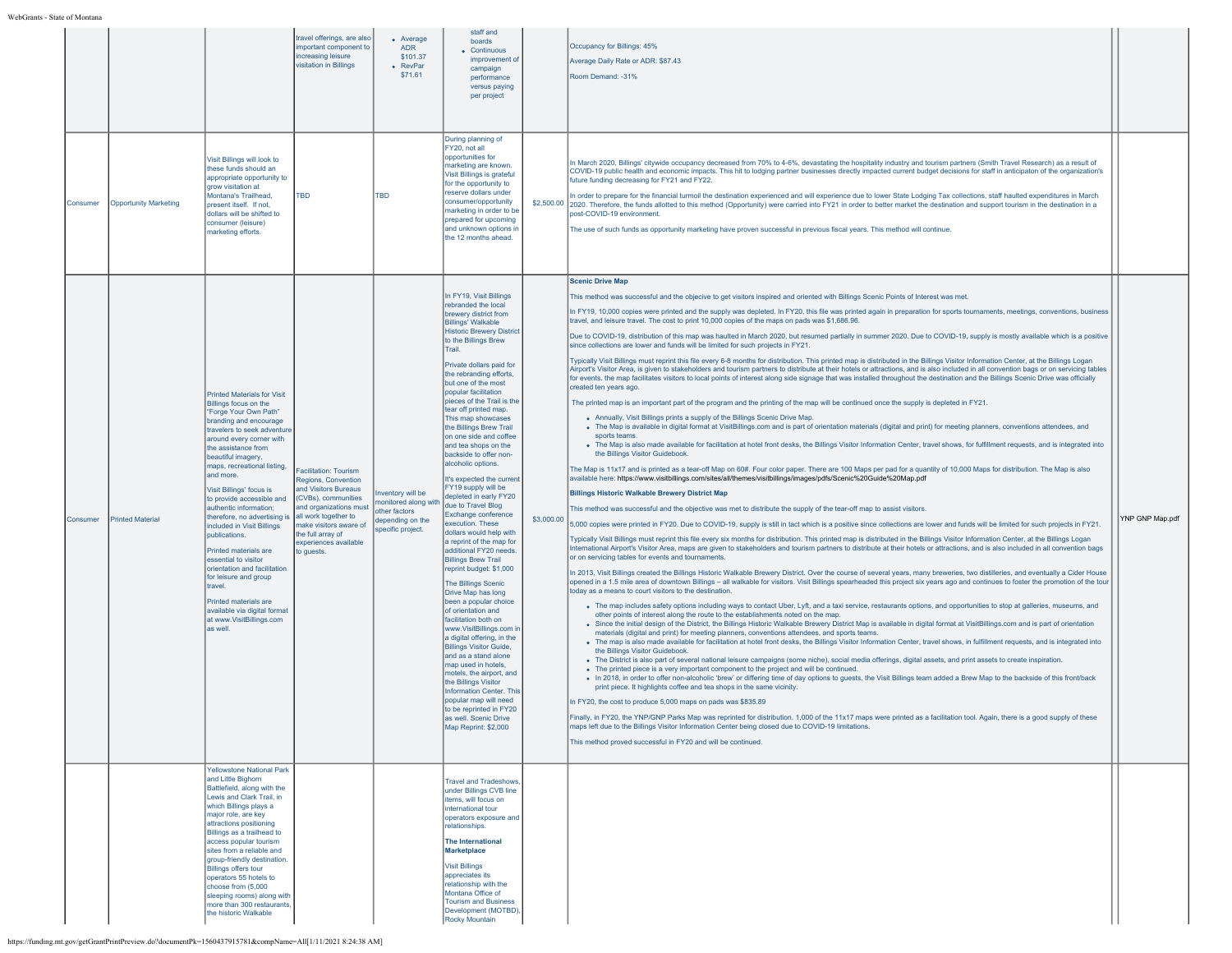| Consumer | Travel/Trade Shows  | <b>Brewery District, strong</b><br>retail offerings, museums,<br>historical and cultural<br>attractions, as well as<br>adventure and recreational<br>opportunities - all items<br>that can assist with<br>building an exciting and<br>adventurous custom<br>itinerary for groups of all<br>sizes.<br>Billings continues to rival<br>its competitive-set cities for<br>adventure, access, and<br>experience. Billings'<br>proximity to Beartooth<br>Highway, a consistently<br>top ranked scenic drive in<br>North America, and into<br>the northeast entrance to<br><b>Yellowstone National Park</b><br>at Cooke City/Silver Gate<br>is a major asset to the<br><b>Billings tourism industry</b><br>and the group tour market.<br>Visit Billings appreciates its<br>relationship with the Red<br>Lodge business<br>community and town<br>leaders as we work to<br>attract groups in<br>partnership with Visit<br>Southeast Montana.<br>The incubation period in<br>generating successful<br>leads in the group travel<br>market spans a multi-year<br>strategy where tour<br>operators begin booking<br>new itineraries 12-36<br>months ahead of tour<br>schedule execution. Visit<br>Billings staff will focus on<br>marketing Billings as a<br>preferred travel destination<br>in the group tour market on<br>national and international<br>platforms to begin the<br>process of consideration.<br>Individual geographic<br>segments will be<br>researched and marketed<br>to in a variety of ways as<br>well in order to compete in<br>this expanding tourism<br>segment. | The Tradeshows noted<br>in this line item will<br>include RMI's<br>International Roundup<br>and USTA's IPW.<br><b>Visit Billings</b><br>appreciates the chance<br>to attend these events<br>with MOTBD staff and<br>liaisons.                                                                                                      | It's importnat to<br>communicate with<br>stakeholders to see<br>which properties are sightseeing, (3) fine<br>contracting business dining, (4) national<br>rom such efforts.<br>Account<br>Management,<br>relationship follow-<br>up, and Smith Travel<br><b>Research Report</b><br>(STR) which offers<br>nonthly snapshots<br>of occupancy and<br>room demand<br>percentages for the<br>Billings market, will<br>help guide ROI and<br>successes to an<br>market.                                                                                                                                                                                                                                                                                     | International, Brand<br>USA and other entities<br>that help grow<br>international travel to<br>the western United<br>States.<br>In recent years, top<br>leisure activities for<br>overseas visitors were<br>anked as follows: (1)<br>shopping, (2)<br>parks/ monuments and<br>(5) amusement/theme<br>parks. Visit Billings will<br>continue to work<br>together with the<br><b>MOTBD</b> and partners<br>like Visit Southeast<br>Montana to better<br>position eastern<br>Montana for<br>nternational travel<br>experiences.<br>Visit Billings has worked<br>with Brand USA, Rocky<br>extent as well in this   Mountain International<br>and events like the U.S.<br><b>Travel Association's</b><br>IPW Marketplace to<br>help foster relationships<br>in specific international<br>regions. Strong<br>relationships have been<br>built to countries like<br>Italy, Germany and the<br>UK, but there is much<br>work to be done<br>especially considering<br>concerns surrounding a<br>reported decline in U.S<br>competitiveness for<br>international travel<br>dollars in recent years<br>(United State Travel<br>Association). As a<br>destination, Billings<br>aligns well with the<br>goals of the<br>international visitor with<br>plans to experience the<br>west, National Parks,<br>and Montana. | Due to COVID-19, the funds budgeted for travel and trade shows for FY20, were not fully expended. The only funds spent were for a registration fee to Rocky Mountain<br>International's - International Round Up or IRU. The event was cancelled due to COVID-19 and funds were moved from the 2020 event to the 2021 event.<br>No other funds were spent in this budget item or method as events were either cancelled or staff needed to save funds in order to prepare for worst case scenarios for the<br>organization and the destination.<br>\$6,750.00 Billings' citywide occupancy in the third quarter of FY20 fell from 70% to 4-6%, devastating the hospitality industry and tourism partners (Smith Travel Research).<br>In order to prepare for such financial adjustments to the organization and in order to protect the mission, staff haulted most expenditures in March 2020. Therefore, the funds<br>allotted to this method were carried into FY21 in order to better market the destination and support tourism in the region in a post-COVID-19 recovery.<br>This method has proved successful in previous fiscal years. This method will continue in future fiscal years as COVID-19 impacts lessen and funds are available. |  |
|----------|---------------------|------------------------------------------------------------------------------------------------------------------------------------------------------------------------------------------------------------------------------------------------------------------------------------------------------------------------------------------------------------------------------------------------------------------------------------------------------------------------------------------------------------------------------------------------------------------------------------------------------------------------------------------------------------------------------------------------------------------------------------------------------------------------------------------------------------------------------------------------------------------------------------------------------------------------------------------------------------------------------------------------------------------------------------------------------------------------------------------------------------------------------------------------------------------------------------------------------------------------------------------------------------------------------------------------------------------------------------------------------------------------------------------------------------------------------------------------------------------------------------------------------------------------------------------------------------------------------|------------------------------------------------------------------------------------------------------------------------------------------------------------------------------------------------------------------------------------------------------------------------------------------------------------------------------------|--------------------------------------------------------------------------------------------------------------------------------------------------------------------------------------------------------------------------------------------------------------------------------------------------------------------------------------------------------------------------------------------------------------------------------------------------------------------------------------------------------------------------------------------------------------------------------------------------------------------------------------------------------------------------------------------------------------------------------------------------------|-----------------------------------------------------------------------------------------------------------------------------------------------------------------------------------------------------------------------------------------------------------------------------------------------------------------------------------------------------------------------------------------------------------------------------------------------------------------------------------------------------------------------------------------------------------------------------------------------------------------------------------------------------------------------------------------------------------------------------------------------------------------------------------------------------------------------------------------------------------------------------------------------------------------------------------------------------------------------------------------------------------------------------------------------------------------------------------------------------------------------------------------------------------------------------------------------------------------------------------------------------------------------------------------------------------|-----------------------------------------------------------------------------------------------------------------------------------------------------------------------------------------------------------------------------------------------------------------------------------------------------------------------------------------------------------------------------------------------------------------------------------------------------------------------------------------------------------------------------------------------------------------------------------------------------------------------------------------------------------------------------------------------------------------------------------------------------------------------------------------------------------------------------------------------------------------------------------------------------------------------------------------------------------------------------------------------------------------------------------------------------------------------------------------------------------------------------------------------------------------------------------------------------------------------------------------------------|--|
| Consumer | Photo/Video Library | The objective of enhancing<br>a photo/video library is to<br>increase the number of<br>assets for Visit Billings,<br>stakeholders, MOTBD, and<br>tourism partners.<br>Having fresh, relevant, and<br>targeted images is key to<br>properly market a<br>destination.<br>Visually compelling and<br>INSPIRING photography<br>increases engagement<br>across all media<br>applications, whether it be<br>increasing the view rate of<br>an article, swaying a<br>consumer's selection<br>process or improving<br>social media interaction.<br>Articles containing relevant<br>images have 94% more<br>total views than articles<br>without images, on<br>average (JuffBullas.com).<br>Given the visual age we<br>live in, the power of strong<br>photography cannot be<br>emphasized enough.<br>This year, Visit<br><b>Billings/Billings CVB will</b><br>allocated carryover funds<br>from FY19 in order to<br>execute a photo shoot and<br>to purchase custom photos<br>that capture specific<br>scenes that help market<br>the destination.                                                                                                                                                                                                                                                                                                                                                                                                                                                                                                                                   | Maintaining an<br>inventory of current<br><b>Billings-specific</b><br>photographs is critical<br>n representing the<br>destination in a<br>relevant, fresh and<br>compelling manner.<br>Visit Billings makes a<br>year-round effort to<br>acquire imagery that<br>supports marketing<br>efforts, and showcases<br>iconic Billings. | <b>Billings' leisure</b><br>market consists of a<br>healthy balance of<br>history on the<br>genuine frontier,<br>outdoor adventure<br>and recreation and<br>urban amenities. As<br>the largest city in the<br>region, Billings offers<br>amenities and<br>opportunities<br>egional visitors<br>expect from the<br>destination (medical<br>shopping, restaurant<br>offerings, etc.).<br><b>Visit Billings is</b><br>striving to be sure<br>visitors expectations<br>are exceeded so that<br>all visitors.<br>regardless of where<br>they come here<br>from, see Billings as<br>the trailhead to the<br>many iconic<br>attractions and<br>experiences offered.<br>Visit Billings will<br>measure success by<br>tracking the number<br>of images obtained | Inspiring images are<br>mportant in building<br>creative marketing as<br>well as for the creation<br>of orientation and<br>facilitation print/digital<br>naterials.                                                                                                                                                                                                                                                                                                                                                                                                                                                                                                                                                                                                                                                                                                                                                                                                                                                                                                                                                                                                                                                                                                                                       | Typically, the Visit Billings/Billings CVB staff would execute image library expansion projects in preparation for warm season campaigns. Due to COVID-19, the funds<br>budgeted for for this category for FY20, were not spent in order to prepare for worst case scenarios for the organization and the destination. Saving funding for future mission<br>execution became more important in FY20, thus funds were not spent in this method.<br>Billings' citywide occupancy in the third quarter of FY20 fell from 70% to 4-6%, devastating the hospitality industry and tourism partners (Smith Travel Research) and<br>\$6,000.00 threatening future budget allocations.<br>In order to prepare for such financial turmoil to the organization and in order to protect the mission, staff haulted expenditures in March 2020. Therefore, the funds allotted to<br>photo/video projects were instead carried into FY21 in order to better market the destination and support tourism in the region in a post-COVID-19 recovery.                                                                                                                                                                                                                 |  |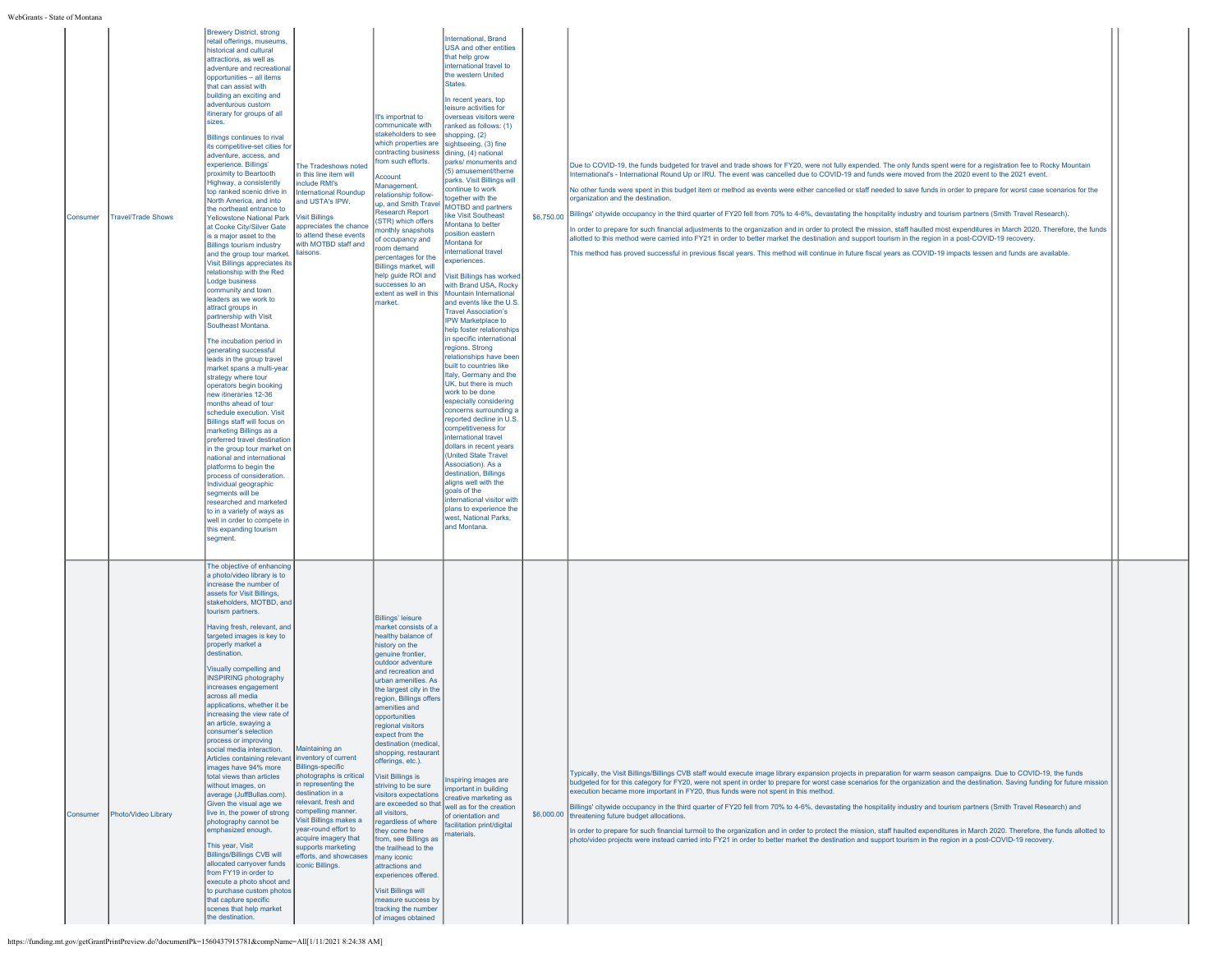|      |                              | Staff will focus on location<br>and audience<br>demographics to keep<br>pace with media frequency<br>and trends.<br>Photos will also be used in<br>warm season campaigns,<br>on social media platforms.<br>and at VisitBillings.com.<br>Images will be available to<br>tourism organizations and<br>partners at no charge as<br>well. |                                                                                                                                                                                                                                                                                                                                                                                     | and the budget<br>expended to do so.<br>The goal will be to<br>obtain 15 quality<br>images using the<br>budget or less than<br>the approved budget<br>for this method.                                         |                                                                                                                                                                                                                                                                                                                                                                                                                                                                                                                                                                                                                                                                                                                                                                                                                                                                                                                                                                                                                                                                             |                                                                                                                                                                                                                                                                                                                                                                                                                                                                                                                                                                                                                                                                                                                                                                                                                                                                                                                                                                                                                                                                                                                                                                                                             |  |
|------|------------------------------|---------------------------------------------------------------------------------------------------------------------------------------------------------------------------------------------------------------------------------------------------------------------------------------------------------------------------------------|-------------------------------------------------------------------------------------------------------------------------------------------------------------------------------------------------------------------------------------------------------------------------------------------------------------------------------------------------------------------------------------|----------------------------------------------------------------------------------------------------------------------------------------------------------------------------------------------------------------|-----------------------------------------------------------------------------------------------------------------------------------------------------------------------------------------------------------------------------------------------------------------------------------------------------------------------------------------------------------------------------------------------------------------------------------------------------------------------------------------------------------------------------------------------------------------------------------------------------------------------------------------------------------------------------------------------------------------------------------------------------------------------------------------------------------------------------------------------------------------------------------------------------------------------------------------------------------------------------------------------------------------------------------------------------------------------------|-------------------------------------------------------------------------------------------------------------------------------------------------------------------------------------------------------------------------------------------------------------------------------------------------------------------------------------------------------------------------------------------------------------------------------------------------------------------------------------------------------------------------------------------------------------------------------------------------------------------------------------------------------------------------------------------------------------------------------------------------------------------------------------------------------------------------------------------------------------------------------------------------------------------------------------------------------------------------------------------------------------------------------------------------------------------------------------------------------------------------------------------------------------------------------------------------------------|--|
| Film | <b>Opportunity Marketing</b> | This is a to be determined<br>(TBD) expense.<br>Visit Billings looks forward<br>to any opportunity to help<br>the Montana Film Office<br>success for the Montana<br>brand.                                                                                                                                                            | In the past, Visit Billings<br>has hosted directors<br>and producers with<br>film/location scouts in<br>order to help meet the<br>needs of any project.<br>Staff will be on call and<br>offer support to the<br>Montana Office of<br><b>Tourism and Business</b><br>Development and the<br>Film Office with DOC, to<br>ensure Montana and its<br>communities are film-<br>friendly. | <b>Publicity utilizing</b><br>Cision is one option<br>to measure success.<br>however, this is a<br>variable until the<br>project or<br>opportunity presents<br>tself to the<br>organization or<br>destination. | Per the Montana Film<br>Office's website, the<br>primary roles of the<br>Montana Film Office<br>lare:<br>• To promote the<br>state of<br>Montana as a<br>filming location<br>to the<br>Film/TV/Print<br>industries and<br>invite these<br>productions into<br>Montana for the<br>overall<br>economic<br>benefit of the<br>state.<br>$\bullet$ Once a<br>production has<br>come into our<br>state, assist<br>producers to<br>find locations<br>that fit their<br>script, as well<br>as act as their<br>liaison through<br>every phase of<br>production.<br>• To nurture and<br>support the<br>development of<br>our resident<br>crew base, as<br>well as our<br>resident<br>filmmakers.<br>The Montana Film<br>Office is a component<br>of the Montana<br>Department of<br>Commerce. Film<br>support is very<br>important to Visit<br><b>Billings. Previous</b><br>partnerships with former<br>employees of the office<br>inlcuded major projects<br>like NEBRASKA,<br>American Idol, HGTV<br>episodes, as well as<br>working to meet site<br>location and casting<br>needs. | These funds were not expended due to COVID-19 impacts to the destination and the organization in order to protect viablity of the future of the organization and its mission.<br>In March 2020, Billings' citywide occupancy decreased from 70% to 4-6%, devastating the hospitality industry and tourism partners (Smith Travel Research) as a result of<br>COVID-19 public health and economic impacts. This impact to lodging partner businesses directly altered all FY20 budget decisions for staff in anticipaton of the<br>organization's future funding decreasing for FY21 and FY22 or until a post pandemic recovery.<br>\$1,000.00 In order to prepare for the negative economic impacts the destination experienced and will experience due to lower State Lodging Tax collections, staff haulted expenditures.<br>Therefore, the funds allotted to this method (Film/Opportunity) were carried into FY21 in order to better market the destination and support tourism in the destination in a<br>post-COVID-19 environment.<br>This method has proven successful in previous fiscal years and will be continued in future fiscal years(s) as COVID-19 impacts lessen and funds are available. |  |
|      |                              |                                                                                                                                                                                                                                                                                                                                       |                                                                                                                                                                                                                                                                                                                                                                                     |                                                                                                                                                                                                                | <b>Group Marketing is</b><br>ηportant to growing<br>key tourism segments<br>in Billings and<br>supporting properties of<br>all sizes and needs.<br>In order to reach<br>decision makers,<br>planners, tour<br>operators, and<br>tournament directors as<br>well as attendees.<br>athletes, fans, and<br>other visitors a multi-<br>media approach is<br>necessary including<br>print, digital, and other<br>communication means.<br>These targeted tourism<br>segments include:<br>• Meetings and                                                                                                                                                                                                                                                                                                                                                                                                                                                                                                                                                                           |                                                                                                                                                                                                                                                                                                                                                                                                                                                                                                                                                                                                                                                                                                                                                                                                                                                                                                                                                                                                                                                                                                                                                                                                             |  |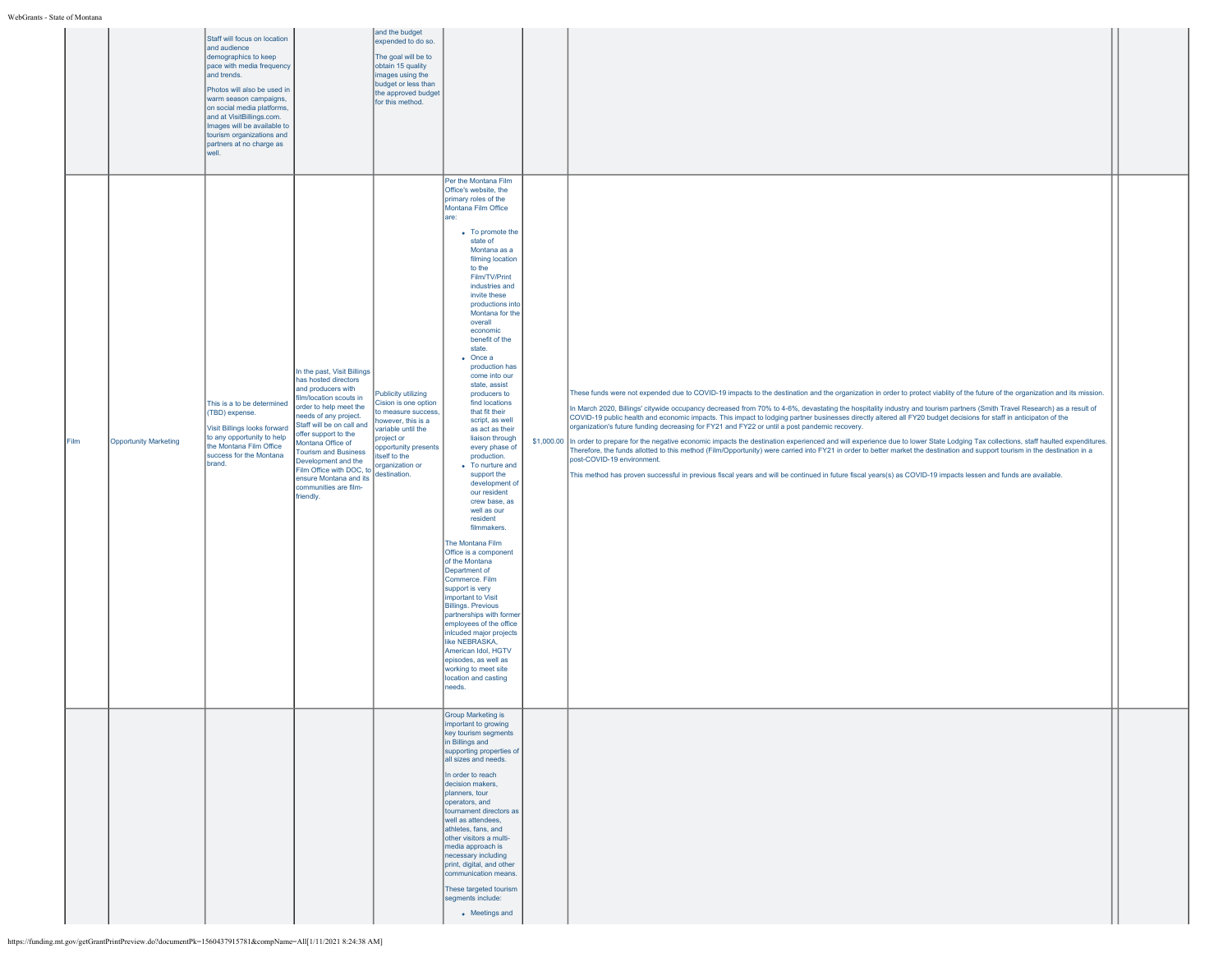|                                                         | Conventions                                              |                                                                                                                                                                                                                                                                                                                                              |  |
|---------------------------------------------------------|----------------------------------------------------------|----------------------------------------------------------------------------------------------------------------------------------------------------------------------------------------------------------------------------------------------------------------------------------------------------------------------------------------------|--|
|                                                         | Recruitment<br>• Sports                                  |                                                                                                                                                                                                                                                                                                                                              |  |
|                                                         | • Group Tour and<br>International                        |                                                                                                                                                                                                                                                                                                                                              |  |
|                                                         | <b>Tour Initiatives</b>                                  |                                                                                                                                                                                                                                                                                                                                              |  |
|                                                         | <b>Meetings and</b>                                      |                                                                                                                                                                                                                                                                                                                                              |  |
|                                                         | <b>Conventions</b><br><b>Recruitment</b>                 |                                                                                                                                                                                                                                                                                                                                              |  |
|                                                         | Meeting planners often                                   |                                                                                                                                                                                                                                                                                                                                              |  |
|                                                         | arrive in Billings with                                  |                                                                                                                                                                                                                                                                                                                                              |  |
|                                                         | a misperception of<br>Montana, drawn to the              |                                                                                                                                                                                                                                                                                                                                              |  |
|                                                         | attraction of Big Sky<br>Country without                 |                                                                                                                                                                                                                                                                                                                                              |  |
|                                                         | awareness of the                                         |                                                                                                                                                                                                                                                                                                                                              |  |
|                                                         | wealth of amenities and<br>resources available for       |                                                                                                                                                                                                                                                                                                                                              |  |
|                                                         | meetings and<br>conventions at the                       |                                                                                                                                                                                                                                                                                                                                              |  |
|                                                         | destination. Billings'<br>walkable downtown              |                                                                                                                                                                                                                                                                                                                                              |  |
|                                                         | with dining and                                          |                                                                                                                                                                                                                                                                                                                                              |  |
|                                                         | entertainment,<br>close proximity to                     |                                                                                                                                                                                                                                                                                                                                              |  |
|                                                         | <b>Billings Logan Airport</b><br>with growing            |                                                                                                                                                                                                                                                                                                                                              |  |
|                                                         | nonstop service, and                                     |                                                                                                                                                                                                                                                                                                                                              |  |
|                                                         | surrounding regional<br>attractions are                  |                                                                                                                                                                                                                                                                                                                                              |  |
|                                                         | strong value<br>propositions for                         |                                                                                                                                                                                                                                                                                                                                              |  |
|                                                         | planners. Planners<br>leave a site visit excited         |                                                                                                                                                                                                                                                                                                                                              |  |
|                                                         | about the destination's                                  |                                                                                                                                                                                                                                                                                                                                              |  |
|                                                         | potential for their<br>attendees.                        |                                                                                                                                                                                                                                                                                                                                              |  |
|                                                         | Marketing and                                            |                                                                                                                                                                                                                                                                                                                                              |  |
|                                                         | <b>Recruitment Goals:</b>                                |                                                                                                                                                                                                                                                                                                                                              |  |
|                                                         | 1. Build brand<br>awareness of Billings                  |                                                                                                                                                                                                                                                                                                                                              |  |
|                                                         | as a                                                     |                                                                                                                                                                                                                                                                                                                                              |  |
|                                                         | meetings destination<br>2. Generate new leads            |                                                                                                                                                                                                                                                                                                                                              |  |
|                                                         | and grow Visit<br>Billings' database of                  |                                                                                                                                                                                                                                                                                                                                              |  |
|                                                         | qualified Meeting<br>Planners                            |                                                                                                                                                                                                                                                                                                                                              |  |
|                                                         | A high priority for Visit                                |                                                                                                                                                                                                                                                                                                                                              |  |
|                                                         | <b>Billings is booking</b><br>citywide events as they    |                                                                                                                                                                                                                                                                                                                                              |  |
| <b>Meetings and</b>                                     | tend to support all                                      |                                                                                                                                                                                                                                                                                                                                              |  |
| <b>Conventions</b><br><b>Recruitment:</b>               | stakeholders. A citywide<br>event is any booking         |                                                                                                                                                                                                                                                                                                                                              |  |
| <b>Print and Digital</b>                                | requiring three or more<br>hotels. Recent success        |                                                                                                                                                                                                                                                                                                                                              |  |
| Placements - Where<br>feasbile to be most               | with Travel Blog                                         |                                                                                                                                                                                                                                                                                                                                              |  |
| successful                                              | Exchange or TBEX,<br><b>NAIA WDI Basketball,</b>         |                                                                                                                                                                                                                                                                                                                                              |  |
| <b>Meeting Planner</b>                                  | the Marine Corp<br><b>League Annual</b>                  |                                                                                                                                                                                                                                                                                                                                              |  |
| <b>Familiarization Tours -</b><br>Inviting a planner to | Convention,                                              |                                                                                                                                                                                                                                                                                                                                              |  |
| experience Billings is the<br>number one opportunity to | <b>Gold Wing Road Riders</b><br>Wing Ding, and BMW       |                                                                                                                                                                                                                                                                                                                                              |  |
| convert business. In                                    | Motorcycle Owners of                                     |                                                                                                                                                                                                                                                                                                                                              |  |
| addition to considering<br>individual site visits on a  | America showcase the<br>destination's                    |                                                                                                                                                                                                                                                                                                                                              |  |
| case-by-case basis, Visit<br>Billings will continue to  | track important to<br>meeting the mission of             |                                                                                                                                                                                                                                                                                                                                              |  |
| host an annual meeting<br>planner familiarization       | generating room nights                                   | Due to COVID-19 impacts and travel restrictions, the Visit Billings/Billings CVB stopped marketing to groups for meeting and sports events recruitment in March 2020. Due to                                                                                                                                                                 |  |
| (FAM) tour.                                             | for lodging facilities.<br>Other key markets in          | COVID-19, the funds budgeted for meetings and sports marketing for FY20, were not completely spent in order to prepare for worst case scenarios for the organization and<br>the destination.                                                                                                                                                 |  |
| Sponsorships - To support                               | the meeting and<br>convention recruitment                | Billings' citywide occupancy in the third quarter of FY20 fell from 70% to 4-6%, devastating the hospitality industry and tourism partners (Smith Travel Research).                                                                                                                                                                          |  |
| <b>Visit Billings' sales</b><br>initiatives,            | segment include Military<br>Reunions, Association,       | In order to protect the mission of the organization in a post pandemic recovery, funds allotted to this method were carried into FY21 in order to better market the destination                                                                                                                                                              |  |
| sponsorships will be<br>considered with a focus on      | Corporate,                                               | and support tourism in the region. This method will be continued.                                                                                                                                                                                                                                                                            |  |
| generating leads at select                              | Government, and<br>niche opportunities like              | Prior to COVID-19 restrictions, Visit Billings/Billings CVB staff did expend 53% of the funds allocated for this method.                                                                                                                                                                                                                     |  |
| appointment-based shows<br>throughout the year.         | historic, cultural,<br>motorcycle touring (2-            | The largest allocation was made to CVENT. Cvent, Inc. is a privately held software-as-a-service (SaaS) company that specializes in meetings, events, and hospitality<br>management technology.                                                                                                                                               |  |
| Lead Generation - With a                                | wheel), and recreation<br>focused events.                | The company offers web-based software for meeting site selection, online event registration, event management, email marketing, and web surveys.                                                                                                                                                                                             |  |
| focus on generating<br>qualified sales leads            | <b>Visit Billings'</b>                                   | Visit Billings invests in the diamond level which allows staff to work directly with meeting planners who are looking to book meetings or conventions at the destination. The                                                                                                                                                                |  |
| for Visit Billings, FY20<br>marketing will include 1-2  | geographic focus                                         | placements also offer digital placements and search options that elevate Billings as a meetings destination. For instance, if a meeting planner is looking to meet in Billings or<br>the west, Visit Billings will be featured. An example of the City Profile can be found here: Visit Billings For Your Next Meeting or Event   Cvent Blog |  |
| primary lead generation<br>campaigns, Utilizing         | includes the<br>broader Mountain West.                   | The CVENT placement and investment is successful and will play a role in getting meeting planners to think Billings in a post pandemic meeting recrutiment environment.                                                                                                                                                                      |  |
| EmpowerMINT as Visit                                    | as well as Minneapolis,<br>Seattle, and Dallas, due      | Private funds also assist with this investment. Here is a 2019 YoY performance reports from February 2020.                                                                                                                                                                                                                                   |  |
| Billings' list source, a<br>uniquely branded            | to proximity and a third-                                |                                                                                                                                                                                                                                                                                                                                              |  |
| direct mail marketing<br>initiative will be developed   | party presence. Visit<br><b>Billings staff primarily</b> |                                                                                                                                                                                                                                                                                                                                              |  |
| to be                                                   | target new bookings<br>with 200-500 minimum              | <b>Visit Billings</b>                                                                                                                                                                                                                                                                                                                        |  |
| executed ahead any 2020                                 | room nights. The                                         |                                                                                                                                                                                                                                                                                                                                              |  |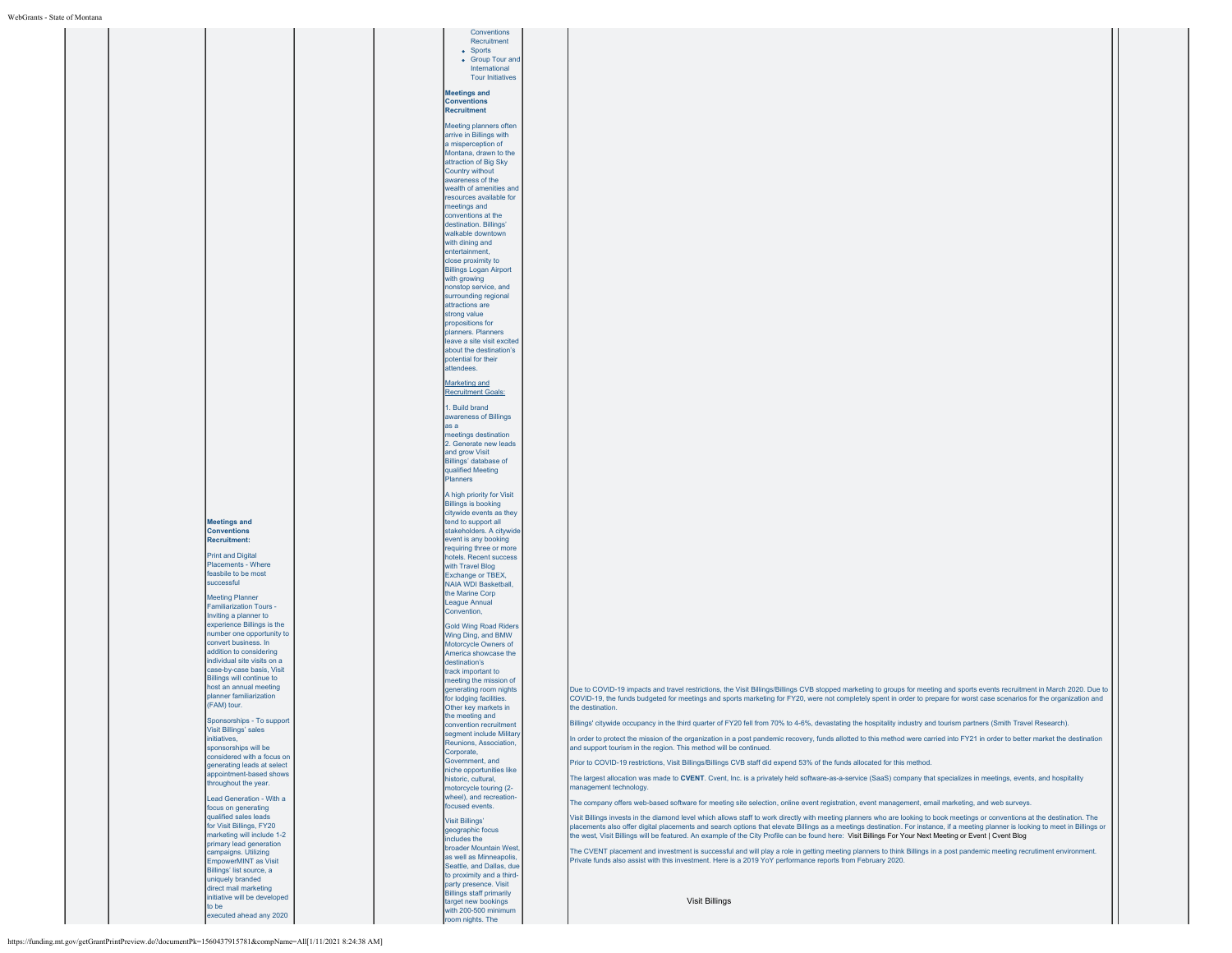| Group<br>Marketing | Multi-Media Marketing | meeting planning FAM<br>tour.<br>Website and email<br>content: The newly<br>designed VisitBillings.com<br>will allow options to<br>develop new resource<br>materials and information<br>to bolster existing website<br>and email content in this<br>segment.<br><b>Sports Event</b><br><b>Recruitment and</b><br><b>Marketing</b><br>Supporting public partners<br>like the City of Billings and<br>MetraPark as well as<br>private investors and<br>sports supporters will<br>be important to Visit<br>Billings staff and the future<br>of this tourism segment.<br>Meanwhile, continuing to<br>foster relationships<br>with MSU Billings, Rocky<br>Mountain College, the Big<br>Sky State Games, YMCA,<br>and youth and amateur<br>tournament directors will<br>be a priority. Relationships<br>are key to maintaining and<br>growing success in this<br>segment.<br><b>Group Tour and</b><br><b>International Tour</b><br><b>Initiatives</b><br><b>Billings' proximity</b><br>to Beartooth Highway, a<br>consistently top ranked<br>scenic drive in North<br>America, and into the<br>northeast entrance to<br><b>Yellowstone National Park</b><br>at Cooke City/Silver Gate<br>is a major asset for Group<br>and International markets<br>In all group opportunities,<br>Visit Billings and BCF<br>Agency will work to find the<br>most valuable ways to<br>recruit new events, grow<br>exsisting events, and be<br>sure to communicate<br>with decision makers,<br>planners, tour operators,<br>receptives, and<br>tournament directors as<br>well as attendees, athletes<br>fans, and other visitors<br>using a multi-media<br>approach for the best ROI.<br>The budget breakdown for<br>this market segment:<br><b>Meetings and Conventions</b><br>Recruitment: \$30,000 | <b>Billings has six</b><br>convetion hotels,<br>360,000 square feet of<br>neeting space, and<br>sports facilities<br>ncluding collegiate<br>offerings that can host<br>umerous sporting<br>events.<br>The Group Tour and<br>nternational Tour<br>egments are proven<br>uccessful to the<br>destination based on<br>stakeholder reporting. | /isit Billings staff will<br>use Measurable<br>Objectives that are<br>ternal reports for<br>bookings and room<br>nights in the sports<br>and meetings<br>recruitment markets.<br>Such reports will be<br>made available to<br>stakeholders,<br><b>MOTBD, Tourism</b><br><b>Advisory Council,</b><br>and the public. | months of April through<br>October all present<br>prime opportunities<br>for group bookings.<br><b>Sports Tourism and</b><br><b>Marketing</b><br>Billings is a leader in<br>Montana pertaining to<br>sports tourism.<br>Recruiting new, growing<br>xisting, and retaining<br>urrent sporting events<br>t the destination are<br>najor priorities in this<br>narket as they directly<br>upport the stakeholder<br>ear-round. However,<br>he opportunities in this<br>segment are vast.<br>Currently, Visit Billings<br>staff work to support<br>local colleges and<br>universities in bid efforts<br>for respective National<br>Association of<br><b>Intercollegiate Athletics</b><br>(NAIA) and the Nationa<br><b>Collegiate Athletic</b><br><b>Association (NCAA)</b><br>events. Supporting loca<br>athletic departments<br>and MetraPark for<br>Montana High School<br>Association and<br>divisional school<br>tournaments is also a<br>priority for Visit Billings.<br>Meantime, youth and<br>amateur tournament<br>directors working hard<br>to execute baseball.<br>softball, soccer,<br>lacrosse, basketball<br>and volleyball events,<br>must have the<br>resources to succeed<br>and Visit Billings staff<br>work closely with them<br>to offer support and<br>quidance to aid in their<br>success. Their events<br>directly impact and<br>drive room nights to<br>stakeholders. Big Sky<br>State Games, the<br>YMCA, and<br>other organizations are<br>key partners in sports<br>tourism as well.<br>Goals<br>1. Continue to elevate<br><b>Billings and</b><br>Yellowstone County as<br>a strong sports<br>destination in the<br>region<br>2. Be a valuable<br>resource to tournament<br>directors | \$65,000.00 | ROI<br>Campaign To-Date<br>Cvent Annual Investment<br><b>Total Business Opportunity</b><br>sourced to CVB<br>Total Awarded RFP Value to<br>Billings that the CVB Influenced \$47,507<br>RFP Info<br><b>Total RFPs</b><br><b>Total Room Nights</b><br><b>Total RFP Value</b><br>Average Room Nights per RFP 312<br>Average Value per RFP<br>Planner Info<br>Unique Planner Orgs<br><b>HB-CD Total RFPs</b><br>HB-CD Total Room Nights<br>Incremental Planners Total<br><b>RFPs</b><br>Incremental Planners Total<br>Room Nights<br><b>Billings City Stats</b><br><b>Total RFPs</b><br><b>Total Room Nights</b><br>Awarded RFPs<br>Awarded Room Nights<br>Awarded RFP Value<br>print and e-Media program. Due to COVID-19, the results of this program will not be valued until FY21. | 6/1/2019 - 1/31/2020<br>\$2,850<br>\$1,674,885<br>17<br>5,301<br>\$2,087,912<br>\$122,818<br>6<br>13<br>4,817<br>$\overline{4}$<br>484<br>144<br>13,690<br>33<br>1,353<br>\$347,663 | 587<br>16<br>CTD*<br>Jun-18 - Jan-19 Jun-19 - Jan-20<br>12<br>3,364<br>\$1,674,885<br>280<br>\$139,574<br>Jun-18 - Jan-19 Jun-19 - Jan-20<br>5<br>6<br>3,085<br>6<br>279<br>Jun-18 - Jan-19 Jun-19 - Jan-20<br>151<br>12,009<br>26<br>705<br>\$219,885 | x ROI<br>x ROI<br>% Change<br>YOY<br>$-29%$<br>$-37%$<br>$-20%$<br>$-10%$<br>14%<br>% Change<br>YOY<br>$-17%$<br>$-54%$<br>$-36%$<br>50%<br>$-42%$<br>% Change<br>YOY<br>5%<br>$-12%$<br>$-21%$<br>$-48%$<br>$-37%$ | % Copied of RFPs coming to 12%<br>City<br>Visit Billings/Billings CVB staff also invested in the Meetings Today e-Media program in FY20. Prior to COVID-19, staff executed a placement in the 2020 Meetings Today<br>This method proved successful and will be continued. All analytics are available in the attached report here including duration of stay on website. | 8% | $-4%$ | Analytics<br>www.visitbillings.com<br>Engagement<br>20190701-<br>20200630.pdf |
|--------------------|-----------------------|---------------------------------------------------------------------------------------------------------------------------------------------------------------------------------------------------------------------------------------------------------------------------------------------------------------------------------------------------------------------------------------------------------------------------------------------------------------------------------------------------------------------------------------------------------------------------------------------------------------------------------------------------------------------------------------------------------------------------------------------------------------------------------------------------------------------------------------------------------------------------------------------------------------------------------------------------------------------------------------------------------------------------------------------------------------------------------------------------------------------------------------------------------------------------------------------------------------------------------------------------------------------------------------------------------------------------------------------------------------------------------------------------------------------------------------------------------------------------------------------------------------------------------------------------------------------------------------------------------------------------------------------------------------------------------------------------------------------------------------------------------------------------------|-------------------------------------------------------------------------------------------------------------------------------------------------------------------------------------------------------------------------------------------------------------------------------------------------------------------------------------------|---------------------------------------------------------------------------------------------------------------------------------------------------------------------------------------------------------------------------------------------------------------------------------------------------------------------|-------------------------------------------------------------------------------------------------------------------------------------------------------------------------------------------------------------------------------------------------------------------------------------------------------------------------------------------------------------------------------------------------------------------------------------------------------------------------------------------------------------------------------------------------------------------------------------------------------------------------------------------------------------------------------------------------------------------------------------------------------------------------------------------------------------------------------------------------------------------------------------------------------------------------------------------------------------------------------------------------------------------------------------------------------------------------------------------------------------------------------------------------------------------------------------------------------------------------------------------------------------------------------------------------------------------------------------------------------------------------------------------------------------------------------------------------------------------------------------------------------------------------------------------------------------------------------------------------------------------------------------------------------------------------------------------------------------|-------------|-------------------------------------------------------------------------------------------------------------------------------------------------------------------------------------------------------------------------------------------------------------------------------------------------------------------------------------------------------------------------------------------------------------------------------------------------------------------------------------------------------------------------------------------------------------------------------------------------------------------------------------------------------------------------------------------------------------------------------------------------------------------------------------|-------------------------------------------------------------------------------------------------------------------------------------------------------------------------------------|--------------------------------------------------------------------------------------------------------------------------------------------------------------------------------------------------------------------------------------------------------|---------------------------------------------------------------------------------------------------------------------------------------------------------------------------------------------------------------------|--------------------------------------------------------------------------------------------------------------------------------------------------------------------------------------------------------------------------------------------------------------------------------------------------------------------------------------------------------------------------|----|-------|-------------------------------------------------------------------------------|
|                    |                       | Sports Marketing and<br><b>Event Recruitment:</b><br>\$20,000<br><b>Group Tour and</b><br><b>International Market</b><br>Promotion: \$15,000                                                                                                                                                                                                                                                                                                                                                                                                                                                                                                                                                                                                                                                                                                                                                                                                                                                                                                                                                                                                                                                                                                                                                                                                                                                                                                                                                                                                                                                                                                                                                                                                                                    |                                                                                                                                                                                                                                                                                                                                           |                                                                                                                                                                                                                                                                                                                     | and associations in<br>efforts to host and grow<br>competitions that<br>draw athletes and fans<br>from across the region<br>generating room<br>nights for lodging<br>partners<br>3. Build off of<br>successes with NAIA<br>and NCAA (WDI<br><b>Basketball and West</b><br><b>Region DII Cross</b><br>Country) to better<br>position Billings in<br>future bid efforts with<br>Rocky Mountain<br>College and<br>Montana State<br><b>University Billings</b><br>4. Monitor<br>conversations<br>surrounding additional<br>sports facilities at the<br>destination in order to                                                                                                                                                                                                                                                                                                                                                                                                                                                                                                                                                                                                                                                                                                                                                                                                                                                                                                                                                                                                                                                                                                                                  |             |                                                                                                                                                                                                                                                                                                                                                                                                                                                                                                                                                                                                                                                                                                                                                                                     |                                                                                                                                                                                     |                                                                                                                                                                                                                                                        |                                                                                                                                                                                                                     |                                                                                                                                                                                                                                                                                                                                                                          |    |       |                                                                               |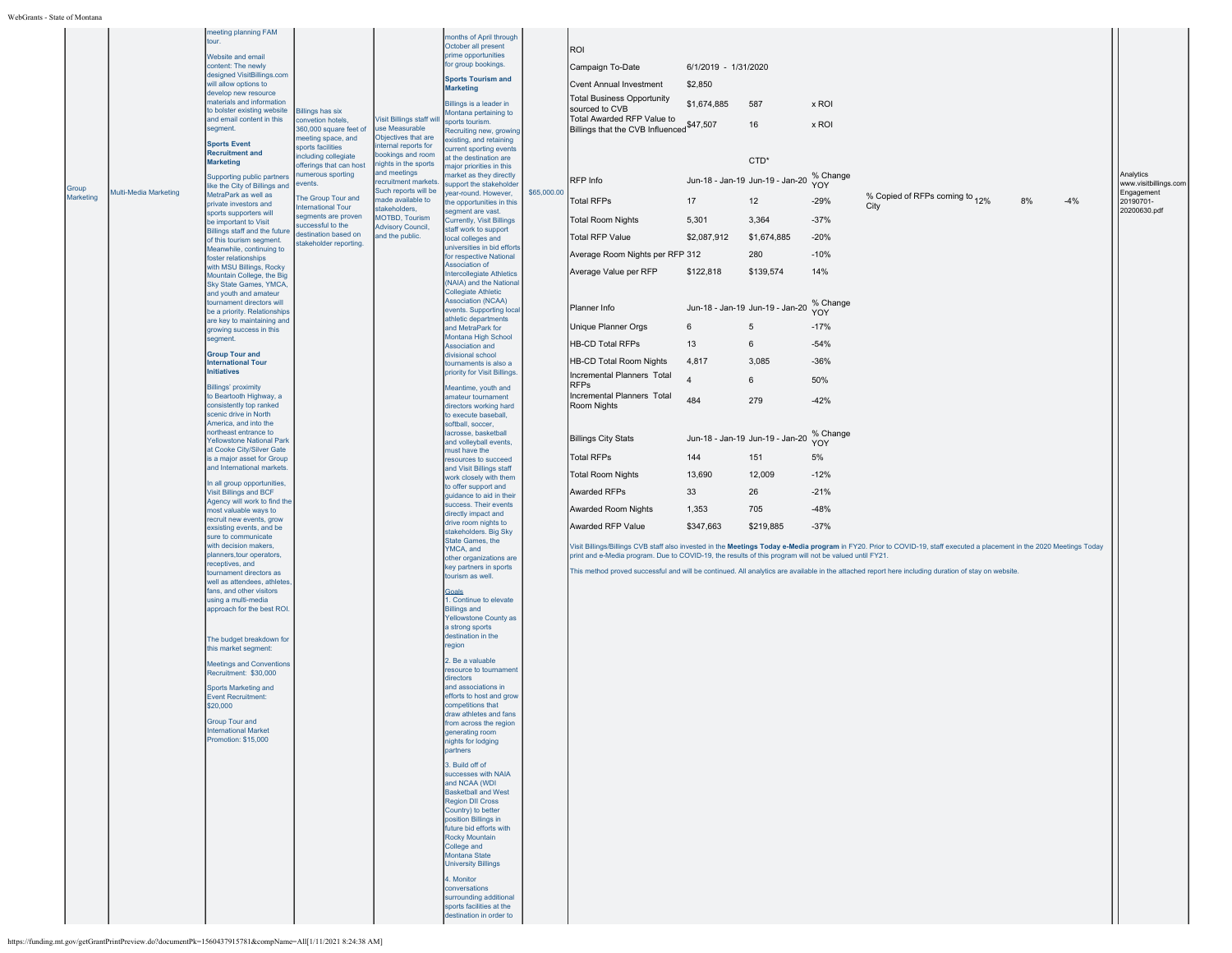|         |                                                                             |                                                                                                                                                                                                                                                                                                                                                             |                                                                                                                                                                                                                                                                                                               |                                                                                                                                                                                                                                                                                                                                                                                                                         | prepare for future<br>sports sales for<br>the DMO<br><b>Group Tour and</b><br><b>International Tour</b><br><b>Initiatives</b><br><b>Yellowstone National</b><br>Park and Little<br>Bighorn Battlefield,<br>along with the Lewis<br>and Clark Trail, are key<br>attractions positioning<br>Billings as a trailhead to<br>access popular tourism<br>sites from a reliable<br>and group-friendly<br>destination.<br>Regional partnerships<br>are critical to the<br>continued growth of<br>Group and International<br>Tour visitation. Visit<br>Billings is fortunate to<br>have a good<br>working relationship<br>with Visit Southeast<br>Montana and the Red<br>Lodge business<br>community. As staff<br>works to monitor the<br>International landscape,<br><b>Visit Billings will</b><br>consider marketing<br>opportunities through<br>Brand USA and the<br>MOTBD, Previously.<br><b>Visit Billings</b><br>has participated in the<br><b>American Bus</b><br>Association<br>(ABA) Annual<br>Marketplace as well as<br>IPW, Go West<br>Summit, and initiatives<br>through Rocky<br>Mountain<br>International (RMI) like<br>International Roundup,<br>which all market<br>to travel agents and<br>tour operators on the<br>domestic and<br>International fronts.<br>Staff will continue to<br>evaluate the ROI on<br>these programs. |            |                                                                                                                                                                                                                                                                                                                                                                                                                                                                                                                                                                                                                                                                                                                                                                                                                                                                                                                                                                                                                                                                                                                                                                                                                                 |  |
|---------|-----------------------------------------------------------------------------|-------------------------------------------------------------------------------------------------------------------------------------------------------------------------------------------------------------------------------------------------------------------------------------------------------------------------------------------------------------|---------------------------------------------------------------------------------------------------------------------------------------------------------------------------------------------------------------------------------------------------------------------------------------------------------------|-------------------------------------------------------------------------------------------------------------------------------------------------------------------------------------------------------------------------------------------------------------------------------------------------------------------------------------------------------------------------------------------------------------------------|--------------------------------------------------------------------------------------------------------------------------------------------------------------------------------------------------------------------------------------------------------------------------------------------------------------------------------------------------------------------------------------------------------------------------------------------------------------------------------------------------------------------------------------------------------------------------------------------------------------------------------------------------------------------------------------------------------------------------------------------------------------------------------------------------------------------------------------------------------------------------------------------------------------------------------------------------------------------------------------------------------------------------------------------------------------------------------------------------------------------------------------------------------------------------------------------------------------------------------------------------------------------------------------------------------------------------------------|------------|---------------------------------------------------------------------------------------------------------------------------------------------------------------------------------------------------------------------------------------------------------------------------------------------------------------------------------------------------------------------------------------------------------------------------------------------------------------------------------------------------------------------------------------------------------------------------------------------------------------------------------------------------------------------------------------------------------------------------------------------------------------------------------------------------------------------------------------------------------------------------------------------------------------------------------------------------------------------------------------------------------------------------------------------------------------------------------------------------------------------------------------------------------------------------------------------------------------------------------|--|
| Support | Marketing   TAC/Governor's Conference   Tourism and Recreation:<br>meetings | TAC Meetings: Most of<br>these meetings take place<br>in Helena and require<br>travel and at least one<br>overnight stay.<br>Governor's Conference on ways/opportunities to<br>This event is hosted by a<br>Montana community that<br>differs from year to year.<br>This event requires travel<br>and typically two overnight Procedures document<br>stays. | Team building and<br>information gathering<br>are important aspects<br>of the industry and<br>making sure all partners<br>understand what is<br>required of them and<br>work together.<br>For other needs, please<br>reference the MOTBD<br><b>Regulations and</b><br>pertaining to such<br>meeting expenses. | TAC Meetings are a<br>requirement.<br>Attendance by the<br>executive director at  important insight for<br>all quarterly TAC<br>neetings and the<br>Governor's<br>Conferece will be<br>measurement of<br>success.<br>The Governor's<br>conference is:<br>for staff and is<br>attended annual for builiding and<br>many reasons<br>including exposure<br>to partners,<br>information<br>gathering, and the<br>tradeshow. | Meetings of the Tourism<br><b>Advisory Council (TAC)</b><br>constitute required<br>attendance for the<br>Executive Director of a<br>Region or CVB.<br>These meetings offer<br>organizations from both<br>the TAC, MOTBD, and<br>State Partners including<br><b>ITRR</b> and Montana<br><b>State Parks for Regions</b><br>and CVBs.<br>The Annual Governor's<br>onference on Tourisr.<br>typically a home run and Recreation is an<br>important relationship<br>information gathering<br>event hosted every<br>April. Visit Billings uses<br>relationship building, State Lodging Facility<br>Use Tax to send the<br><b>Executive Director while</b><br>private dollars are used<br>to send other CVB staff.                                                                                                                                                                                                                                                                                                                                                                                                                                                                                                                                                                                                                          | \$1,850.00 | This method was successful as staff met the objective as needed prior to COVID-19 restrictions placed for the health and safety of Montana residents.<br>Regarding Tourism Advisory Council (TAC) Meetings, the Visit Billings Executive Director attended all meeting of the TAC in FY20 prior to any COVID-19 restrictions or<br>cancellations. These meetings were successful and items were discussed with staff, the agency of record, and other partners upon return. This method will be continued<br>once travel can resume due to the pandemic.<br>The take-a-ways to those meetings attended included:<br>. Insight on MOTBD Marketing Plans for the state as a whole<br>• Research reports from ITRR<br>• Tribal project updates<br>• Networking with Region and CVB counterparts<br>Regarding the Montana Governor's Conference on Tourism and Recreation, it was expected to be hosted at Northern and DoubleTree by Hilton Hotels in downtown Billings.<br>However, due to the pandemic, the conference was postponed until spring of 2021. Visit Billings looks forward to assisting MOTBD staff with a successful execution of the<br>event.<br>The Method will continue once pandemic restrictions are lifted. |  |
|         |                                                                             |                                                                                                                                                                                                                                                                                                                                                             |                                                                                                                                                                                                                                                                                                               | Promotion and<br>support of the local<br>lodging community<br>assisting with the<br>Lodging Facility Use                                                                                                                                                                                                                                                                                                                |                                                                                                                                                                                                                                                                                                                                                                                                                                                                                                                                                                                                                                                                                                                                                                                                                                                                                                                                                                                                                                                                                                                                                                                                                                                                                                                                      |            |                                                                                                                                                                                                                                                                                                                                                                                                                                                                                                                                                                                                                                                                                                                                                                                                                                                                                                                                                                                                                                                                                                                                                                                                                                 |  |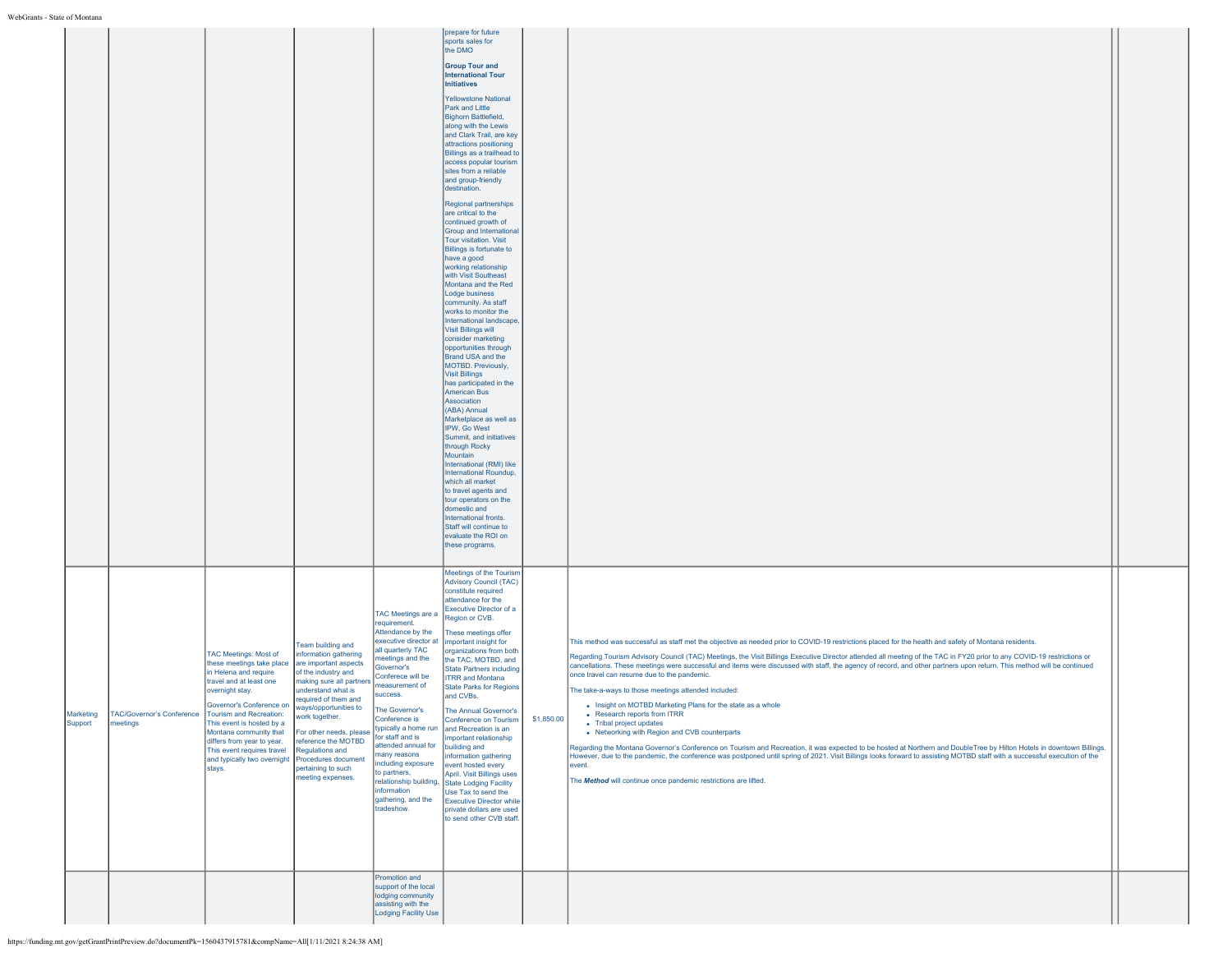| Marketing<br>Support | Administration                                            | Per Regulations and<br>Procedures for<br>Regional/CVB Tourism<br>Organizations regarding<br>use of the Lodging Facility<br>Use Tax:<br>Up to but not to exceed the<br>amount, 20% of the<br><b>Billings CVB's new annual</b><br>revenue may be<br>designated to cover<br>administrative expenses.<br>which are defined in the<br><b>Rules and Regulations</b><br>Document.<br>Some of these allowable<br>expenses include:<br>• Accountant Fees<br>• Equipment such<br>as copying<br>machine, phones.<br>software, etc.<br>• Rent<br>• Storage<br>• Legal Fees<br>• Janitorial Services<br>• Utilities                                                                                                                                                                                                                                                                                                                                                                                                                                                                                                                                                                                                                                                                                                       | The Billings CVB is a<br>very important<br>organization to the local<br>odging community in<br>support of the economy<br>and annual execution of funds appropriately<br>the tax proceeds to<br>market and sell Billings<br>as a preferred travel<br>destination.                                                                                                  | Tax per Montana<br>Code Annotated is a<br>main driver for the<br><b>Billings CVB. If local</b><br>lodging partners are<br>supported, the<br>partnership between<br>the Department of<br>Commerce, Billings<br>CVB, and the<br><b>Billings Chamber of</b><br>Commerce is<br>uccessful.<br>The objective for<br>Administration<br>budget is to spend<br>and efficiently for<br>managing the<br>organization's<br>operations. Per<br>statute, the<br>maximum allowed<br>for the<br>Administration<br>method is no 20% of<br>the total lodging tax<br>receipts. Specifically<br>success will be<br>determined by the<br>total spend in the<br>Administration<br>method; if it is 20%<br>or less, we will<br>consider the method<br>successful                  | Per the contract<br>between the Montana<br>Department of<br>Commerce and the<br><b>Billings Chamber of</b><br>Commerce, 20% of<br>projected revenue may<br>be designated to cover<br>allowable administrative<br>expenses per the<br>management<br>agreement for the<br><b>Billings CVB.</b><br>These funds are<br>extremely important to<br>the health of the Billings<br>CVB as an<br>organization.                                                                                                                                                                                                                                                                                                                                                                                                                                                                                                                                                                                                                                                                                                                                                                                            | \$72,856.00 | As noted in the Method, allowable administrative expenses can meet, but not exceed 20% of the Billings CVB's annual new revenue. These expenses were executed in FY20<br>as allowed in the Regulations and Procedures document.<br>Funds were expended as follows:<br>• Accountant fees<br>• Equipment including copy machines, the phone system, WiFi, software, computers<br>· Janitorial services<br>• Office supplies<br>• Storage<br>• Office space and visitor information center area<br>The objective of these funds is to appropriately and efficiently manage the organization's operations.<br>The Method was successful for Visit Billings.<br>Visit Billings was successful in meeting the overall objective of staying within the allowable 20% Administrative budget<br>Visit Billings will continue this marketing method.                                                                                                                                                                                                                                                                                                                                                                                                                                                                                                                                                                                                                                                                                                                                                                                                                                                                                                                                                                                                                                                                                                                                                                                                                                                                                                                                                                                                                                                                                                                                                                                                                                    | FY20 CVB<br>PieCharts.pdf           |
|----------------------|-----------------------------------------------------------|--------------------------------------------------------------------------------------------------------------------------------------------------------------------------------------------------------------------------------------------------------------------------------------------------------------------------------------------------------------------------------------------------------------------------------------------------------------------------------------------------------------------------------------------------------------------------------------------------------------------------------------------------------------------------------------------------------------------------------------------------------------------------------------------------------------------------------------------------------------------------------------------------------------------------------------------------------------------------------------------------------------------------------------------------------------------------------------------------------------------------------------------------------------------------------------------------------------------------------------------------------------------------------------------------------------|-------------------------------------------------------------------------------------------------------------------------------------------------------------------------------------------------------------------------------------------------------------------------------------------------------------------------------------------------------------------|------------------------------------------------------------------------------------------------------------------------------------------------------------------------------------------------------------------------------------------------------------------------------------------------------------------------------------------------------------------------------------------------------------------------------------------------------------------------------------------------------------------------------------------------------------------------------------------------------------------------------------------------------------------------------------------------------------------------------------------------------------|--------------------------------------------------------------------------------------------------------------------------------------------------------------------------------------------------------------------------------------------------------------------------------------------------------------------------------------------------------------------------------------------------------------------------------------------------------------------------------------------------------------------------------------------------------------------------------------------------------------------------------------------------------------------------------------------------------------------------------------------------------------------------------------------------------------------------------------------------------------------------------------------------------------------------------------------------------------------------------------------------------------------------------------------------------------------------------------------------------------------------------------------------------------------------------------------------|-------------|-------------------------------------------------------------------------------------------------------------------------------------------------------------------------------------------------------------------------------------------------------------------------------------------------------------------------------------------------------------------------------------------------------------------------------------------------------------------------------------------------------------------------------------------------------------------------------------------------------------------------------------------------------------------------------------------------------------------------------------------------------------------------------------------------------------------------------------------------------------------------------------------------------------------------------------------------------------------------------------------------------------------------------------------------------------------------------------------------------------------------------------------------------------------------------------------------------------------------------------------------------------------------------------------------------------------------------------------------------------------------------------------------------------------------------------------------------------------------------------------------------------------------------------------------------------------------------------------------------------------------------------------------------------------------------------------------------------------------------------------------------------------------------------------------------------------------------------------------------------------------------------------------------------------------------------------------------------------------------------------------------------------------------------------------------------------------------------------------------------------------------------------------------------------------------------------------------------------------------------------------------------------------------------------------------------------------------------------------------------------------------------------------------------------------------------------------------------------------------|-------------------------------------|
| Marketing<br>Support | Fulfillment/Telemarketing/Call THE FACILITATION<br>Center | Fulfillment is important to<br>visitor orientation and<br>facilitation. The Billings<br><b>Visitor Guide assists</b><br>planning and active<br>travelers with both:<br>THE ORIENTATION<br>PHASE is where the<br>traveler begins researching<br>the details of his or her trip.<br>This phase focuses on the<br>route the traveler will take<br>to arrive at the chosen<br>destination and the mode<br>of transportation used to<br>get there. Per the strategic<br>plan. Montana's visitors<br>have multiple destinations<br>to consider within the state<br>and bordering states.<br>Regions and CVBs provide<br>tools to help the visitor<br>plan a route and<br>encourage a longer stay.<br>PHASE is where the<br>traveler seeks experiences orrograms for frontline<br>en route to a destination<br>and during a stay.<br>In order to better reach<br>notential visitors to<br>Montana and Billings,<br>contracts with Certified<br>Folder Display (CFD) will<br>help distribute the Billings<br>Visitor Guide in key<br>markets including other<br>parts of Montana, Western<br>North and South Dakota<br>and Northern Wyoming.<br>In addition to contract<br>fulfillment, Visit Billings will<br>utilize dollars for general<br>postage and fulfillment<br>assistance with local mail<br>service, MTS. | 76% of travelers to<br>Montana are repeat<br>visitors. It's important to<br>ensure a positive<br>experience during trip<br>execution to help result<br>more repeat<br>visitation. Printed<br>materials, digital<br>offerings, customer<br>service training<br>employees and a visitor<br>information center all<br>assist in this phase of<br>the travel process. | <b>Visit Billings tracks</b><br>inventory of the<br>Visitor Guide with<br>Certified Folder to<br>assess interest. In<br>FY19, Certified<br>Folder ran out of the<br>Guidebook in most<br>locations.<br>Staff will continue to<br>track inventory and<br>how mailers and<br>distribution relate to<br>visitation.<br>In FY20, Certified<br>Folder Display will<br>offer the Billings<br><b>Visitor Guide along</b><br>wht I-90, I-94, and I-<br>15 cooridors. These<br>areas include:<br><b>Rapid City</b><br><b>he Black Hills</b><br><b>Yellowstone Route</b><br><b>Buffalo and</b><br>Sheridan, WY<br>Helena<br><b>Great Falls</b><br><b>Bozeman Rest Area</b><br><b>Sweetgrass Rest</b><br>Area<br>Anaconda Rest Area<br>Dena Mora Area<br><b>Butte</b> | In order to better reach<br>potential visitors to<br>Montana and Billings,<br><b>Visit Billings contracts</b><br>with Certified Folder<br>Display (CFD).<br>This long-running<br>partnership allows the<br>organization to<br>distribute the Billings<br>Visitor Guide in key<br>markets including other<br>parts of Montana,<br>Western North and<br>South Dakota and<br>Northern Wyoming.<br><b>Visit Billings manages</b><br>30 volunteers who<br>assist with mailing and<br>preparing tens of<br>thousands of visitor<br>guide mailings following<br>requests, annually.<br>These requests come<br>from the website, phone<br>calls, placements, and<br>e-communications<br>During busy times of<br>the year, when<br>volunteers and staff<br>aren't able to keep up<br>with request demands<br>of visitor information,<br><b>Visit Billings contracts</b><br>with MTS, a mail<br>service company that<br>helps with the<br>facilitation of requests<br>in an efficient capacity.<br>Funds designated in<br>this method assist with<br>fulfillment and<br>distribution of visitor<br>informaiton about<br>Billings and in some<br>cases, the region and<br>the state.<br>Research as stated: | \$23,500.00 | FY20 proved another successful year of fulfillment by a contractor with Certified Folder Display (CFD). The business assisted Visit Billings by displaying Visitor Guidebooks at<br>the following areas:<br>• Buffalo/Sheridan, Wyoming<br>• Helena/Great Falls<br>• Yellowstone Routes<br>• Butte at I-15 and I-90<br>• Billings area magazine racks<br>• Rapid City/Black Hills<br>In FY20, despite COVID-19 impacts, Visit Billings supplied CFD 30,000 Visitor Guidebooks. The design and printing of the Billings Visitor Guidebook is paid for with private<br>dollars (\$45,000) while the distribution is paid for using CVB funds.<br>Points to make once again for FY20:<br>. The majority of guides are distributed via six (6) routes across southern and central Montana, including 565 locations.<br>• The key Rapid City/Black Hills distribution includes 233 locations<br>• The Yellowstone Routes offer 100 points of distribution<br>The CFD contract with Visit Billings for FY20 cost 13,126.82.<br>This Method will continue.<br><b>Fulfillment</b><br>Additionally, Visit Billings uses Mail Technical Services or MTS Mail Services, Inc. to assist with large amounts of Visitor Guidebook requests during certain times of the year.<br>Visit Billings staff and/or volunteers respond(s) to inquiries via phone, mail, publications, email, and website for Visitor Guidebooks serving as support for visitors in the<br>orientation phase.<br>There are times of the year when requests become too significant in volume to execute mailers 100% in-house. These lists are instead inputted into the system for records<br>and envelopes are then filled by volunteers at the Billings Visitor Information Center and then the envelopes are taken to MTS Mail Services to be quickly labels, sorted, and<br>mailed efficiently.<br>During COVID-19, when all volunteers in the Billings Viistor Center weren't available and the VIC closed, mailers went 100% to MTS. This fulfillment support was wildly<br>successful during such difficult times. It was important for Visit Billings/Billings CVB staff to mail out guidebook requests as soon as possible in order to meet any planning<br>that was taking place by potential visitors in lock down in other states and cities. MTS was able to ensure all mailers were sent out in a timely manner during COVID-19.<br>This method was successful for FY20 and will be continued in FY21. | Certified Folder<br>Contract II.pdf |
|                      |                                                           |                                                                                                                                                                                                                                                                                                                                                                                                                                                                                                                                                                                                                                                                                                                                                                                                                                                                                                                                                                                                                                                                                                                                                                                                                                                                                                              |                                                                                                                                                                                                                                                                                                                                                                   |                                                                                                                                                                                                                                                                                                                                                                                                                                                                                                                                                                                                                                                                                                                                                            | Smtih Travel Research<br>(STR) Report and                                                                                                                                                                                                                                                                                                                                                                                                                                                                                                                                                                                                                                                                                                                                                                                                                                                                                                                                                                                                                                                                                                                                                        |             |                                                                                                                                                                                                                                                                                                                                                                                                                                                                                                                                                                                                                                                                                                                                                                                                                                                                                                                                                                                                                                                                                                                                                                                                                                                                                                                                                                                                                                                                                                                                                                                                                                                                                                                                                                                                                                                                                                                                                                                                                                                                                                                                                                                                                                                                                                                                                                                                                                                                               |                                     |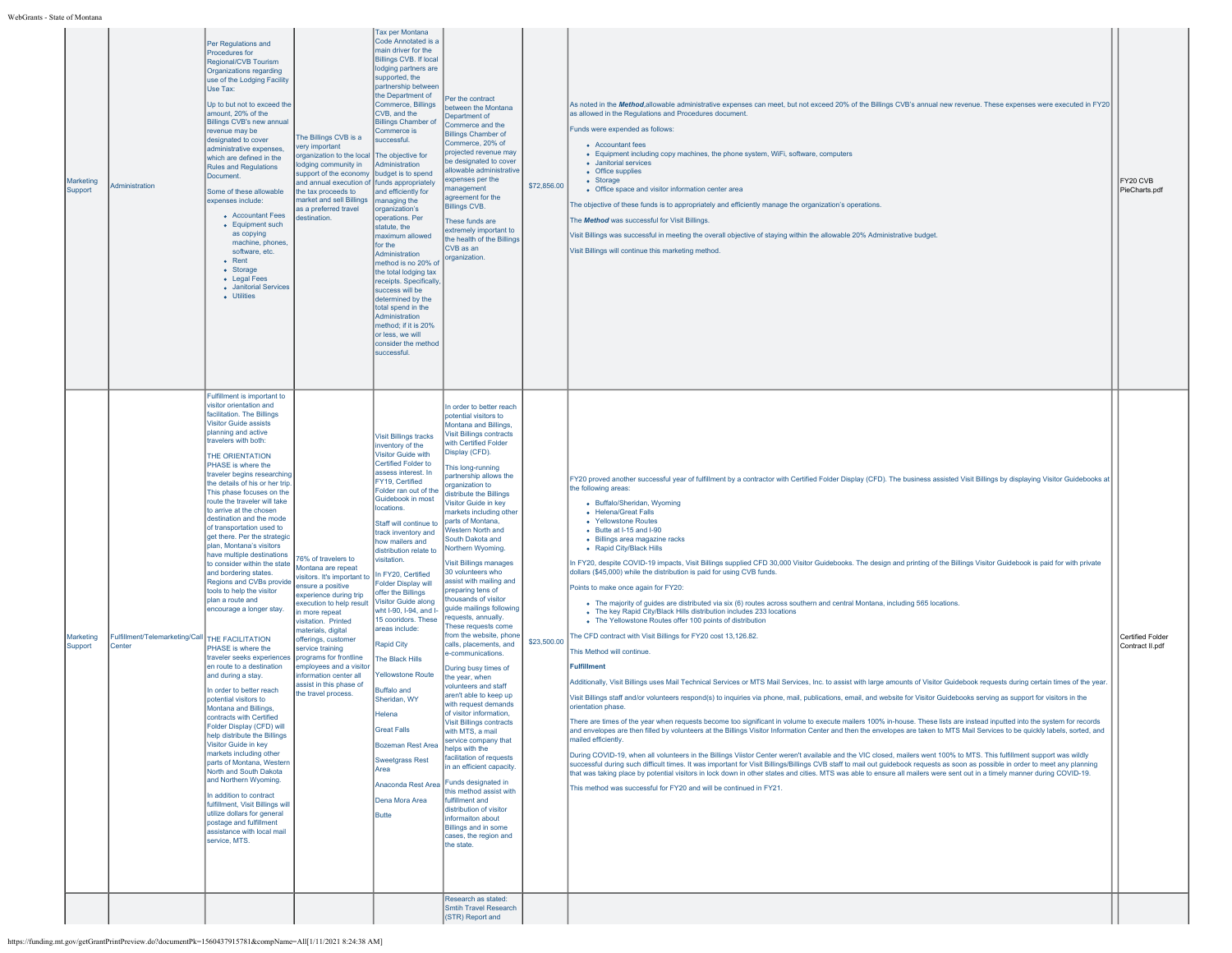| Marketing<br>Support | Research | Pertaining to Meetings and hotels ranging from<br>Conventions Group<br>Recruitment:<br>Billings, as a trailhead to<br>adventure, western<br>experiences and incredible<br>vistas in Big Sky Country,<br>offers must-see<br>experiences that can be<br>highly effective in drawing<br>large attendance. There<br>are nearly 5,000 sleeping<br>rooms, more than 360,000<br>sqaure feet of meeting<br>space and several unique<br>venues that accommodate<br>groups. empowerMINT<br>assists with success in this directly with major<br>segment.<br>The cost of the annual<br>subscription for Smith<br>Travel Research is \$5,500.<br>The cost of the annual<br>subscription to<br>empowerMINT from<br><b>Destinations International</b><br>recently increased from<br>\$5,500 to \$7,500 after<br>nearly a decade of paying<br>the same contract amount. | Nearly 4,900 hotel<br>rooms in 55 different<br>brand name chains to<br>local historic properties<br>Great spaces to meet<br>and gather including<br>convention hotels and<br>MetraPark offering<br>360,000 square feet of<br>flexible meeting space,<br>along with numerous<br>unique settings<br>including the Historic<br><b>Billings Depot, Henry's</b><br>Garage, and Camelot<br>Ranch<br><b>Billing Logan Airport</b><br>serves ten (10) cities<br>airlines: Frontier, Delta,<br>United, American<br>Airlines, Alaska and<br>Allegiant.<br>Meetings and<br>Conventions make up<br>approximately 20% of<br>the tourism market<br>according to HVS<br>Consultant's<br><b>Convention Center</b><br>Study update in 2018.<br>This report is available<br>BillingsChamber.com. | <b>Smith Travel</b><br><b>Research Report</b><br>(STR) which offers<br>nonthly reporting<br>and data in the form<br>of snapshots of<br>occupancy and<br>oom demand<br>percentages for the<br>Billings market, will<br>help guide ROI and<br>successes. | <b>EmpowerMINT</b><br>Database.<br><b>Smith Travel</b><br>Research produces a<br>monthly report also<br>referred to as the STR<br>Report. This research<br>offers data on<br>community, regional<br>and national travel<br>trends. The STR<br>Report is an extemely<br>important investment<br>pertaining to mission<br>execution.<br>STR Reports are the<br>hotel industry standard<br>for benchmarking<br>measurables for a DMO<br>like Visit Billings. Data<br>tracked includes<br>occupancy rate, room<br>demand, RevPar and<br>average daily rate<br>(ADR). By tracking and<br>utilizing this research,<br>Staff can benchmark<br><b>Yellowstone County</b><br>lodging statistics with<br>other competing<br>destinations across the<br>region and country. The<br><b>STR Report is emailed</b><br>to stakeholders and<br>tourism partners.<br>empowerMINT offers<br>neeting planners<br>lestination information<br>for their planning<br>purposes. Sales<br>Manager can access<br>the library via state,<br>region, city, etc. and<br>help scout prospects for<br>meeting or convention<br>sales. Sales staff can<br>also target industries to<br>mine meeting leads<br>include two and/or four-<br>wheeled, energy,<br>agriculture, religious,<br>corporate, military,<br>trails, cycling,<br>outdoor/recreation,<br>healthcare, non-profit<br>and professional and<br>trade associations.<br>Billings' amenities and<br>access to surrounding<br>bucket list attractions<br>elevate its position with<br>city-wide convention<br>groups like BMW MOA,<br>Gold Wing, Corvette,<br>Mustang and Harley.<br>Record attendance and<br>success for previously<br>hosted rallies position<br><b>Billings well for future</b><br>city-wide bookings in<br>the two and four wheel<br>markets and beyond.<br>EmpowerMINT assists<br>staff with prospecting.<br>Formerly DMAI, | Due to COVID-19, 58% of funds allocated to the research budget line were spent instead of 100%.<br>The pandemic has had a major impact on collections and budgets, therefore FY20 funds were saved when and where feasbile and able without causing damage to the brand<br>for mission.<br>empowerMINT was not renewed as a cost-saving measure, thus savings in the research catergory were able to be carried into FY21 to assist in COVID-19 recovery.<br>Funds were spent during COVID-19, Smith Travel Research reporting and data became as important as ever to the organization and stakeholders. Visit Billings was able to<br>\$12,800.00 monitor average daily rate fluctuations, citywide occupancy trends, as well as a week to week reports that offered insight on the toll the pandemic and subsequent<br>restrictions, guidelines, and directives were having on lodging and tourism partners. This research was shared with stakeholders and partners and is on file with the CVB. It<br>was also utilized to view trends and know when marketing would be fruitful depending on travel habits. This use of the method and funds was successful and future research<br>will be continued. | STR Example<br>3.2020.xls |
|----------------------|----------|---------------------------------------------------------------------------------------------------------------------------------------------------------------------------------------------------------------------------------------------------------------------------------------------------------------------------------------------------------------------------------------------------------------------------------------------------------------------------------------------------------------------------------------------------------------------------------------------------------------------------------------------------------------------------------------------------------------------------------------------------------------------------------------------------------------------------------------------------------|--------------------------------------------------------------------------------------------------------------------------------------------------------------------------------------------------------------------------------------------------------------------------------------------------------------------------------------------------------------------------------------------------------------------------------------------------------------------------------------------------------------------------------------------------------------------------------------------------------------------------------------------------------------------------------------------------------------------------------------------------------------------------------|--------------------------------------------------------------------------------------------------------------------------------------------------------------------------------------------------------------------------------------------------------|-----------------------------------------------------------------------------------------------------------------------------------------------------------------------------------------------------------------------------------------------------------------------------------------------------------------------------------------------------------------------------------------------------------------------------------------------------------------------------------------------------------------------------------------------------------------------------------------------------------------------------------------------------------------------------------------------------------------------------------------------------------------------------------------------------------------------------------------------------------------------------------------------------------------------------------------------------------------------------------------------------------------------------------------------------------------------------------------------------------------------------------------------------------------------------------------------------------------------------------------------------------------------------------------------------------------------------------------------------------------------------------------------------------------------------------------------------------------------------------------------------------------------------------------------------------------------------------------------------------------------------------------------------------------------------------------------------------------------------------------------------------------------------------------------------------------------------------------------------------------------------|-------------------------------------------------------------------------------------------------------------------------------------------------------------------------------------------------------------------------------------------------------------------------------------------------------------------------------------------------------------------------------------------------------------------------------------------------------------------------------------------------------------------------------------------------------------------------------------------------------------------------------------------------------------------------------------------------------------------------------------------------------------------------------------------------------------------------------------------------------------------------------------------------------------------------------------------------------------------------------------------------------------------------------------------------------------------------------------------------------------------------------------------------------------------------------------------------------------|---------------------------|
|                      |          | It is important to gain<br>industry knowledge to be                                                                                                                                                                                                                                                                                                                                                                                                                                                                                                                                                                                                                                                                                                                                                                                                     | A full report to the Visit<br><b>Billings Boards of</b><br>Directors (TBID and<br>Chamber/CVB) will be<br>made available.                                                                                                                                                                                                                                                                                                                                                                                                                                                                                                                                                                                                                                                      | The event has a<br>history of being a<br>ery worthy<br>investment for many<br>easons including<br>etworking                                                                                                                                            | Destinations<br>International (DI) strives<br>to make its members<br>and destinations<br>successful. As the<br>world's largest and<br>most reliable resource<br>for destination<br>organizations, they<br>inform, connect, inspire<br>and educate members<br>with the goal to drive<br>destination economic<br>mpact, job creation,<br>community<br>sustainability and<br>quality of life through<br>travel.                                                                                                                                                                                                                                                                                                                                                                                                                                                                                                                                                                                                                                                                                                                                                                                                                                                                                                                                                                                                                                                                                                                                                                                                                                                                                                                                                                                                                                                                | These funds were not expended due to COVID-19 impacts on the tourism and hospitality industries and how those impacts would and will decrease funding to the Billings<br>CVB.<br>Visit Billings/Billings CVB staff haulted any spending of State Lodging Tax funds allocated to the Billings CVB FY20 budget in mid-March 2020 as a result of the COVID-19<br>pandemic.                                                                                                                                                                                                                                                                                                                                                                                                                                                                                                                                                                                                                                                                                                                                                                                                                                     |                           |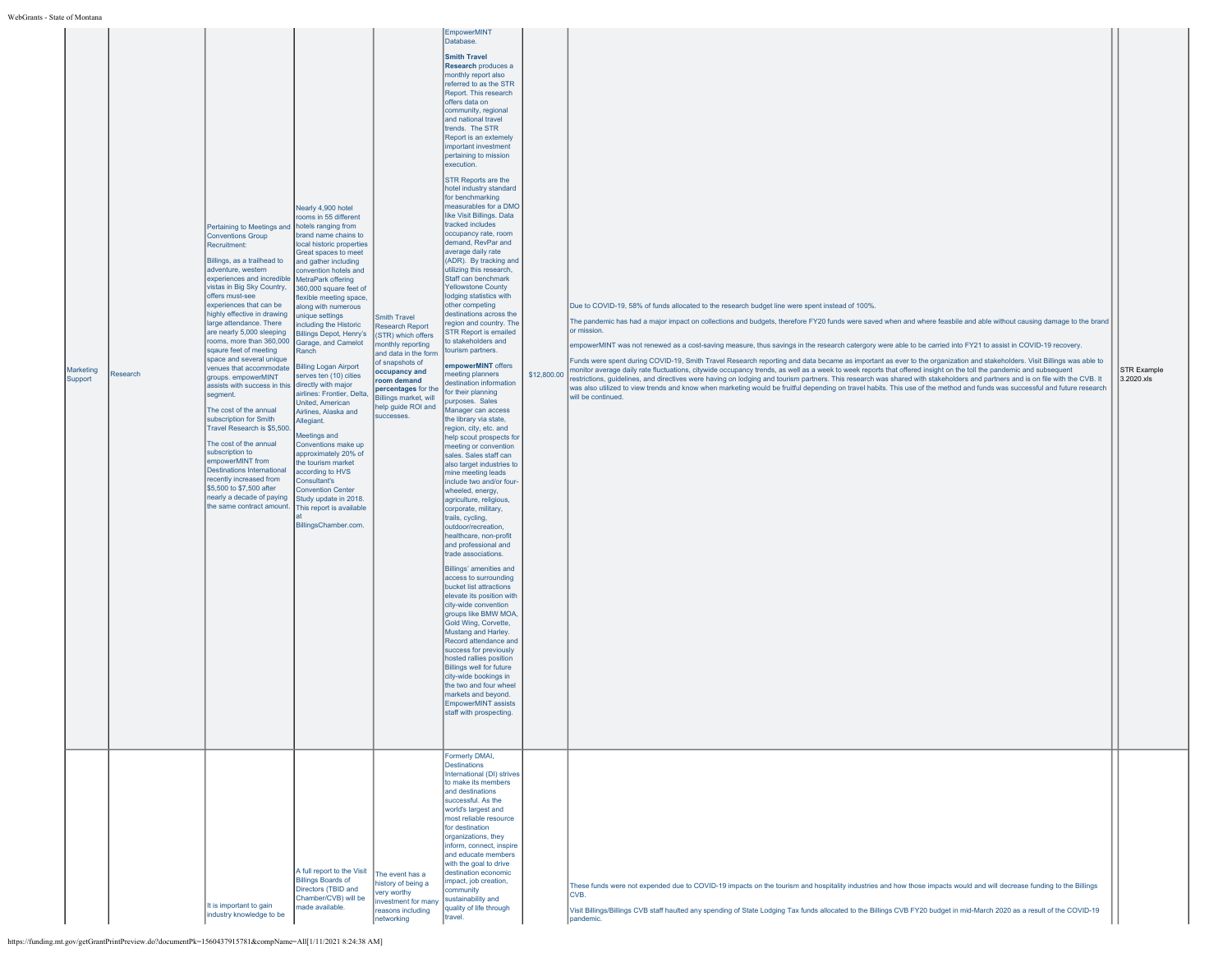| Marketing<br>Support | Professional Development               | able to serve visitors to the The Visit Billings staff<br>fullest extent.                                                                                                                                                                                                                                                                                                                                                                                                                                                                                                                                                                                                                                                                                                                                                                                                                                                                                                                                                                                                                                                                                                                                                                                                                                                                                                                                                                                                                                                                                                                                                                                                                                                                                                                                                                                                                                                                         | member who attends<br>shares findings and<br>revelations with<br>colleagues and<br>coworkers.                                                                                                                                                                                                                                                                                                                                                                                                                      | opportunities and the<br>sharing of best<br>practices among<br>peers in the<br>industry.                                                                                                                                                                                                                                                                                                                                                                        | The event has a history<br>of being a very worthy<br>investment for many<br>reasons including<br>networking<br>opportunities and the<br>sharing of best<br>practices among peers<br>in the industry.<br><b>Visit Billings private</b><br>funds pay for the<br>membership fee to DI,<br>while State CVB funds<br>assist with allowing one<br>staff member to attend<br>the annual conference<br>hosted every July.      | \$1,500.00 | As room demand, hotel occupancy, and average daily rate percentages dropped in March, April, May, and June of 2020, it became apparent to Visit Billings/Billings CVB<br>staff that funds needed to be protected for the organization's viablity heading into FY21 and FY22. Therefore, these funds were not spent as allocated and were instead<br>marked as savings for future FY carryover. This method will be continued in FY21 with funds allocated in the FY21 budget.                                                                                                                                                                                                                                                                                                                                                                                                                                                                                                                                                                                                                                                                                                                                                                                                                                                                                                                                                                                                                                                                                                                                                                                                                                                                                                                                                                                                                                                                                                                                         |  |
|----------------------|----------------------------------------|---------------------------------------------------------------------------------------------------------------------------------------------------------------------------------------------------------------------------------------------------------------------------------------------------------------------------------------------------------------------------------------------------------------------------------------------------------------------------------------------------------------------------------------------------------------------------------------------------------------------------------------------------------------------------------------------------------------------------------------------------------------------------------------------------------------------------------------------------------------------------------------------------------------------------------------------------------------------------------------------------------------------------------------------------------------------------------------------------------------------------------------------------------------------------------------------------------------------------------------------------------------------------------------------------------------------------------------------------------------------------------------------------------------------------------------------------------------------------------------------------------------------------------------------------------------------------------------------------------------------------------------------------------------------------------------------------------------------------------------------------------------------------------------------------------------------------------------------------------------------------------------------------------------------------------------------------|--------------------------------------------------------------------------------------------------------------------------------------------------------------------------------------------------------------------------------------------------------------------------------------------------------------------------------------------------------------------------------------------------------------------------------------------------------------------------------------------------------------------|-----------------------------------------------------------------------------------------------------------------------------------------------------------------------------------------------------------------------------------------------------------------------------------------------------------------------------------------------------------------------------------------------------------------------------------------------------------------|------------------------------------------------------------------------------------------------------------------------------------------------------------------------------------------------------------------------------------------------------------------------------------------------------------------------------------------------------------------------------------------------------------------------|------------|-----------------------------------------------------------------------------------------------------------------------------------------------------------------------------------------------------------------------------------------------------------------------------------------------------------------------------------------------------------------------------------------------------------------------------------------------------------------------------------------------------------------------------------------------------------------------------------------------------------------------------------------------------------------------------------------------------------------------------------------------------------------------------------------------------------------------------------------------------------------------------------------------------------------------------------------------------------------------------------------------------------------------------------------------------------------------------------------------------------------------------------------------------------------------------------------------------------------------------------------------------------------------------------------------------------------------------------------------------------------------------------------------------------------------------------------------------------------------------------------------------------------------------------------------------------------------------------------------------------------------------------------------------------------------------------------------------------------------------------------------------------------------------------------------------------------------------------------------------------------------------------------------------------------------------------------------------------------------------------------------------------------------|--|
| Marketing<br>Support | <b>VIC</b><br>Funding/Staffing/Signage | <b>TRAVEL DECISION</b><br><b>PROCESS</b><br><b>THREE</b><br><b>PHASES: INSPIRE.</b><br><b>ORIENT, FACILITATE</b><br>The Toll-free line is<br>important to the following<br>final two stages:<br><b>THE ORIENTATION</b><br><b>PHASE</b> is where the<br>traveler begins researching<br>the details of his or her trip.<br>This phase focuses on the<br>route the traveler will take<br>to arrive at the chosen<br>destination and the mode<br>of transportation used to<br>get there. Per the strategic<br>plan. Montana's visitors<br>have multiple destinations<br>to consider within the state<br>and bordering states.<br>Regions and CVBs provide<br>tools to help the visitor<br>plan a route and<br>encourage a longer stay.<br><b>Visit Billings marketing</b><br>initiatives direct<br>prospective travelers to a<br>comprehensive website at<br>VisitBillings.com. The site<br>is maintained regularly and<br>provides in-depth<br>information, maps, guides,<br>suggested itineraries and<br>must-sees in Billings and<br>the area. In FY19, Visit<br><b>Billings will be</b><br>incorporating new<br>campaign content with<br>enhancements in website<br>user experience allowing<br>prospective visitors to<br>explore travel plans by<br>nterest, also providing<br>another data source for<br>optimizing marketing<br>efforts.<br>The Billings Guidebook is<br>available digitally via the<br>website and is mailed at<br>no-charge upon request.<br>The Visit Billings team is<br>committed to responding to<br>web and phone inquiries<br>promptly.<br><b>THE FACILITATION</b><br><b>PHASE</b> is where the<br>traveler seeks experiences<br>en route to a destination<br>and during a stay.<br><b>Tourism Regions,</b><br><b>Convention and Visitors</b><br>Bureaus (CVBs),<br>communities and<br>organizations must all work<br>together to make visitors<br>aware of the full array of<br>experiences available to<br>lauests. | Call reports and call<br>logs are important to<br>examine the success of<br>this hotline. Visit Billings<br>is also working with<br>private funds to allow<br>for text inquries into the<br>number (406) 245-<br>4111.<br>The company is named<br>Quiq. HQs are in<br>Bozeman. To date, Visit<br>Billings staff feels the<br>texting option along<br>with the 1-800 offering,<br>help the destination<br>better meet the needs<br>of propective travelers<br>as well as those<br>currently en route or in<br>town. | This method will be<br>successful if it helps<br>drive traffic into the<br><b>Billings Visitor</b><br>nformation Center<br>so we can provide<br>information to<br>visitors. We will<br>measure<br>successbased on<br>the availability and<br>access to the Visitor<br><b>Information Center</b><br>(staffing hours,<br>hours of operation,<br>etc.). We will track<br>and report the<br>number of visitors to<br>the VIC and the top<br>states they come<br>om. | <b>/isit Billings maintains a</b><br>toll free number that<br>rings directly into the<br><b>Visitor Information</b><br>Center (VIC). The<br>number is printed in<br>certain marketing like<br>he Visitor Guide and is<br>lso available on line at<br>ww.visitbillings.com.<br>The organization<br>believes it is important<br>to meet the needs of<br>potential visitors to<br>Billings and the<br>surrounding region. | \$1,116.00 | <b>Visitor Center Toll-Free Phone Number</b><br>Per the Method and rationale, the Billings Visitor Information Center is open year-round, 37.5 hours each week. The Center is open on weekends and holidays as needed as<br>well. This was the case in three quarters of FY20, until the COVID-19 pandemic caused closure of the Billings Visitor Center.<br>Part of the service of the Billings Visitor Information Center (VIC) during FY20, was for volunteers and staff to accept phone calls in order to orient and facilitate potential<br>travelers and travelers with questions and/or concerns. Questions answered include, but aren't limited to:<br>• Road conditions<br>• Road construction reports<br>• Routing<br>• Lodging needs<br>• Restaurant needs<br>• Community statistics - population and geographic inquiries<br>• Where is the VIC located?<br>• Request materials including maps, brochures, and Visitor Guidebooks<br>• General travel information<br>• Directions and details referring to YNP, Bighorn Canyon, Pompeys Pillar and Little Bighorn National Monuments, the Lewis and Clark Trail, the Nez Perce Trail,<br>Beartooth Highway, Red Lodge, Billings area recreation, historic, and cultural inquiries, etc.<br>The Billings VIC toll-free hotline was made available on printed materials including the Billings Visitor Guidebook in order to offer a free, long-distance phone call for those<br>preferring a toll-free number. Once staff could ensure the number was no longer referenced on any publications, the line was cancelled during FY20. It was no longer needed<br>and therefore in FY21, an expense for this line will not be necessary.<br>This method is no longer necessary and will not be continued.<br>Please note, 3,794 people entered the Visitor Center in Billings from July 2019 through the closure of the VIC in March 2020 due to COVID-19 impacts. Top states include<br>Wyoming, South Dakota, Minnesota, North Dakota, Colorado, and Texas. |  |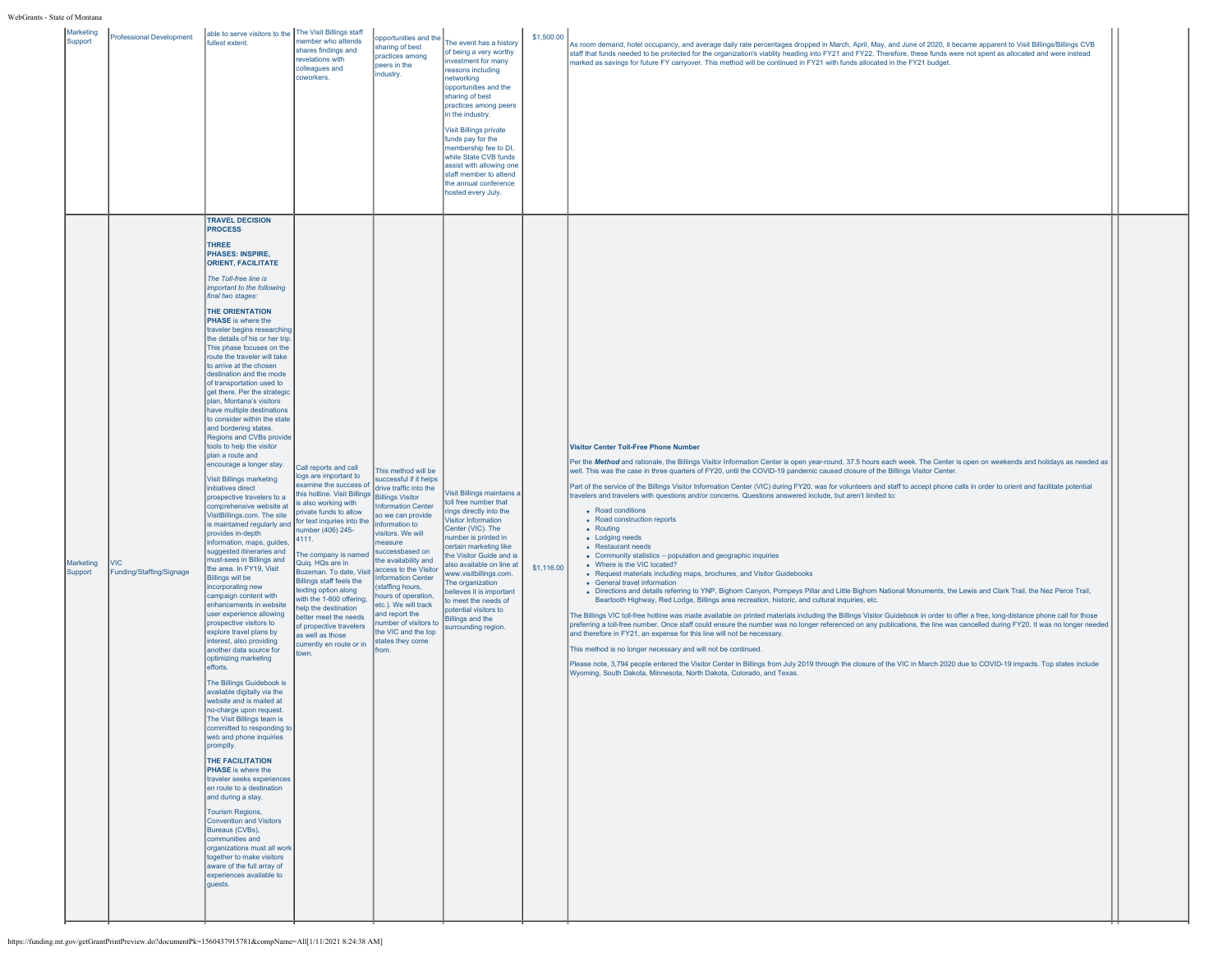| Publicity | <b>Fam Trips</b> | to build relationships<br>with influencers and<br>journalists that will help<br>grow the brand<br>land mission.<br>Methods to include:<br><b>FAMILIARIZATION (FAM)</b><br><b>TOURS AND PRESS</b><br><b>TRIPS</b><br>Ultimately, some of the<br>best media coverage is a<br>result of journalists and<br>influencers visiting the<br>destination.<br>Within the past year, Visit<br><b>Billings hosted</b><br>content creators, bloggers<br>and journalists that hit kev<br>areas of focus including<br>summer outdoor<br>recreation, Billings' food<br>scene, and establishing<br>Billings as the most<br>scenic route into<br><b>Yellowstone National Park</b><br>via Beartooth<br>Highway. Journalists from<br>RoadRUNNER<br>Magazine embraced<br>Montana's Trailhead in<br>August as they produced a<br>video and article around<br>four amazing<br>twowheel road trips in and<br>around Billings, MT.<br>Breakdown of this method:<br><b>General Fam Tours:</b><br>\$5,000 which includes<br>partnerships with MOTBD<br>when hosting international<br>tour operators and<br>receptives.<br>Journalists and<br>Influencers: \$6,000<br>particularly Visit USA<br>Parks and TBEX Preps<br>Site Inspections for Groups Billings brand from the<br>as Needed: \$1,500<br>Photos: \$3,500 Most of the<br>contracts with influencers<br>and journalists offer a<br>chance obtain assets<br>including professional<br>imagery. This can be<br>extremely helpful in<br>refreshing the image<br>library.<br><b>RELATIONSHIP</b><br><b>BUILDING/NETWORKING</b><br>Continuing to build<br>relationships with<br>journalists and influencers<br>who hest fit the<br>destination's brand, needs<br>and budget will be a focus<br>for FY19. The benefits of a Office of Tourism and<br>social media influencer<br>with the right targeted<br>following plays a significant Venture program, Visit<br>ole in adding Billings to<br>the consideration set of<br>new audiences.<br><b>TBEX</b><br>Visit Billings will be hosting<br>the 2019 North<br>America Travel Blog<br>Exchange this September.<br>Most of this will be paid for<br>with private dollars. The<br>event will bring up to 450<br>travel bloggers, content<br>creators, journalists and<br>influencers to Billings for<br>the conference, in addition<br>to hosting tours of<br>destinations throughout<br>Montana. | <b>Visitor Profile Research</b><br><b>Destination Analysts</b><br>This past fiscal year,<br><b>Visit Billings completed</b><br>a comprehensive Visitor<br>Profile research study<br>conducted by<br><b>Destination Analysts.</b><br>Inc. Top line survey<br>data collected from in-<br>person intercept<br>surveys of Billings area<br>visitors informed top<br>visitor origin markets,<br>purpose of visit and<br>place of stay, as well as<br>detailed trip<br>characteristics. The top<br>visitor markets<br>represented in the<br>survey sample were<br>Denver-Boulder (6.7%)<br>and Minneapolis-St.<br>Paul (4.9%). Just under<br>half of those surveyed<br>traveled to Billings<br>primarily for leisure<br>(46%). The most<br>mportant factors<br>motivating the visit to<br><b>Billings included a</b><br>special event or festival, Executing successful promoting visitation to<br>shopping, a good deal<br>on airfare, and nearby<br>riends or family.<br>A strong indicator of<br>visitor satisfaction,<br>95.6% of those<br>surveyed reported high<br>likelihood to return to<br>Billings and nearly all<br>(96.3%) were willing to<br>recommend Billings to<br>other travelers, An<br>online survey was also<br>conducted to explore<br>perceptions of the<br>perspective of the<br>regional traveler, as<br>well as those residing<br>outside of a 500-mile<br>radius from billings.<br><b>Billings performed well</b><br>for outdoor recreation,<br>shopping, craft<br>breweries and nightlife;<br>however, the biggest<br>opportunity for growth is<br>in perception of Billings'<br>scenic beauty,<br>affordability,<br>restaurants, historic<br>sites and iconic<br>attractions.<br><b>VisaVue Reporting</b><br><b>Through the Montana</b><br><b>Business</b><br>Development's Joint<br>Billings is able to<br>purchase VisaVue<br>traveler spending data<br>at a reduced rate. The<br>past two years of data<br>have been used to<br>nform the current<br>market strategy.<br>Denver-Boulder and<br>Minneapolis- St. Paul<br>are in the top three<br>originating MSAs by<br>cardholder account<br>over Q3, both showing<br>over 5% growth in<br>spend amount Y/Y. | tineraries that<br>elevated the<br>destination's brand<br>of Montana's<br><b>Trailhead will help</b><br>ead to a successful<br>nethod under<br>Publicity/Fam Trips.<br><b>Relationshins with</b><br>ournalists,<br>nfluencers, meeting<br><b>Janners</b> , tour<br>operators, and<br>sports event<br>planners is key to<br>success in this<br>nethod as well.<br><b>Ne will measure</b><br>success by the<br>publicity/earned<br>he influencers<br>(social media posts,<br>blogs, photos, etc.) | <b>Visit Billings Publlicity</b><br>strategy focuses on<br>generating distinct story<br>angles and<br>themes centered<br>around the "Forge Your<br>Own Path"<br>brand-level campaign<br>with an emphasis<br>on elevating awareness<br>of Montana's Trailhead.<br>Ahead of the 2019<br>hosting of the Travel<br><b>Blog Exchange</b><br>conference or TBEX,<br>Visit Billings will partner<br>with guest influencers,<br>journalists as well as<br>the Montana Office of<br><b>Tourism and Business</b><br>Development (MOTBD)<br>tourism and hospitality<br>stakeholders, and<br>neighboring regions in<br>the area.<br>This will include but is<br>not limited to:<br><b>FAMILIARIZATION</b><br>(FAM) TOURS AND<br><b>PRESS TRIPS</b><br>JItimately, some of the<br>best media coverage is<br>a result of journalists<br>and influencers visiting<br>the destination.<br>Within the past year.<br><b>Visit Billings hosted</b><br>content creators,<br>bloggers and journalists<br>that hit key areas<br>of focus including<br>summer outdoor<br>recreation, Billings' food<br>scene, and establishing<br>media garnered from Billings as the most<br>scenic route into<br><b>Yellowstone National</b><br>Park via Beartooth<br>Highway. Journalists<br>from RoadRUNNER<br>Magazine embraced<br>Montana's Trailhead in<br>August as<br>they produced a video<br>and article around four<br>amazing twowheel road<br>trips in and around<br>Billings, MT.<br><b>EDITORIAL</b><br><b>OPPORTUNITIES</b><br><b>Visit Billings will</b><br>continue to seek<br>opportunities to<br>partner with<br>publications such as<br>RoadRUNNER<br>Magazine, Billings365<br>and digital influencers<br>to create new<br>and relevant content for<br>potential visitors. | \$16,000.00<br>\$370,281.00 | COVID-19 negatively impacted this method tremendously.<br>In a normal tourism year, the Visit Billings/Billings CVB staff would execute numerous familiarization itineraries with influencers, journalists, tour operators, and<br>meeting/sports events planners.<br>Due to COVID-19, the funds budgeted under FAMS for FY20, were not spent in order to prepare for worst case scenarios for the organization and the destination. Plus, such<br>opportunities were limited due to COVID-19 restrictions nation and world-wide.<br>Billings' citywide occupancy in the third quarter of FY20 fell from 70% to 4-6%, devastating the hospitality industry and tourism partners (Smith Travel Research).<br>In order to prepare for budget hits for future fiscal years and in order to protect the mission of the Billings CVB, staff haulted expenditures in March 2020. Therefore, the funds<br>allotted to this method were carried into FY21 in order to better market the destination and support tourism in the region in a post-COVID-19 recovery.<br>This is an important method that will be continued as a COVID-19 recovery becomes attainable.<br>Visit Billings/Billings CVB staff did spend 5% of these funds or \$874.42. The dollars were spent in July of 2019 hosting influencers (lodging expense) Emily Taylor and Andi<br>Fischer affliated with Visit USA Parks (visitusparks.com) placement/contract. This was a successful trip for Billings' brand for the summer of 2019. Both Andi and Emily<br>shared stories and photos on social media and executed itineraries successfully to promote the destination. Earned media is posted on the site misadventureswithandi.com<br>and see attached for pdf version. This was the second time working with Andi. Staff hope to partner in the future once funding is available to do so and such opportunities are<br>available again.<br>Private funds also helped execute this FAM trip.<br>Please see the attached 48 Hours in Billings from Misadventures with Andi Fisher as proof of performance for this method.<br>Also, Visit Billings hosted Travel Blog Exchange or TBEX in FY20. However, no state lodging tax dollars/budget were used; only private dollars were used. All staff salaries<br>are paid with private dollars as well.<br>TBEX proved successful for Billings as a travel destination as well as Visit Billings as an organization. Staff would bid for the business in the future. Metrics for TBEX can be<br>furnished upon request | 48 hours in Billings<br>from Misadventures<br>with Andi Andi<br>Fisher_VER2.pdf |
|-----------|------------------|---------------------------------------------------------------------------------------------------------------------------------------------------------------------------------------------------------------------------------------------------------------------------------------------------------------------------------------------------------------------------------------------------------------------------------------------------------------------------------------------------------------------------------------------------------------------------------------------------------------------------------------------------------------------------------------------------------------------------------------------------------------------------------------------------------------------------------------------------------------------------------------------------------------------------------------------------------------------------------------------------------------------------------------------------------------------------------------------------------------------------------------------------------------------------------------------------------------------------------------------------------------------------------------------------------------------------------------------------------------------------------------------------------------------------------------------------------------------------------------------------------------------------------------------------------------------------------------------------------------------------------------------------------------------------------------------------------------------------------------------------------------------------------------------------------------------------------------------------------------------------------------------------------------------------------------------------------------------------------------------------------------------------------------------------------------------------------------------------------------------------------------------------------------------------------------------------------------------------------------------------------------------------------------------------------------------------------------------------------------------------|---------------------------------------------------------------------------------------------------------------------------------------------------------------------------------------------------------------------------------------------------------------------------------------------------------------------------------------------------------------------------------------------------------------------------------------------------------------------------------------------------------------------------------------------------------------------------------------------------------------------------------------------------------------------------------------------------------------------------------------------------------------------------------------------------------------------------------------------------------------------------------------------------------------------------------------------------------------------------------------------------------------------------------------------------------------------------------------------------------------------------------------------------------------------------------------------------------------------------------------------------------------------------------------------------------------------------------------------------------------------------------------------------------------------------------------------------------------------------------------------------------------------------------------------------------------------------------------------------------------------------------------------------------------------------------------------------------------------------------------------------------------------------------------------------------------------------------------------------------------------------------------------------------------------------------------------------------------------------------------------------------------------------------------------------------------------------------------------------------------------------------------------------------------------------------------|-------------------------------------------------------------------------------------------------------------------------------------------------------------------------------------------------------------------------------------------------------------------------------------------------------------------------------------------------------------------------------------------------------------------------------------------------------------------------------------------------|-----------------------------------------------------------------------------------------------------------------------------------------------------------------------------------------------------------------------------------------------------------------------------------------------------------------------------------------------------------------------------------------------------------------------------------------------------------------------------------------------------------------------------------------------------------------------------------------------------------------------------------------------------------------------------------------------------------------------------------------------------------------------------------------------------------------------------------------------------------------------------------------------------------------------------------------------------------------------------------------------------------------------------------------------------------------------------------------------------------------------------------------------------------------------------------------------------------------------------------------------------------------------------------------------------------------------------------------------------------------------------------------------------------------------------------------------------------------------------------------------------------------------------------------------------------------------------------------------------------------------------------------------------------------------------------------------------------------------------------------------------------|-----------------------------|---------------------------------------------------------------------------------------------------------------------------------------------------------------------------------------------------------------------------------------------------------------------------------------------------------------------------------------------------------------------------------------------------------------------------------------------------------------------------------------------------------------------------------------------------------------------------------------------------------------------------------------------------------------------------------------------------------------------------------------------------------------------------------------------------------------------------------------------------------------------------------------------------------------------------------------------------------------------------------------------------------------------------------------------------------------------------------------------------------------------------------------------------------------------------------------------------------------------------------------------------------------------------------------------------------------------------------------------------------------------------------------------------------------------------------------------------------------------------------------------------------------------------------------------------------------------------------------------------------------------------------------------------------------------------------------------------------------------------------------------------------------------------------------------------------------------------------------------------------------------------------------------------------------------------------------------------------------------------------------------------------------------------------------------------------------------------------------------------------------------------------------------------------------------------------------------------------------------------------------------------------------------------------------------------------------------------------------------------------------------------------------------------------------------------------------------------------------------------------------------------------------------------------------|---------------------------------------------------------------------------------|
|-----------|------------------|---------------------------------------------------------------------------------------------------------------------------------------------------------------------------------------------------------------------------------------------------------------------------------------------------------------------------------------------------------------------------------------------------------------------------------------------------------------------------------------------------------------------------------------------------------------------------------------------------------------------------------------------------------------------------------------------------------------------------------------------------------------------------------------------------------------------------------------------------------------------------------------------------------------------------------------------------------------------------------------------------------------------------------------------------------------------------------------------------------------------------------------------------------------------------------------------------------------------------------------------------------------------------------------------------------------------------------------------------------------------------------------------------------------------------------------------------------------------------------------------------------------------------------------------------------------------------------------------------------------------------------------------------------------------------------------------------------------------------------------------------------------------------------------------------------------------------------------------------------------------------------------------------------------------------------------------------------------------------------------------------------------------------------------------------------------------------------------------------------------------------------------------------------------------------------------------------------------------------------------------------------------------------------------------------------------------------------------------------------------------------|---------------------------------------------------------------------------------------------------------------------------------------------------------------------------------------------------------------------------------------------------------------------------------------------------------------------------------------------------------------------------------------------------------------------------------------------------------------------------------------------------------------------------------------------------------------------------------------------------------------------------------------------------------------------------------------------------------------------------------------------------------------------------------------------------------------------------------------------------------------------------------------------------------------------------------------------------------------------------------------------------------------------------------------------------------------------------------------------------------------------------------------------------------------------------------------------------------------------------------------------------------------------------------------------------------------------------------------------------------------------------------------------------------------------------------------------------------------------------------------------------------------------------------------------------------------------------------------------------------------------------------------------------------------------------------------------------------------------------------------------------------------------------------------------------------------------------------------------------------------------------------------------------------------------------------------------------------------------------------------------------------------------------------------------------------------------------------------------------------------------------------------------------------------------------------------|-------------------------------------------------------------------------------------------------------------------------------------------------------------------------------------------------------------------------------------------------------------------------------------------------------------------------------------------------------------------------------------------------------------------------------------------------------------------------------------------------|-----------------------------------------------------------------------------------------------------------------------------------------------------------------------------------------------------------------------------------------------------------------------------------------------------------------------------------------------------------------------------------------------------------------------------------------------------------------------------------------------------------------------------------------------------------------------------------------------------------------------------------------------------------------------------------------------------------------------------------------------------------------------------------------------------------------------------------------------------------------------------------------------------------------------------------------------------------------------------------------------------------------------------------------------------------------------------------------------------------------------------------------------------------------------------------------------------------------------------------------------------------------------------------------------------------------------------------------------------------------------------------------------------------------------------------------------------------------------------------------------------------------------------------------------------------------------------------------------------------------------------------------------------------------------------------------------------------------------------------------------------------|-----------------------------|---------------------------------------------------------------------------------------------------------------------------------------------------------------------------------------------------------------------------------------------------------------------------------------------------------------------------------------------------------------------------------------------------------------------------------------------------------------------------------------------------------------------------------------------------------------------------------------------------------------------------------------------------------------------------------------------------------------------------------------------------------------------------------------------------------------------------------------------------------------------------------------------------------------------------------------------------------------------------------------------------------------------------------------------------------------------------------------------------------------------------------------------------------------------------------------------------------------------------------------------------------------------------------------------------------------------------------------------------------------------------------------------------------------------------------------------------------------------------------------------------------------------------------------------------------------------------------------------------------------------------------------------------------------------------------------------------------------------------------------------------------------------------------------------------------------------------------------------------------------------------------------------------------------------------------------------------------------------------------------------------------------------------------------------------------------------------------------------------------------------------------------------------------------------------------------------------------------------------------------------------------------------------------------------------------------------------------------------------------------------------------------------------------------------------------------------------------------------------------------------------------------------------------------|---------------------------------------------------------------------------------|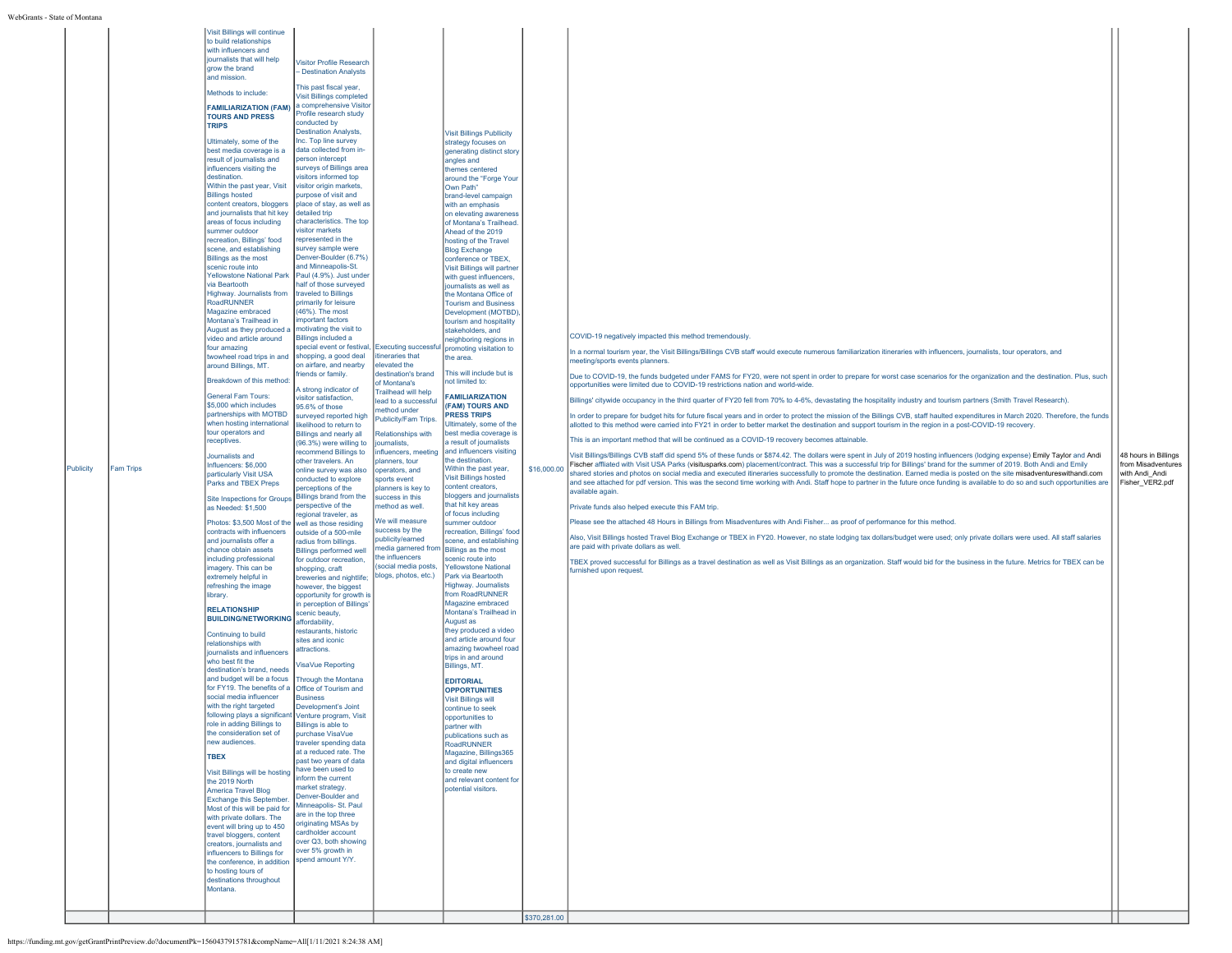# *Markething Method Evaluation Attachments*

| <b>Attachment 1</b>  | FY20VisitBillingsBudgetToActualReport+PieCharts.pdf                    |
|----------------------|------------------------------------------------------------------------|
| <b>Attachment 2</b>  | BMT-10664 sturgis MBB-Side Raise-Hell (1).pdf                          |
| Attachment 3         | <b>GART Digital Banner Example Visit Billings.ipg</b>                  |
| <b>Attachment 4</b>  | Visit Billings Red Lodge Guidebook.jpg                                 |
| Attachment 5         | Sloth Marketing - Visit Billings.ipg                                   |
| <b>Attachment 6</b>  | Visit USA Parks Client Final Report - Billings.pdf                     |
| <b>Attachment 7</b>  | Scenic Drive Map File.pdf                                              |
| Attachment 8         | 48 hours in Billings from Misadventures with Andi Andi Fisher VER2.pdf |
| Attachment 9         | Visit Billings Meetings. Group Ad Example.ipg                          |
| <b>Attachment 10</b> | Billings Media Report 8.7 - PW (2).pdf                                 |

# *Marketing Method Budget*

| <b>Marketing Segment</b> | <b>Marketing Method</b>               | Bed tax funded budget | Non bed tax funded budget (optional) |
|--------------------------|---------------------------------------|-----------------------|--------------------------------------|
| Consumer                 | Social Media                          | \$5,000.00            | \$5,000.00                           |
| Consumer                 | <b>Joint Ventures</b>                 | \$30,000.00           | \$0.00                               |
| Consumer                 | <b>Online/Digital Advertising</b>     | \$121,826.15          | \$350,000.00                         |
| Consumer                 | <b>Ad Agency Services</b>             | \$36,000.00           | \$44,000.00                          |
| Consumer                 | Billboards/Out-of-Home                | \$0.00                | \$17,500.00                          |
| Consumer                 | <b>Printed Material</b>               | \$3,000.00            | \$71,500.00                          |
| Consumer                 | <b>Opportunity Marketing</b>          | \$2,500.00            | \$103,500.00                         |
| Consumer                 | <b>Travel/Trade Shows</b>             | \$6,750.00            | \$84,390.00                          |
| Consumer                 | <b>Print Advertising</b>              | \$0.00                | \$13,350.00                          |
|                          |                                       | \$205,076.15          | \$689,240.00                         |
| Events                   | Press Promotions/Media Outreach       | \$0.00                | \$85,000.00                          |
| Events                   | Multi-Media Marketing                 | \$0.00                | \$197,500.00                         |
|                          |                                       | \$0.00                | \$282,500.00                         |
| Film                     | <b>Online/Digital Advertising</b>     | \$1,000.00            | \$1,000.00                           |
|                          |                                       | \$1,000.00            | \$1,000.00                           |
| <b>Group Marketing</b>   | Multi-Media Marketing                 | \$65,000.00           | \$45,500.00                          |
|                          |                                       | \$65,000.00           | \$45,500.00                          |
| <b>Marketing Support</b> | TAC/Governor's Conference meetings    | \$1,850.00            | \$0.00                               |
| <b>Marketing Support</b> | Administration                        | \$72,856.00           | \$469,225.00                         |
| <b>Marketing Support</b> | Fulfillment/Telemarketing/Call Center | \$23,500.00           | \$80,138.00                          |
| <b>Marketing Support</b> | Research                              | \$12,800.00           | \$32,000.00                          |
| Marketing Support        | <b>Professional Development</b>       | \$1,500.00            | \$16,650.00                          |
| <b>Marketing Support</b> | VIC Funding/Staffing/Signage          | \$1,116.00            | \$14,800.00                          |
| Marketing Support        | Marketing/Publicity Personnel         | \$0.00                | \$150,000.00                         |
| <b>Marketing Support</b> | Partner Support                       | \$0.00                | \$14,000.00                          |
| Marketing Support        | Website/Internet Development/Updates  | \$0.00                | \$30,197.00                          |
|                          |                                       | \$113,622.00          | \$807,010.00                         |
| Publicity                | <b>Fam Trips</b>                      | \$16,000.00           | \$14,750.00                          |
|                          |                                       | \$16,000.00           | \$14,750.00                          |
|                          |                                       | \$400,698.15          | \$1,840,000.00                       |

# *Miscellaneous Attachments*

| <b>Description</b>                          | <b>File Name</b>                                         | <b>File Size</b> |
|---------------------------------------------|----------------------------------------------------------|------------------|
| Billings CVB Pie Chart and Budget Breakdown | Billings CVB FY20 Pie Chart and Budget Breakdown.pdf     | 3.1 MB           |
| Visit Billings Marketing Plan               | Visit Billings Full Marketing Plan and Budget - FY20.pdf | 66.9 MB          |

# *Reg/CVB Required Documents*